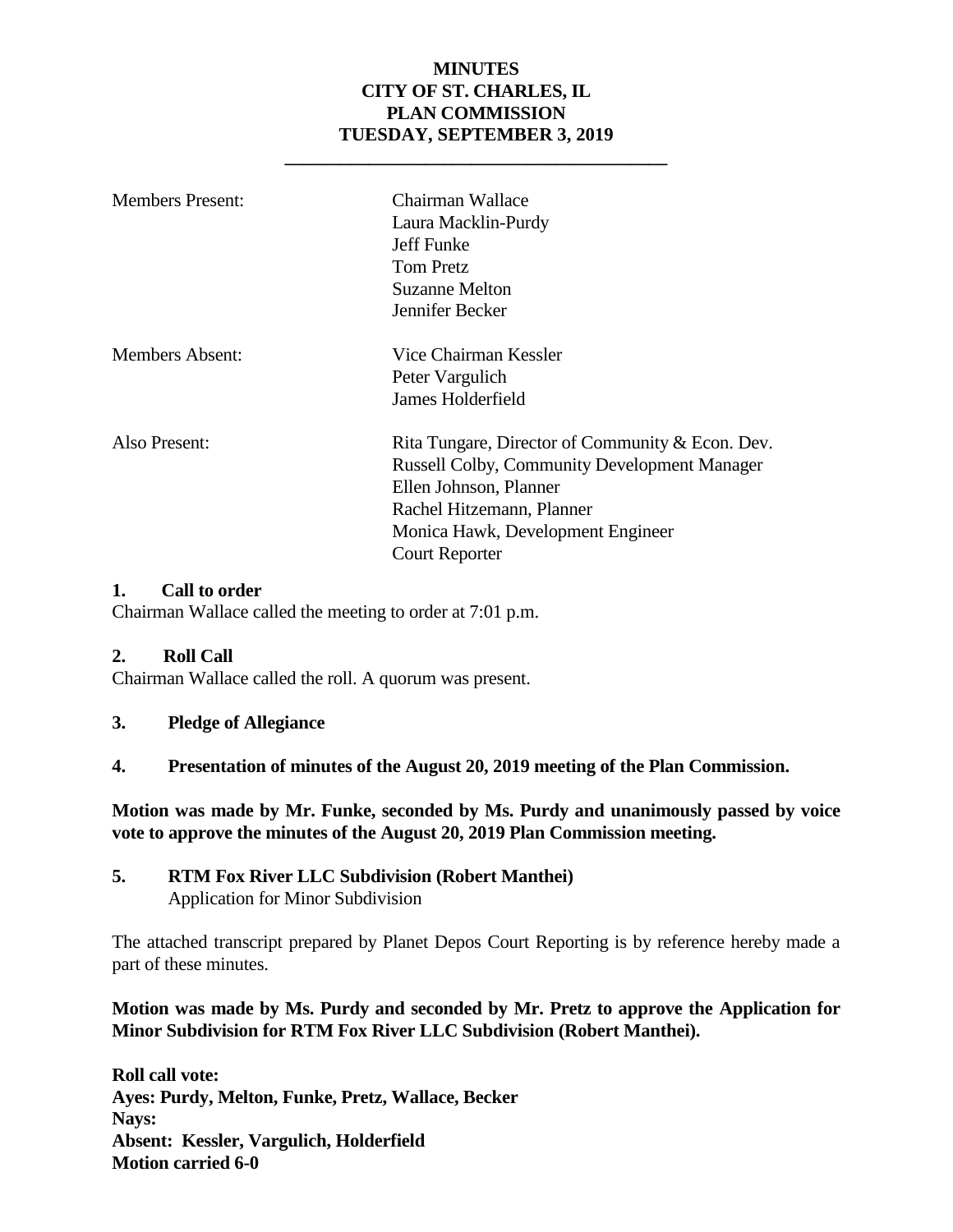**Minutes – St. Charles Plan Commission Tuesday, September 3, 2019 Page 2**

#### **6. Comprehensive Plan Update for Downtown** Recommendations for East Side study area Recommendations for West Side study area

The attached transcript prepared by Planet Depos Court Reporting is by reference hereby made a part of these minutes.

#### **Motion was made by Ms. Purdy and seconded by Mr. Pretz to recommend approval of the East Side study area recommendations.**

**Roll call vote: Ayes: Purdy, Melton, Funke, Pretz, Wallace, Becker Nays: Absent: Kessler, Vargulich, Holderfield Motion carried 6-0**

The attached transcript prepared by Planet Depos Court Reporting is by reference hereby made a part of these minutes.

#### **Motion was made by Mr. Pretz and seconded by Ms. Melton to continue discussion of the West Side study area to the October 8, 2019 Plan Commission meeting.**

**Roll call vote: Ayes: Purdy, Melton, Funke, Pretz Wallace, Becker Nays: Absent: Kessler, Vargulich, Holderfield Motion carried 6-0**

#### **7. Additional Business from Plan Commission members or Staff**

#### **8. Weekly Development Report**

#### **9. Meeting Announcements**

- a. Plan Commission Tuesday, September 17, 2019 at 7:00pm Council Chambers Tuesday, October 8, 2019 at 7:00pm Council Chambers Tuesday, October 22, 2019 at 7:00pm Century Station Training Room
- b. Planning & Development Committee Monday, October 14, 2019 at 7:00pm Council Chambers Monday, November 11, 2019 at 7:00pm Council Chambers

#### **9. Public Comment-** None

**10. Adjournment at 8:05 p.m.**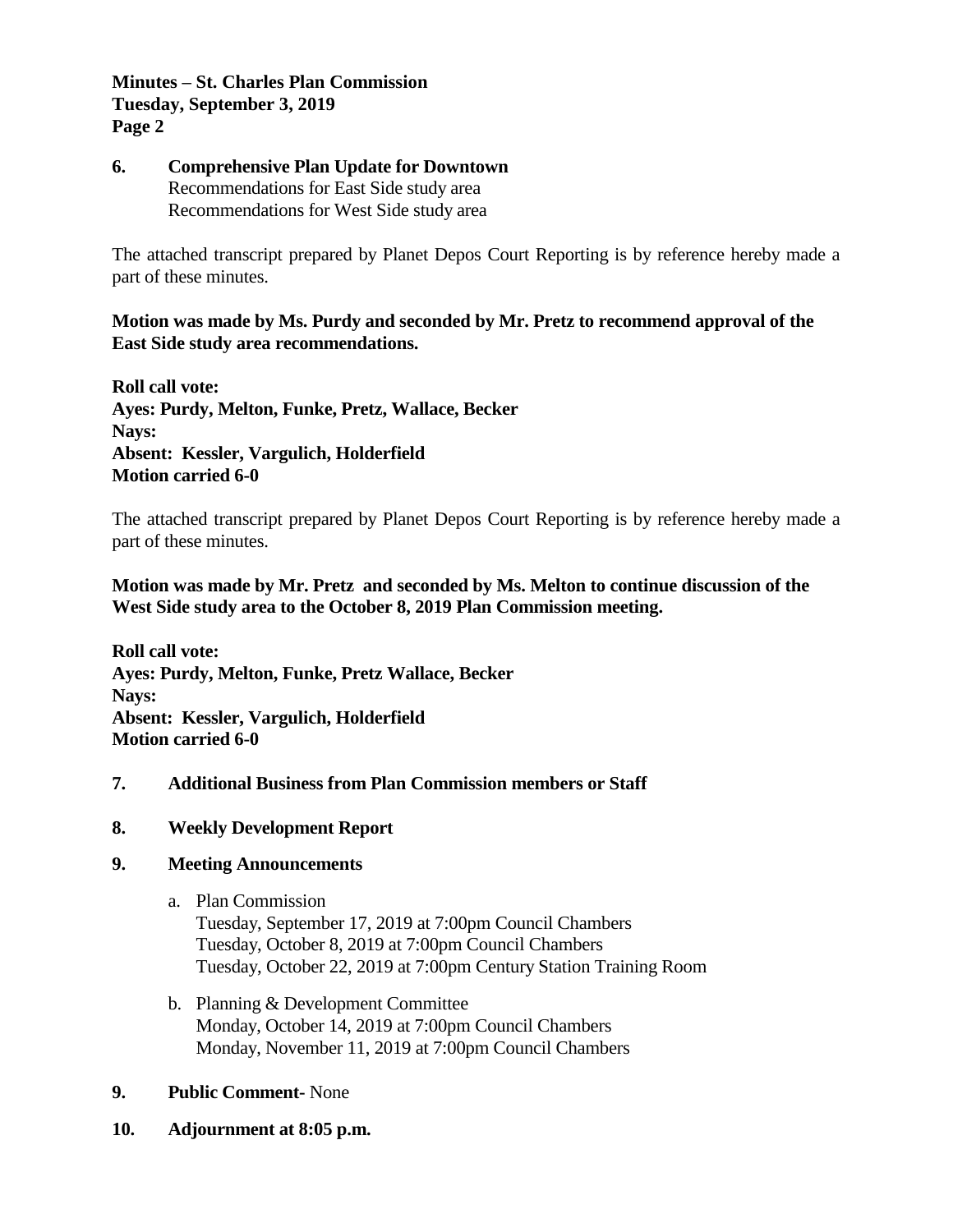

# **Transcript of RTM Fox River LLC**

**Date:** September 3, 2019 **Case:** St. Charles Plan Commission

**Planet Depos Phone:** 888.433.3767 **Email::** [transcripts@planetdepos.com](mailto:transcripts@planetdepos.com) **www.planetdepos.com**

WORLDWIDE COURT REPORTING & LITIGATION TECHNOLOGY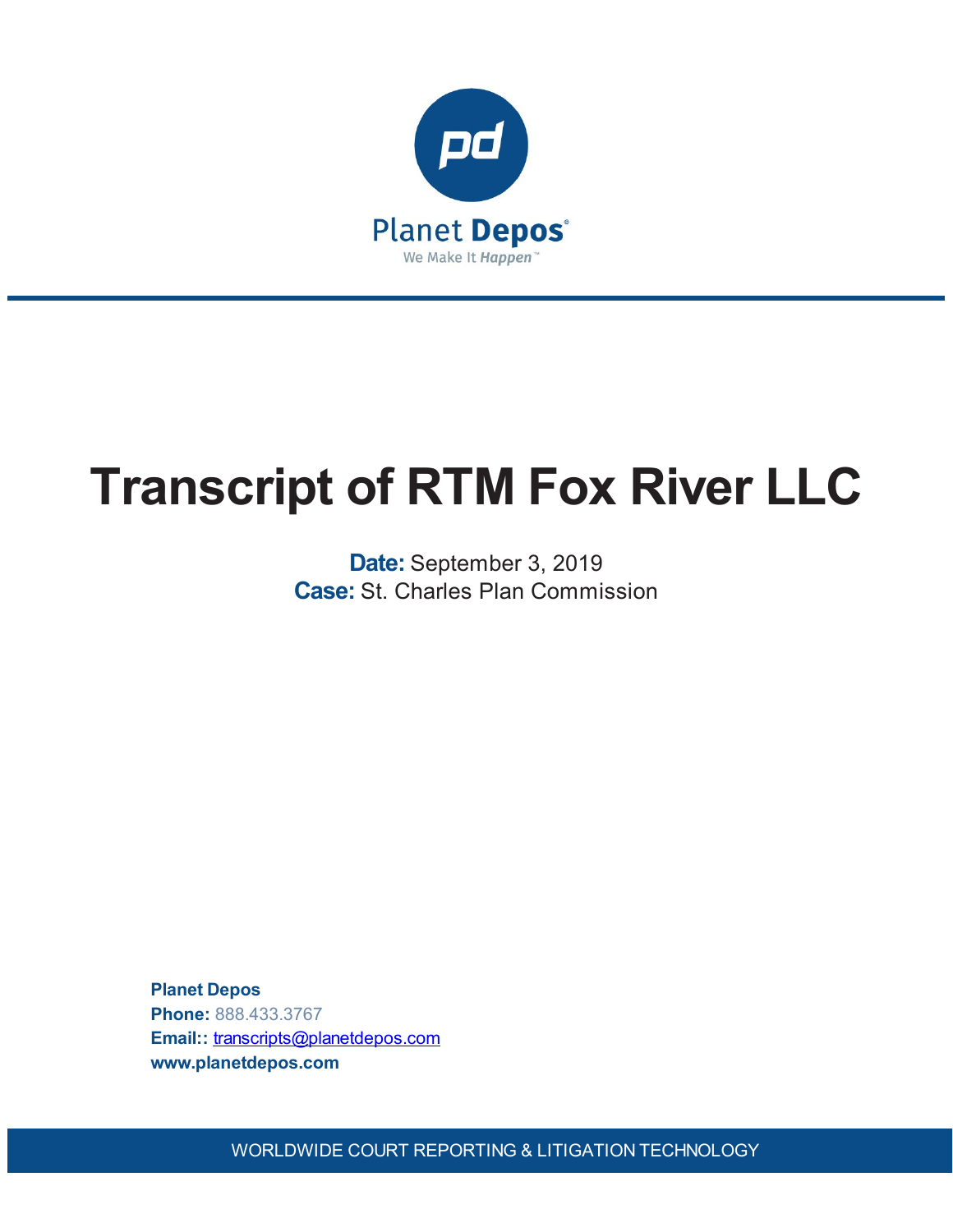BEFORE THE PLAN COMMISSION OF THE CITY OF ST. CHARLES --------------------------------x In Re:  $\qquad \qquad \blacksquare$ RTM Fox River LLC Subdivision : (Robert Manthei), Application : for Minor Subdivision. : --------------------------------x REPORT OF PROCEEDINGS St. Charles, Illinois 60174 Tuesday, September 3, 2019 7:01 p.m. Job No.: 218471A Pages: 1 - 10 Reported by: Paula M. Quetsch, CSR, RPR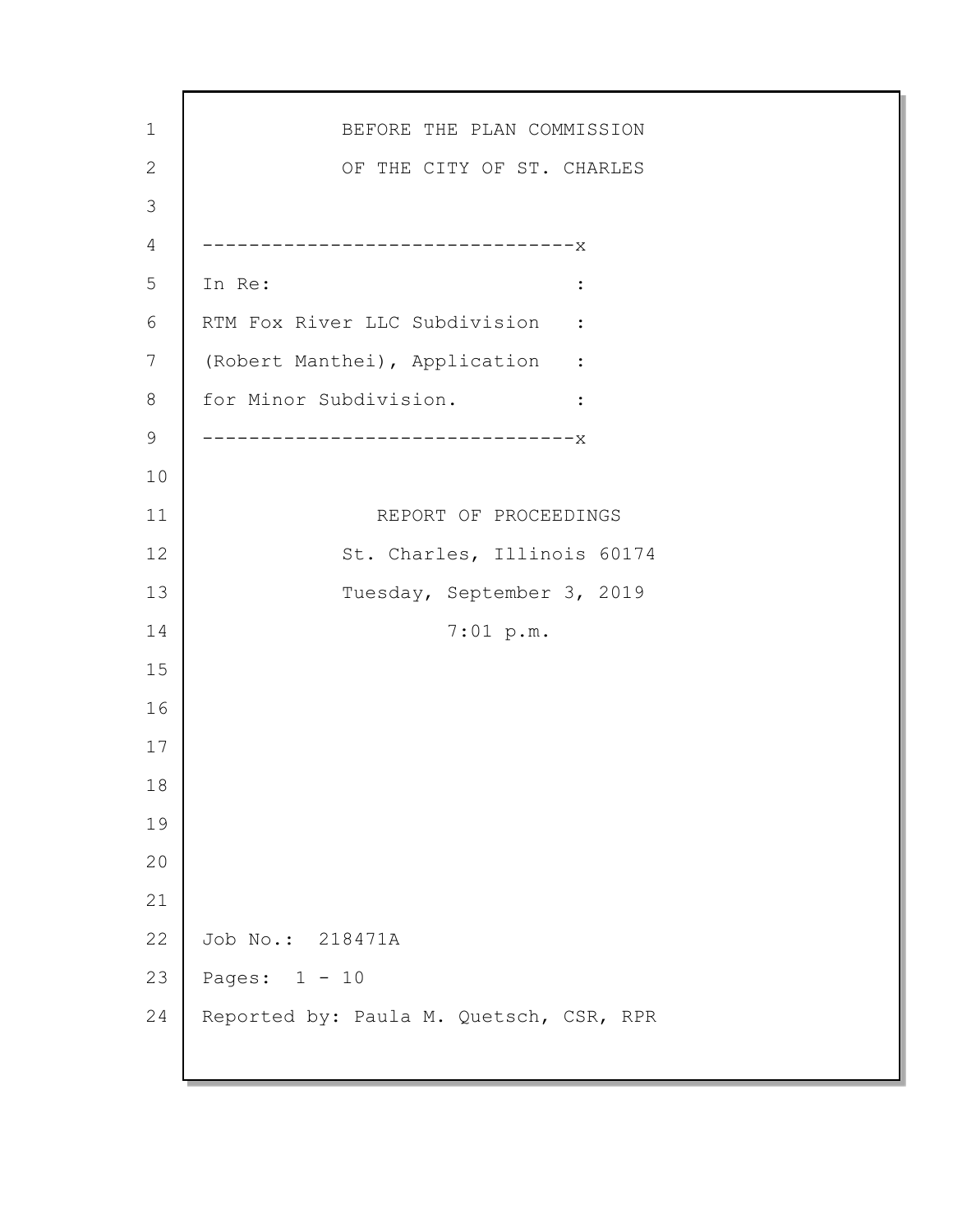| $\mathbf 1$    | Report of proceedings held at the location of:    |
|----------------|---------------------------------------------------|
| $\mathbf{2}$   |                                                   |
| $\mathfrak{Z}$ | CENTURY STATION                                   |
| $\overline{4}$ | 112 Riverside Avenue                              |
| 5              | St. Charles, Illinois 60174                       |
| 6              | $(630)$ $377 - 4400$                              |
| 7              |                                                   |
| $8\,$          |                                                   |
| $\mathsf 9$    |                                                   |
| 10             | Before Paula M. Quetsch, a Certified Shorthand    |
| 11             | Reporter, Registered Professional Reporter, and a |
| 12             | Notary Public in and for the State of Illinois.   |
| 13             |                                                   |
| 14             |                                                   |
| 15             |                                                   |
| 16             |                                                   |
| 17             |                                                   |
| 18             |                                                   |
| 19             |                                                   |
| 20             |                                                   |
| 21             |                                                   |
| 22<br>23       |                                                   |
| 24             |                                                   |
|                |                                                   |
|                |                                                   |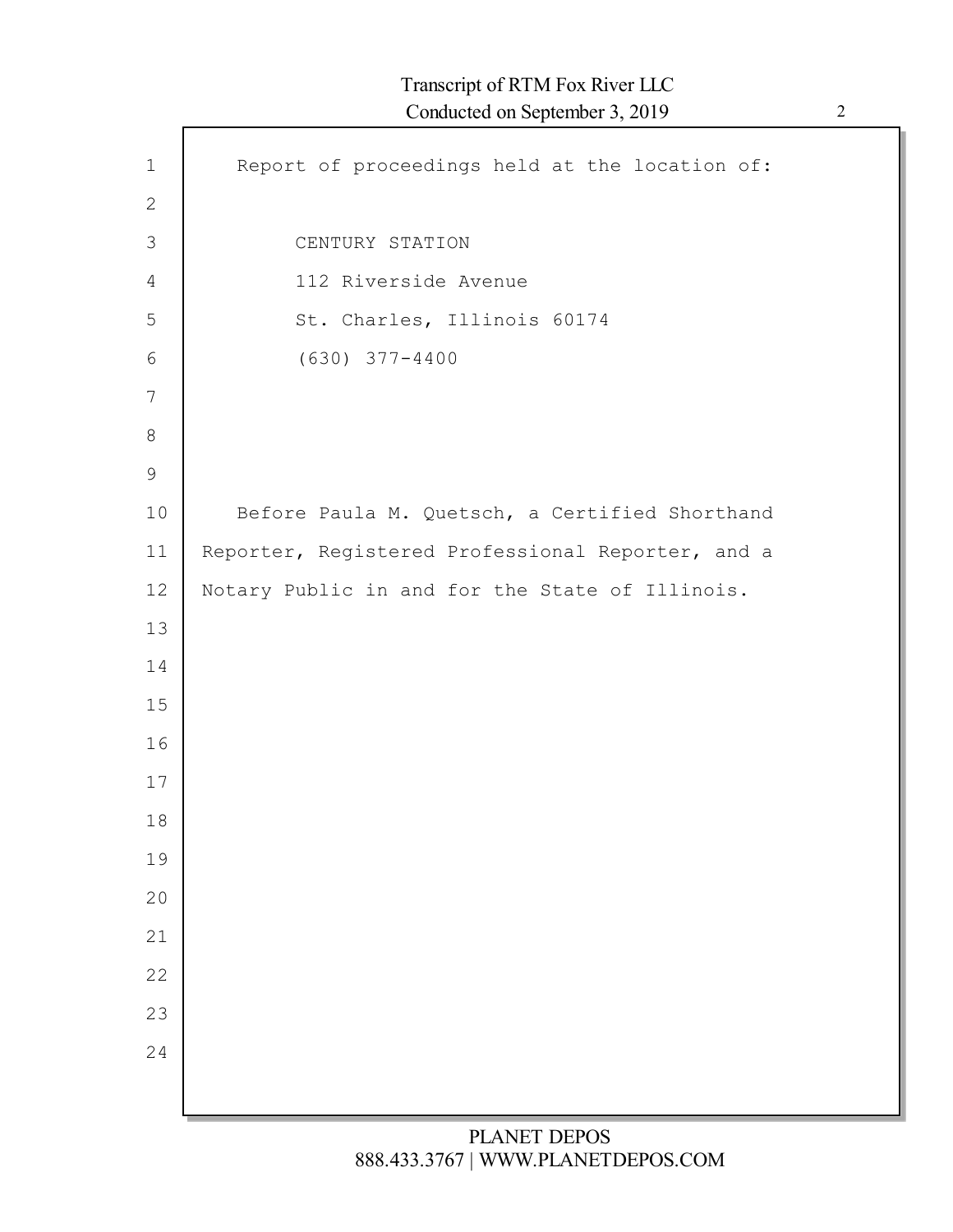| $\mathbf 1$    | PRESENT: |                                       |
|----------------|----------|---------------------------------------|
| $\mathbf{2}$   |          | TODD WALLACE, Chairman                |
| $\mathfrak{Z}$ |          | JENNIFER BECKER, Member               |
| $\overline{4}$ |          | JEFFREY FUNKE, Member                 |
| 5              |          | LAURA MACKLIN-PURDY, Member           |
| 6              |          | SUZANNE MELTON, Member                |
| $7\phantom{.}$ |          | TOM PRETZ, Member                     |
| $8\,$          |          |                                       |
| $\mathsf 9$    |          | ALSO PRESENT:                         |
| 10             |          | RUSS COLBY, Planning Division Manager |
| 11             |          | ELLEN JOHNSON, Planner                |
| 12             |          | MONICA HAWK, Development Engineer     |
| 13             |          | RACHEL HITZEMANN, Planner             |
| 14             |          | RITA TUNGARE, Community and Economic  |
| 15             |          | Development Director                  |
| 16             |          |                                       |
| 17             |          |                                       |
| 18             |          |                                       |
| 19             |          |                                       |
| 20             |          |                                       |
| 21             |          |                                       |
| 22             |          |                                       |
| 23             |          |                                       |
| 24             |          |                                       |
|                |          |                                       |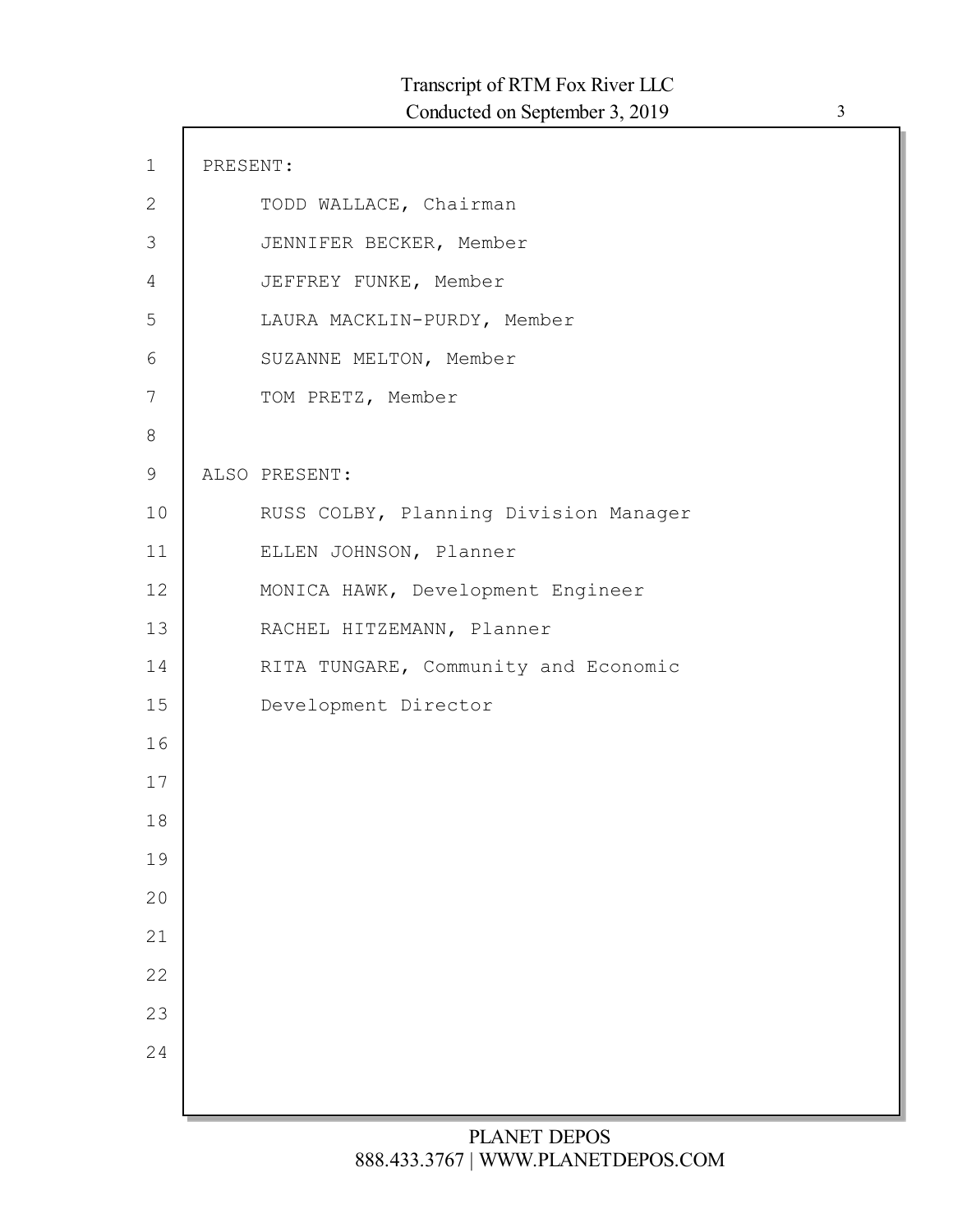| $\mathbf 1$    | PROCEEDINGS                                       |
|----------------|---------------------------------------------------|
| $\mathbf{2}$   | CHAIRMAN WALLACE: Call this meeting of            |
| $\mathfrak{Z}$ | the St. Charles Plan Commission to order. I'll do |
| 4              | roll call.                                        |
| 5              | Wallace, here.                                    |
| 6              | Kessler.                                          |
| 7              | (No response.)                                    |
| $8\,$          | CHAIRMAN WALLACE: Becker.                         |
| $\mathsf 9$    | MEMBER BECKER: Yes.                               |
| 10             | CHAIRMAN WALLACE: Funke.                          |
| 11             | MEMBER FUNKE: Yes.                                |
| 12             | CHAIRMAN WALLACE: Holderfield.                    |
| 13             | (No response.)                                    |
| 14             | CHAIRMAN WALLACE: Macklin Purdy.                  |
| 15             | MEMBER MACKLIN PURDY: Yes.                        |
| 16             | CHAIRMAN WALLACE: Pretz.                          |
| 17             | MEMBER PRETZ: Yes.                                |
| 18             | CHAIRMAN WALLACE: Vargulich.                      |
| 19             | (No response.)                                    |
| 20             | CHAIRMAN WALLACE: Melton.                         |
| 21             | MEMBER MELTON: Here.                              |
| 22             | CHAIRMAN WALLACE: I'm assuming -- I               |
| 23             | wasn't at the last meeting, so I was just asking  |
| 24             | if the Pledge of Allegiance is now going to be a  |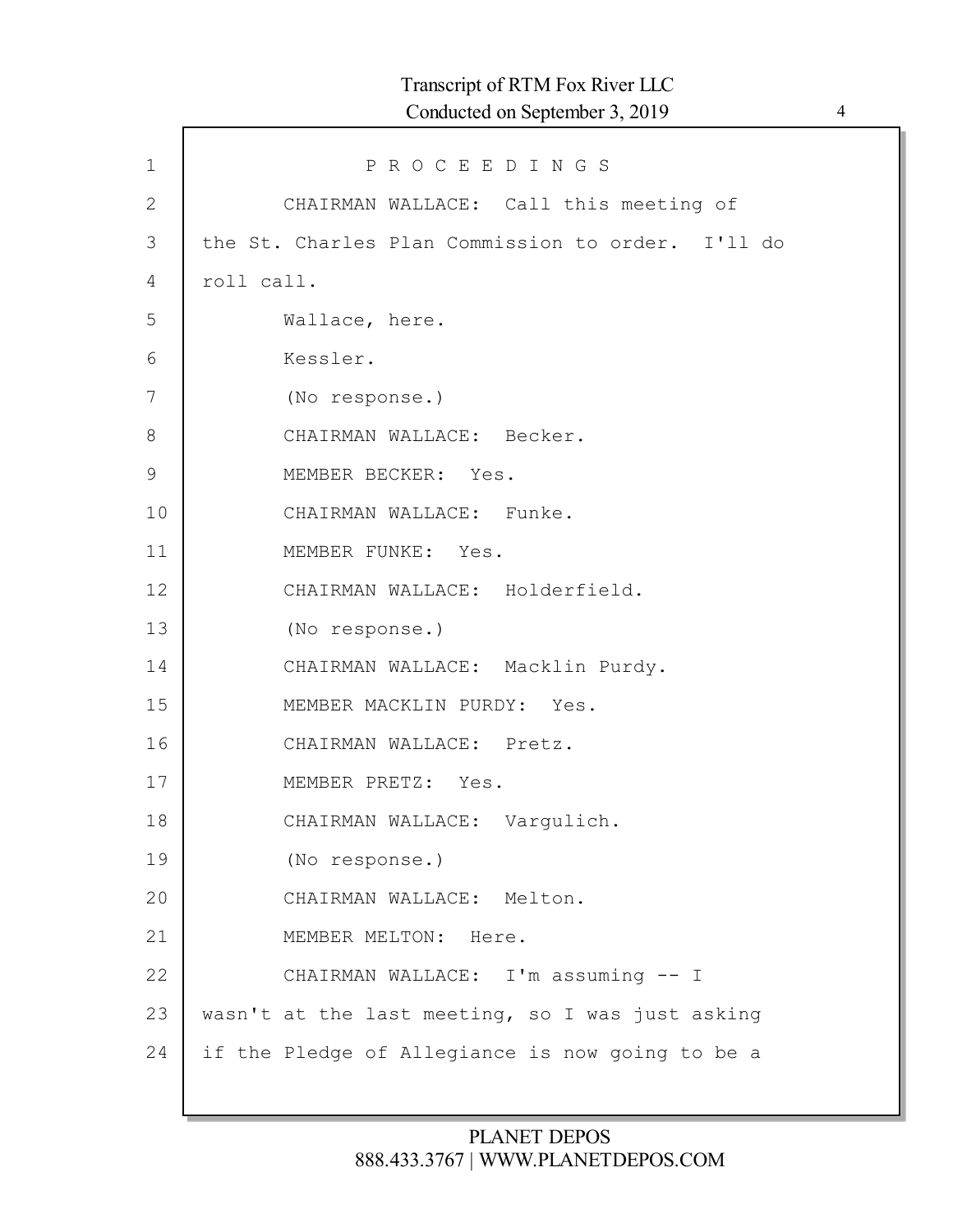| $\mathbf 1$   | part of our meeting.                               |
|---------------|----------------------------------------------------|
| $\mathbf{2}$  | All right. Item 3 on our agenda is the             |
| 3             | Pledge of Allegiance. I'll ask everyone who        |
| 4             | wishes to to stand.                                |
| 5             | (The Pledge of Allegiance was recited.)            |
| 6             | CHAIRMAN WALLACE: Presentation of minutes          |
| 7             | of the August 20th meeting of the Plan Commission. |
| $8\,$         | Is there a motion to approve?                      |
| $\mathcal{G}$ | MEMBER FUNKE: I'll make that motion.               |
| 10            | MEMBER MACKLIN PURDY: Second.                      |
| 11            | CHAIRMAN WALLACE: It's been moved and              |
| 12            | seconded. All in favor.                            |
| 13            | (Ayes heard.)                                      |
| 14            | CHAIRMAN WALLACE: Opposed.                         |
| 15            | (No response.)                                     |
| 16            | CHAIRMAN WALLACE: Motion passes.                   |
| 17            | Item 5, RTM Fox River LLC Subdivision              |
| 18            | application (Robert Manthei) Application for Minor |
| 19            | Subdivision.                                       |
| 20            | Before you start I'll just note I know we          |
| 21            | don't have microphones in this room, so if anyone  |
| 22            | can't hear, just let us know. I want to make sure  |
| 23            | that everyone knows everything that's going on, so |
| 24            | just raise your hand.                              |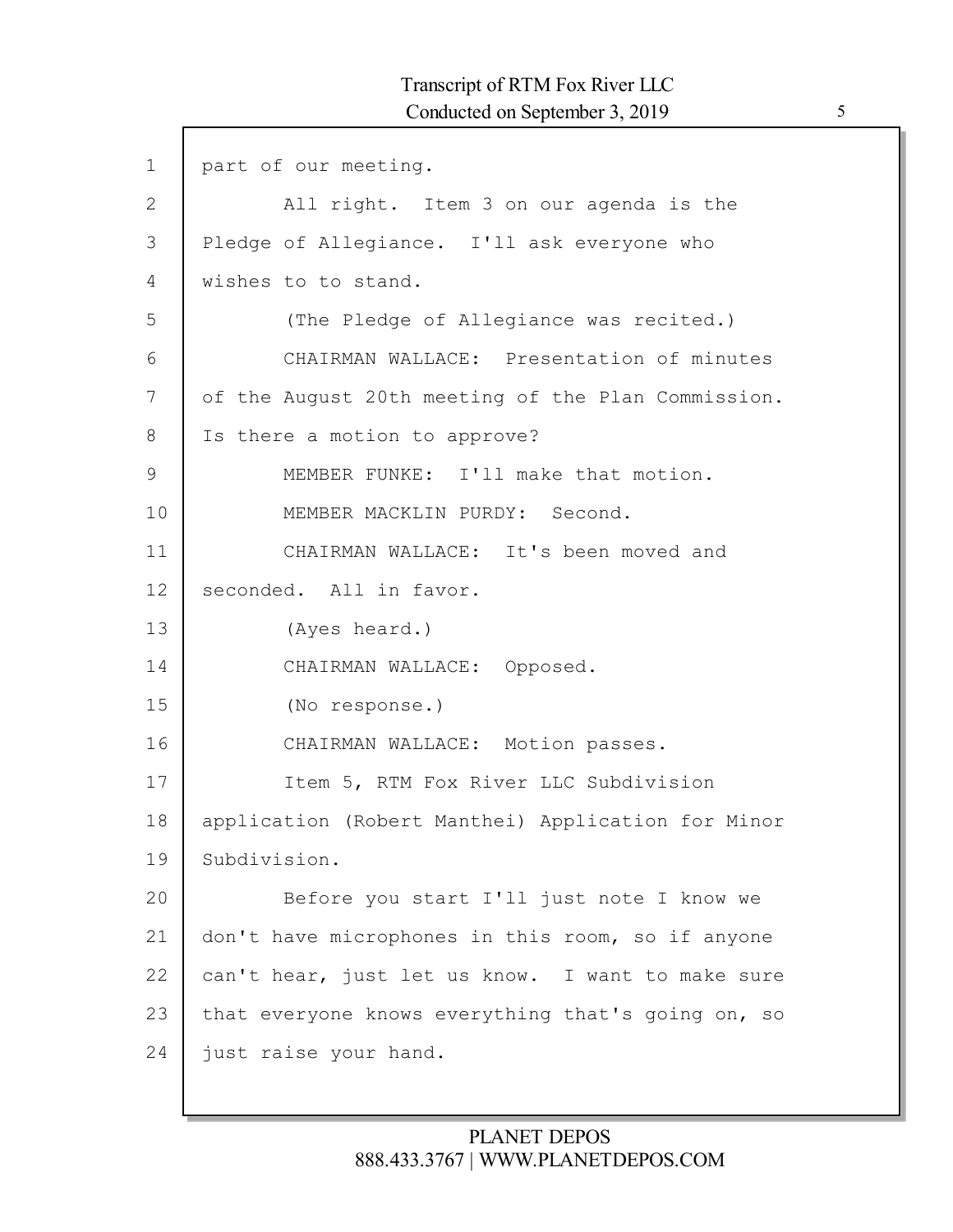| $\mathbf{1}$ | Ellen.                                               |
|--------------|------------------------------------------------------|
| 2            | MS. JOHNSON: So this property, as you'll             |
| 3            | see on the aerial, it's a vacant 10,000-square-      |
| 4            | foot parcel on South 4th Avenue between South        |
| 5            | Avenue and Adams Avenue. Robert Manthei is here.     |
| 6            | He's the property owner. He's seeking approval of    |
| 7            | a final plat of subdivision to divide the parcel     |
| 8            | in two to create two buildable lots of single-family |
| 9            | homes.                                               |
| 10           | The subdivision qualifies as a minor                 |
| 11           | subdivision, so there are no engineering plans       |
| 12           | required at this time. And the applicant is here,    |
| 13           | if you wish to say a few words or if there's any     |
| 14           | questions from the Commission.                       |
| 15           | MR. MANTHEI: I'm good.                               |
| 16           | CHAIRMAN WALLACE: I'm now second-quessing            |
| 17           | what I had thought this was. Have we previously      |
| 18           | looked at this on the concept plan?                  |
| 19           | MS. JOHNSON: No, we have not.                        |
| 20           | CHAIRMAN WALLACE: That was a property in             |
| 21           | the area?                                            |
| 22           | MS. JOHNSON: 504, yes.                               |
| 23           | CHAIRMAN WALLACE: Got it. Okay.                      |
| 24           | MEMBER MACKLIN PURDY: Were there any                 |
|              |                                                      |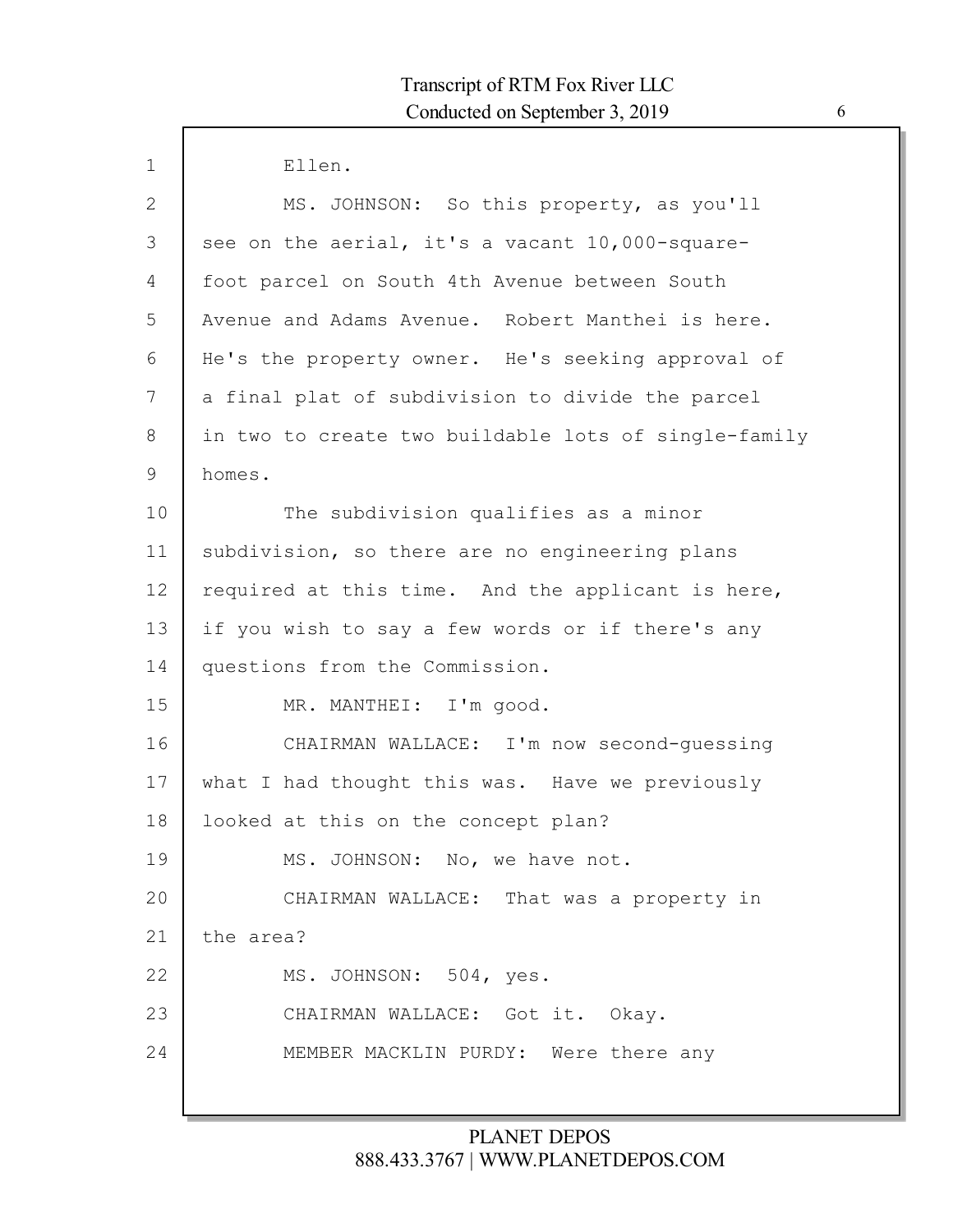| $\mathbf 1$    | staff comments? Because I didn't really see any.    |
|----------------|-----------------------------------------------------|
| $\overline{2}$ | MS. JOHNSON: There were a few technical             |
| 3              | comments from planning just on particulars of the   |
| 4              | plat to do certificates and that sort of thing, a   |
| 5              | comment that sidewalk will be required along 4th    |
| 6              | Avenue, and then there are a few engineering        |
| 7              | comments that were not included in the staff        |
| 8              | report. A couple were included but kind of          |
| 9              | technical issues that will need to be addressed     |
| 10             | that have to do with the sanitary sewer and         |
| 11             | stormwater.                                         |
| 12             | CHAIRMAN WALLACE: All right. Any other              |
| 13             | questions?                                          |
| 14             | MEMBER BECKER: I have a question. Was               |
| 15             | this ever part of the original plat of subdivision, |
| 16             | or had this always been this size lot and was not   |
| 17             | platted to the widths of the others?                |
| 18             | MS. JOHNSON: Correct. Yeah, it was always           |
| 19             | kind of a leftover piece that was never divided.    |
| 20             | MEMBER BECKER: Thank you.                           |
| 21             | CHAIRMAN WALLACE: All right. Other                  |
| 22             | questions?                                          |
| 23             | (No response.)                                      |
| 24             | CHAIRMAN WALLACE: Is there a motion?                |
|                |                                                     |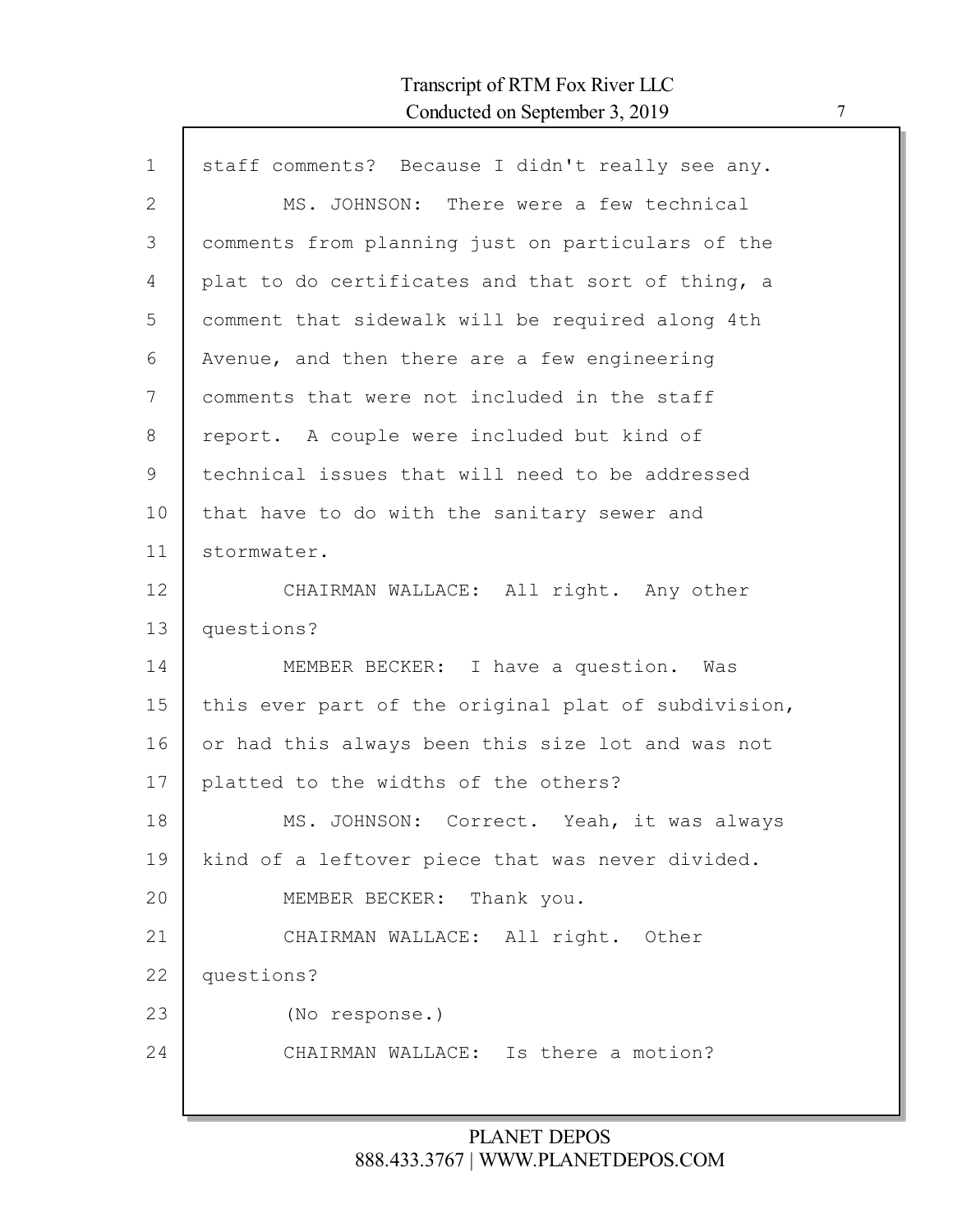# Transcript of RTM Fox River LLC Conducted on September 3, 2019 8

| $\mathbf{1}$ | MEMBER MACKLIN PURDY: I'll make a motion           |
|--------------|----------------------------------------------------|
| $\mathbf{2}$ | to approve RTF Fox River LLC Subdivision           |
| 3            | (Robert Manthei) Application for Minor Subdivision |
| 4            | as long as the staff comments are addressed and    |
| 5            | taken care of.                                     |
| 6            | CHAIRMAN WALLACE: All right. So the                |
| 7            | motion is to recommend approval to City Council    |
| 8            | subject to resolution of staff comments. Is there  |
| $\mathsf 9$  | a second?                                          |
| 10           | MEMBER PRETZ: I'll second.                         |
| 11           | CHAIRMAN WALLACE: All right. Any                   |
| 12           | discussion on the motion?                          |
| 13           | (No response.)                                     |
| 14           | CHAIRMAN WALLACE: All right. We'll do              |
| 15           | roll call.                                         |
| 16           | Becker.                                            |
| 17           | MEMBER BECKER: Yes.                                |
| 18           | CHAIRMAN WALLACE: Funke.                           |
| 19           | MEMBER FUNKE: Yes.                                 |
| 20           | CHAIRMAN WALLACE: Macklin Purdy.                   |
| 21           | MEMBER MACKLIN PURDY: Yes.                         |
| 22           | CHAIRMAN WALLACE: Pretz.                           |
| 23           | MEMBER PRETZ: Yes.                                 |
| 24           | CHAIRMAN WALLACE: Melton.                          |
|              |                                                    |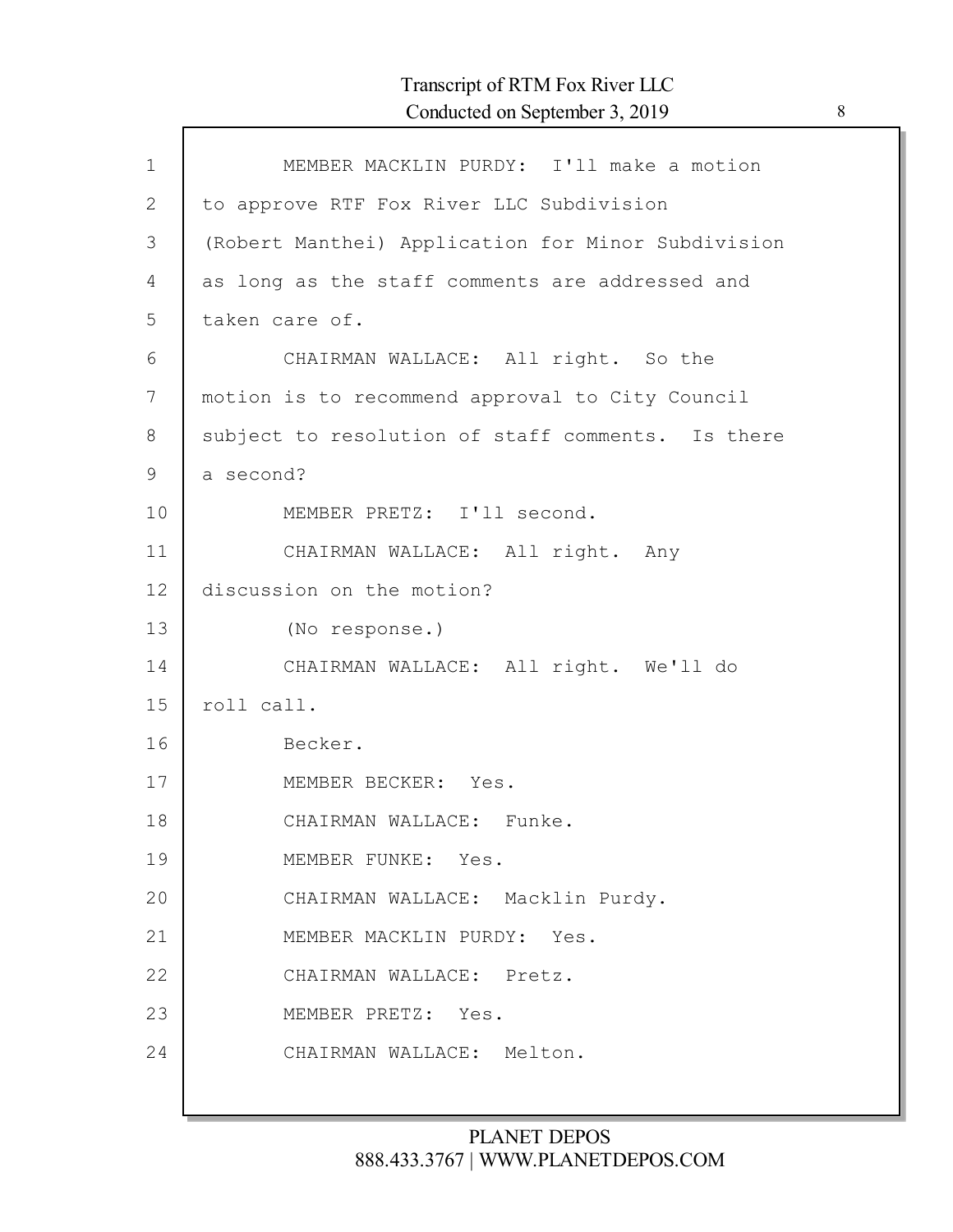$\mathsf{l}$ 

| $\,1\,$          | MEMBER MELTON: Yes.             |
|------------------|---------------------------------|
| $\sqrt{2}$       | CHAIRMAN WALLACE: Wallace, yes. |
| $\mathfrak{Z}$   | All right. That passes.         |
| $\overline{4}$   | (Off the record at $7:05$ p.m.) |
| $\mathsf S$      |                                 |
| $\sqrt{6}$       |                                 |
| $\boldsymbol{7}$ |                                 |
| $\,8\,$          |                                 |
| $\mathcal{G}$    |                                 |
| $10$             |                                 |
| $11\,$           |                                 |
| $12\,$           |                                 |
| $13\,$           |                                 |
| $1\,4$           |                                 |
| $1\,5$           |                                 |
| $16\,$           |                                 |
| $17$             |                                 |
| $1\,8$           |                                 |
| 19               |                                 |
| $20$             |                                 |
| 21               |                                 |
| 22               |                                 |
| 23               |                                 |
| 24               |                                 |
|                  |                                 |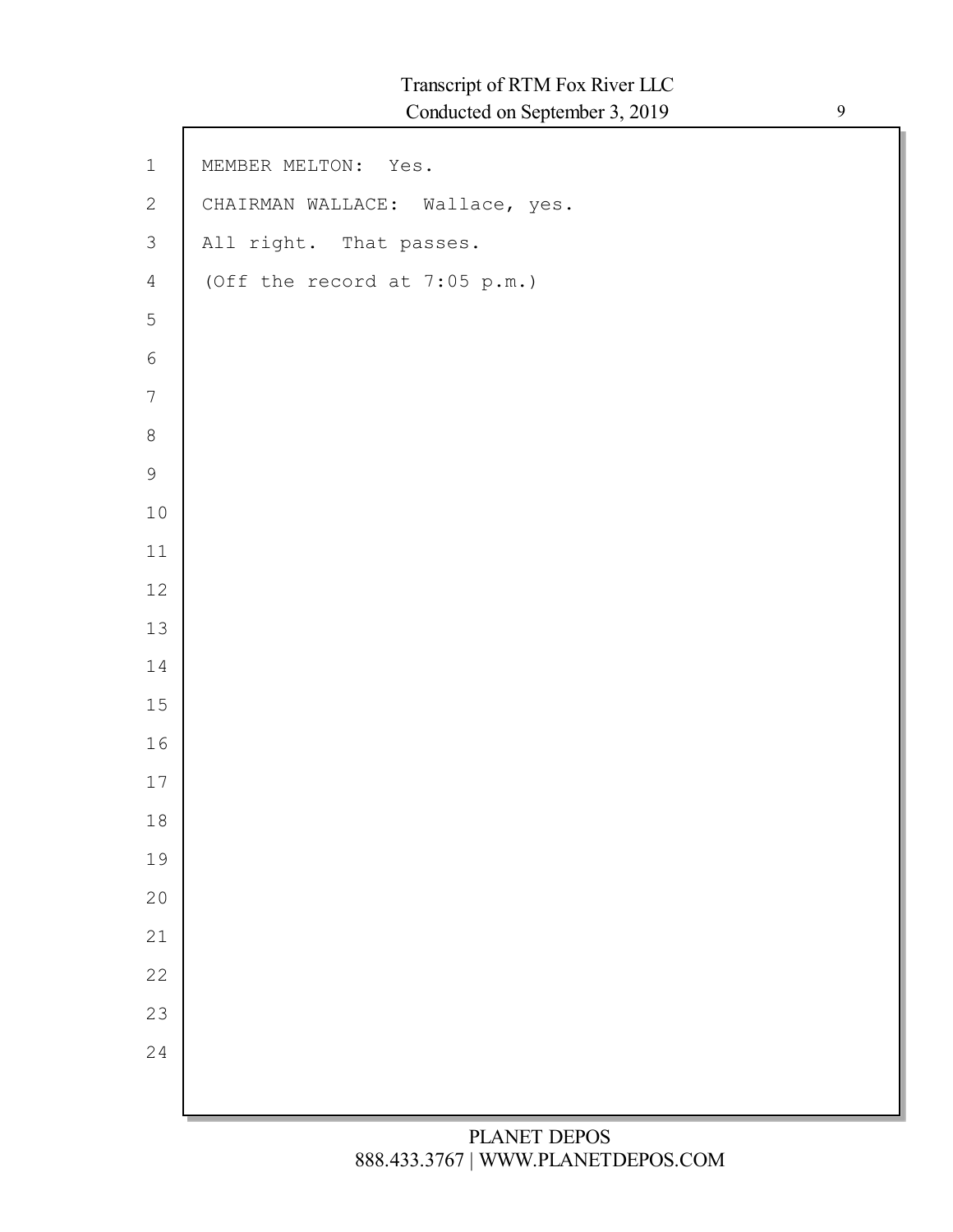| $\mathbf 1$     | CERTIFICATE OF SHORTHAND REPORTER                     |
|-----------------|-------------------------------------------------------|
| $\mathbf{2}$    |                                                       |
| 3               | I, Paula M. Quetsch, Certified Shorthand              |
| 4               | Reporter No. 084-003733, CSR, RPR, and a Notary       |
| 5               | Public in and for the County of Kane, State of        |
| 6               | Illinois, the officer before whom the foregoing       |
| 7               | proceedings were taken, do certify that the foregoing |
| 8               | transcript is a true and correct record of the        |
| 9               | proceedings, that said proceedings were taken by      |
| 10              | me stenographically and thereafter reduced to         |
| 11              | typewriting under my supervision, and that I am       |
| 12 <sup>°</sup> | neither counsel for, related to, nor employed by      |
| 13              | any of the parties to this case and have no           |
| 14              | interest, financial or otherwise, in its outcome.     |
| 15              |                                                       |
| 16              | IN WITNESS WHEREOF, I have hereunto set my            |
| 17              | hand and affixed my notarial seal this 10th day of    |
| 18              | September, 2019.                                      |
| 19              | My commission expires: October 16, 2021               |
| 20              |                                                       |
| 21              | Paul Suite                                            |
| 22              |                                                       |
| 23              | Notary Public in and for the                          |
| 24              | State of Illinois                                     |
|                 |                                                       |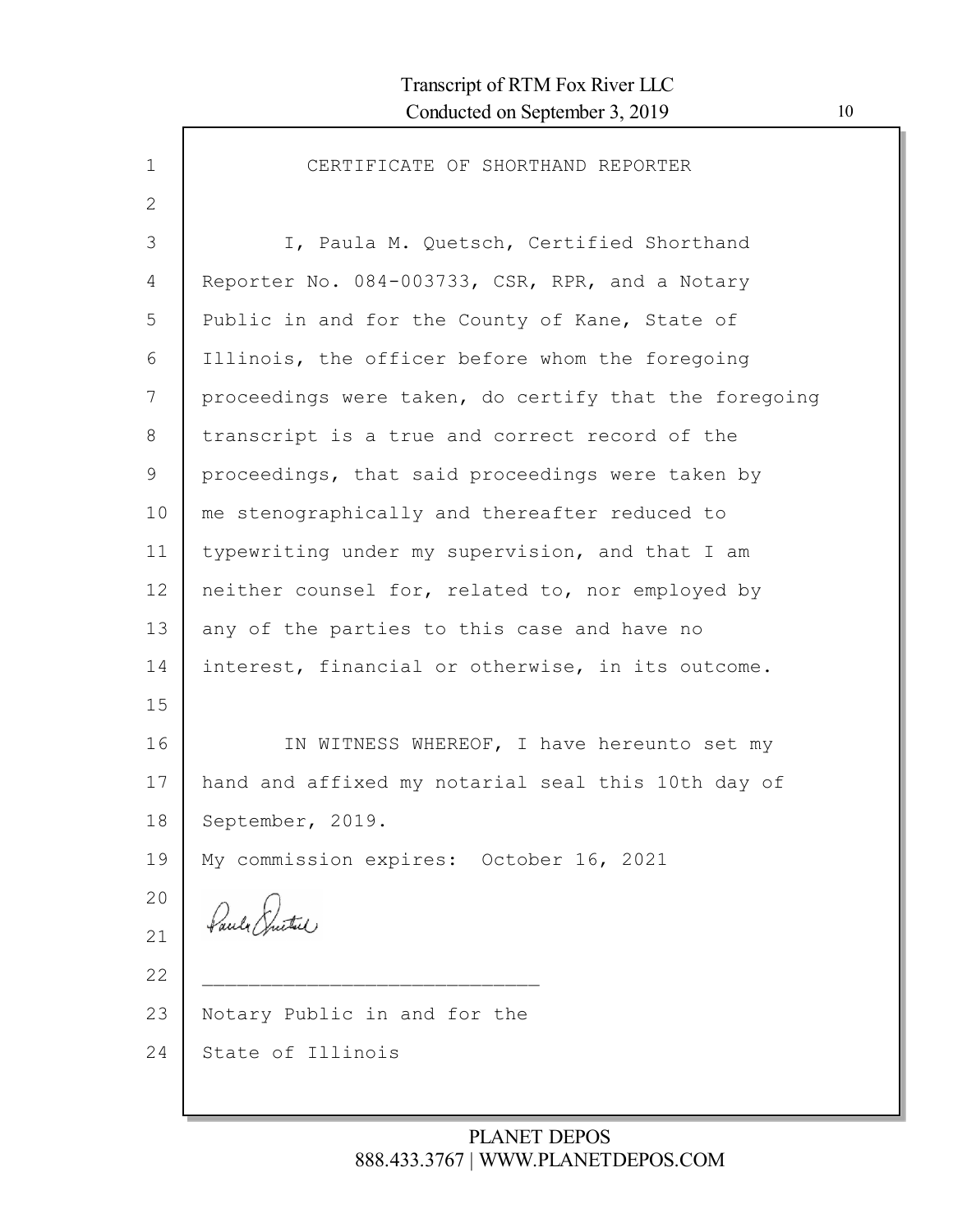

# **Transcript of Comprehensive Plan Update for Downtown**

**Date:** September 3, 2019 **Case:** St. Charles Plan Commission

**Planet Depos Phone:** 888.433.3767 **Email::** [transcripts@planetdepos.com](mailto:transcripts@planetdepos.com) **www.planetdepos.com**

WORLDWIDE COURT REPORTING & LITIGATION TECHNOLOGY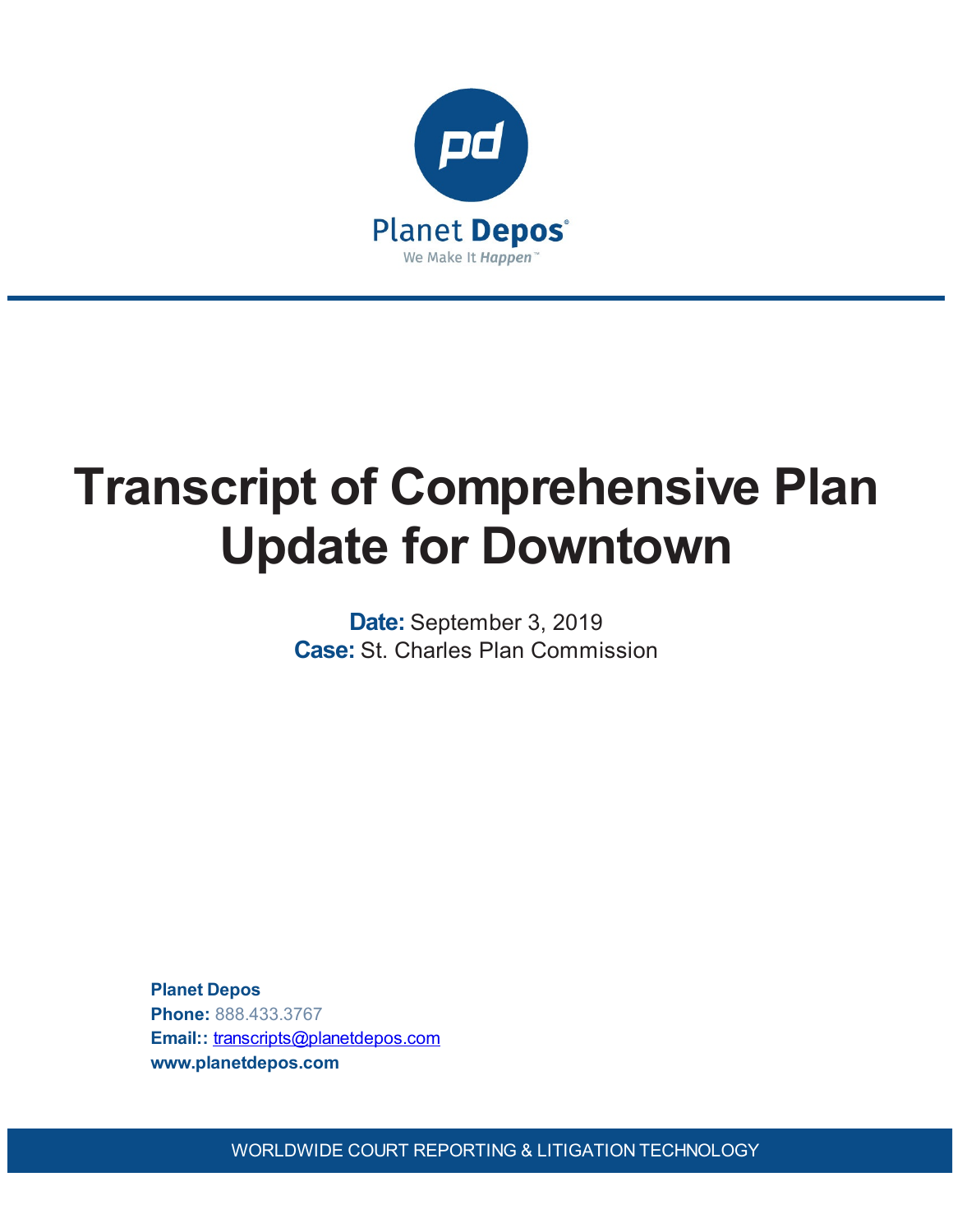1 2 3 4 5 6 7 8 9 10 11 12 13 14 15 16 17 18 19 20 21 22 23 24 BEFORE THE PLAN COMMISSION OF THE CITY OF ST. CHARLES --------------------------------x In Re:  $\qquad \qquad \blacksquare$ Comprehensive Plan Update for : Downtown: Recommendations : for East Side Study Area; : Recommendations for West Side : Study Area. : --------------------------------x REPORT OF PROCEEDINGS St. Charles, Illinois 60174 Tuesday, September 3, 2019 7:06 p.m. Job No.: 218471B Pages: 1 - 52 Reported by: Paula M. Quetsch, CSR, RPR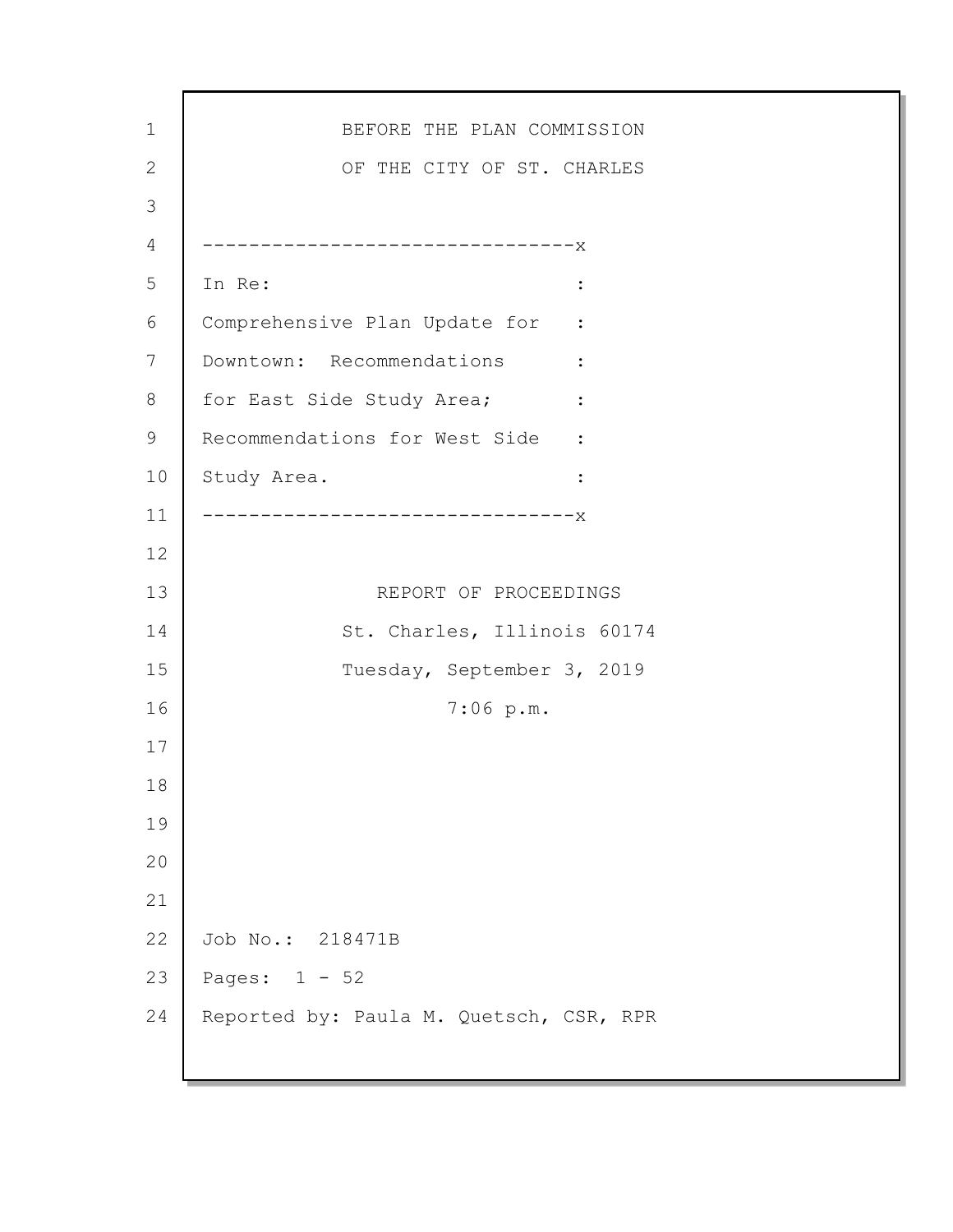|                | Conducted on September $\sigma$ , $2017$          |
|----------------|---------------------------------------------------|
| $\mathbf 1$    | Report of proceedings held at the location of:    |
| $\mathbf{2}$   |                                                   |
| $\mathfrak{Z}$ | CENTURY STATION                                   |
| 4              | 112 Riverside Avenue                              |
| 5              | St. Charles, Illinois 60174                       |
| 6              | $(630)$ $377 - 4400$                              |
| 7              |                                                   |
| $8\,$          |                                                   |
| $\mathcal{G}$  |                                                   |
| 10             | Before Paula M. Quetsch, a Certified Shorthand    |
| 11             | Reporter, Registered Professional Reporter, and a |
| 12             | Notary Public in and for the State of Illinois.   |
| 13             |                                                   |
| 14             |                                                   |
| 15             |                                                   |
| 16             |                                                   |
| 17             |                                                   |
| 18             |                                                   |
| 19             |                                                   |
| 20             |                                                   |
| 21             |                                                   |
| 22             |                                                   |
| 23             |                                                   |
| 24             |                                                   |
|                |                                                   |
|                |                                                   |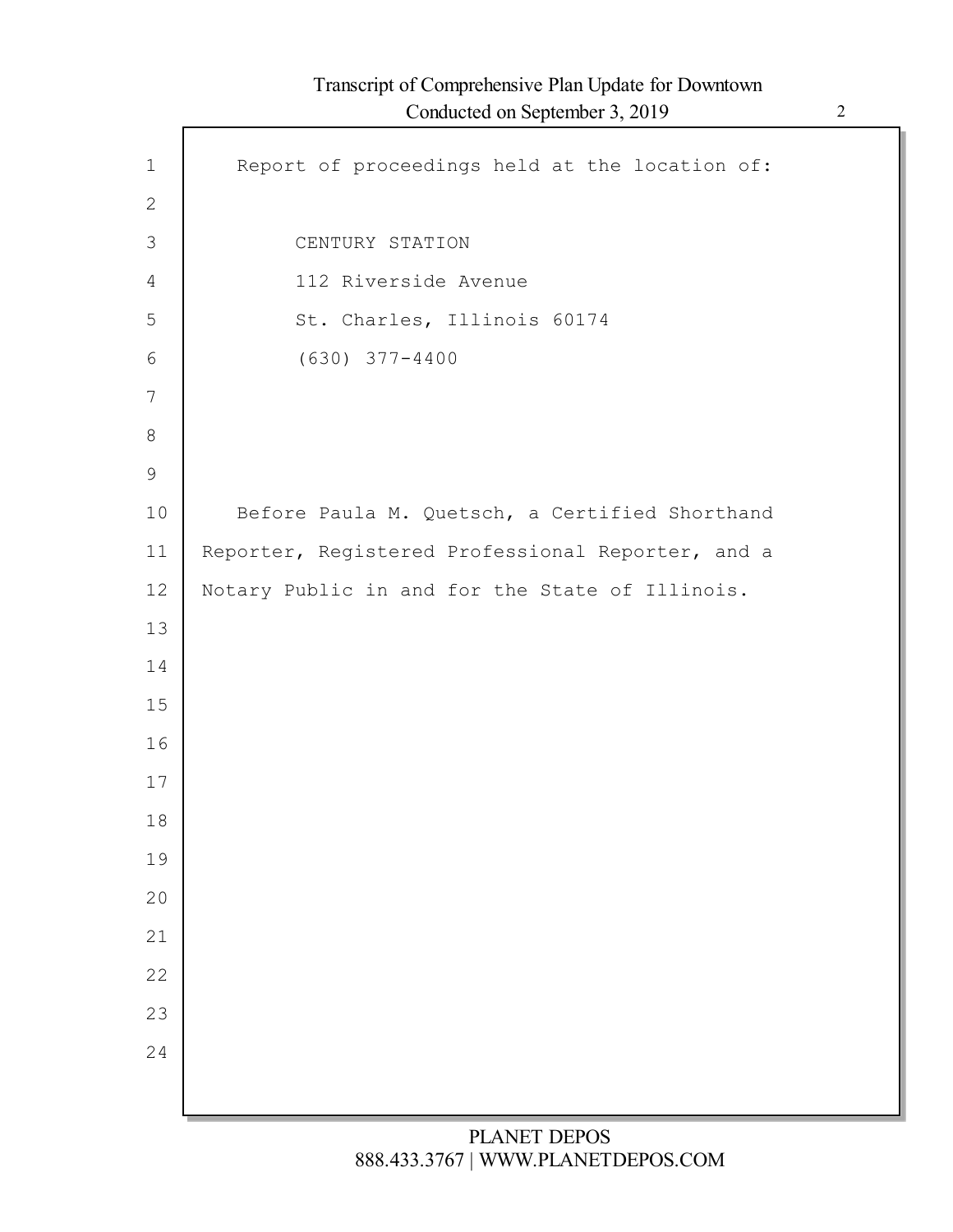| $\mathbf 1$  | PRESENT: |                                       |
|--------------|----------|---------------------------------------|
| $\mathbf{2}$ |          | TODD WALLACE, Chairman                |
| $\Im$        |          | JENNIFER BECKER, Member               |
| 4            |          | JEFFREY FUNKE, Member                 |
| 5            |          | LAURA MACKLIN-PURDY, Member           |
| 6            |          | SUZANNE MELTON, Member                |
| 7            |          | TOM PRETZ, Member                     |
| $8\,$        |          |                                       |
| $\mathsf 9$  |          | ALSO PRESENT:                         |
| 10           |          | RUSS COLBY, Planning Division Manager |
| 11           |          | ELLEN JOHNSON, Planner                |
| 12           |          | MONICA HAWK, Development Engineer     |
| 13           |          | RACHEL HITZEMANN, Planner             |
| 14           |          | RITA TUNGARE, Community and Economic  |
| 15           |          | Development Director                  |
| 16           |          |                                       |
| 17           |          |                                       |
| 18           |          |                                       |
| 19           |          |                                       |
| 20           |          |                                       |
| 21           |          |                                       |
| 22           |          |                                       |
| 23           |          |                                       |
| 24           |          |                                       |
|              |          |                                       |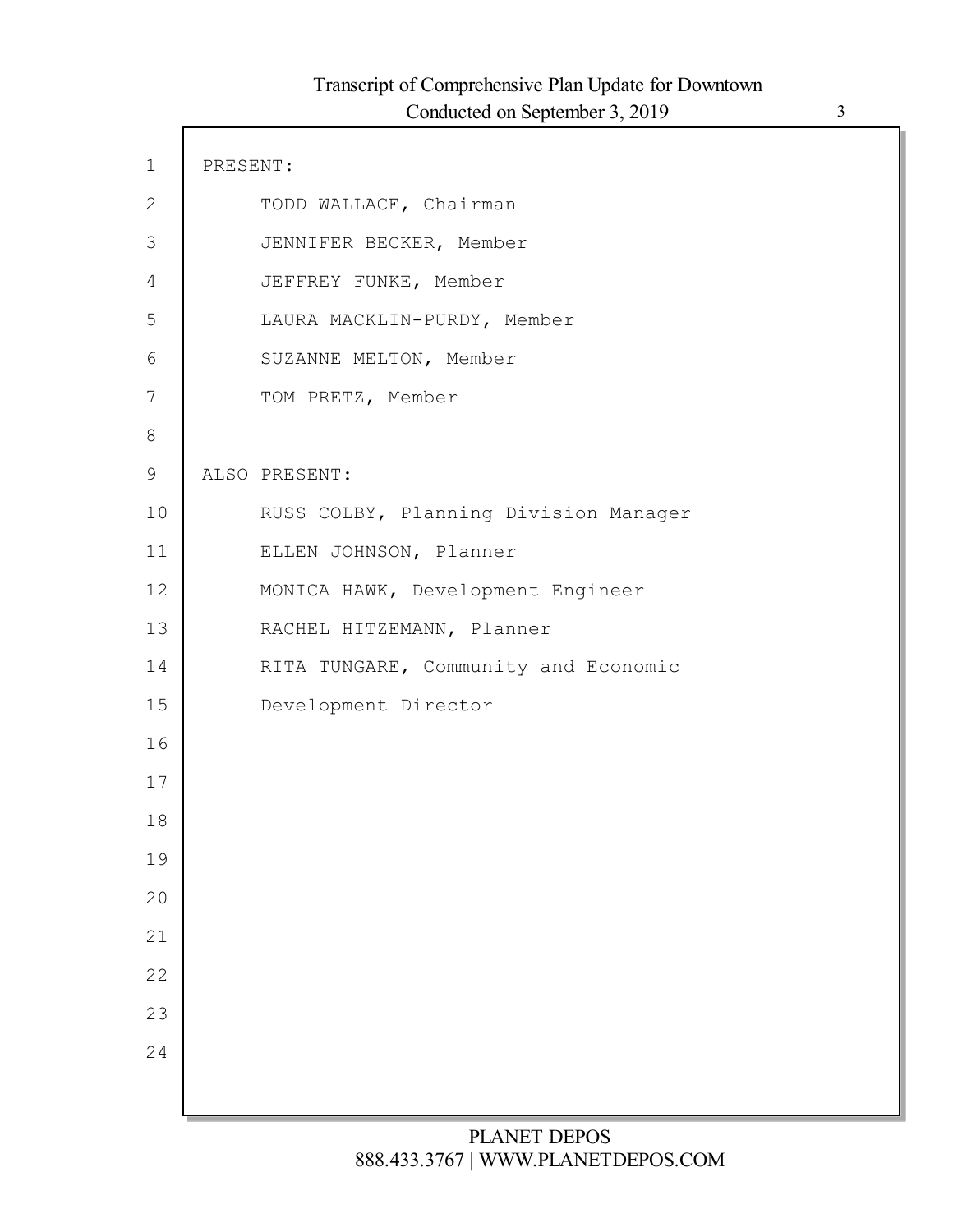Г

| PROCEEDINGS                                         |
|-----------------------------------------------------|
| CHAIRMAN WALLACE: Now we have Item No. 6 on         |
| the agenda is Comprehensive Plan Update for         |
| Downtown: Recommendations for East Side Study       |
| Area and Recommendations for West Side Study Area.  |
| MR. COLBY: So just to recap, I presented to         |
| the Plan Commission the preliminary recommendations |
| for both east side and west side study areas at     |
| previous meetings. So I'll be presenting the        |
| updates to those documents based on comments we     |
| received from the last meeting where we primarily   |
| reviewed the east side study area for changes       |
| based on the original comments, and then there      |
| will be revisions to the west side area based on    |
| the comments from the previous meeting.             |
| So I'm just going to skip ahead in the              |
| slides because we walked through these previously.  |
| There's just a few items I wanted to highlight      |
| that came up in the discussion.                     |
| One, there was a comment to retain or               |
| relocate the veterans memorial which is currently   |
| located along the river trail in this area north    |
| of the police station. This site has potential to   |
| be included in the redevelopment, so there was a    |
|                                                     |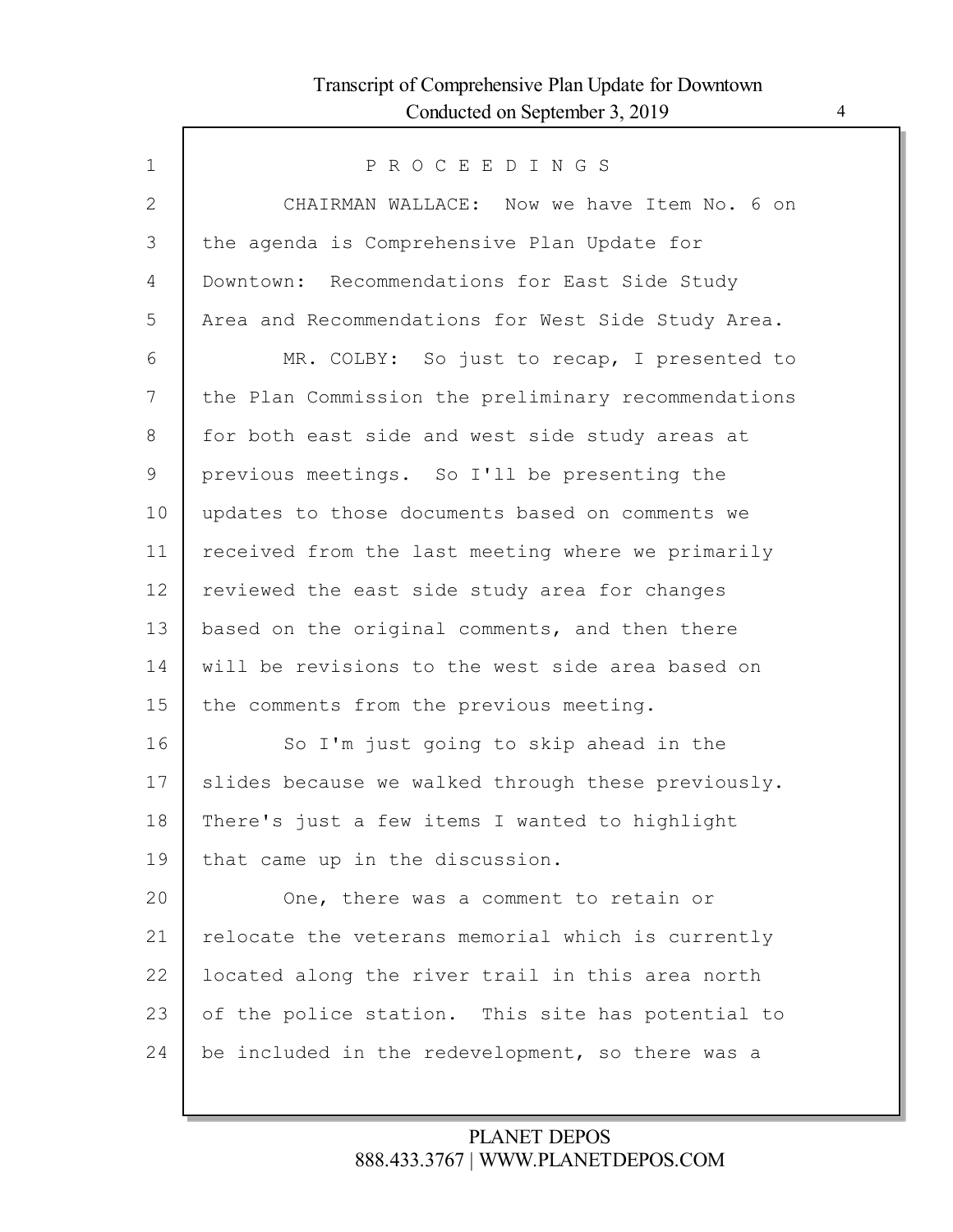Г

| $\mathbf 1$  | comment that that memorial should either be          |
|--------------|------------------------------------------------------|
| $\mathbf{2}$ | preserved, if possible, or relocated to another      |
| 3            | location.                                            |
| 4            | There was a comment regarding maintaining            |
| 5            | some public access and a visual connection to the    |
| 6            | river from the existing intersections along          |
| 7            | Riverside Avenue, so from Cedar Avenue extended      |
| 8            | toward the river and from State Avenue extended      |
| 9            | toward the river. So that's been added to the plan.  |
| 10           | There's also a note regarding -- comments            |
| 11           | regarding a potential parking structure located in   |
| 12           | this area which, based on topography, could be       |
| 13           | accessed from 2nd Avenue, and there was a comment    |
| 14           | that that 2nd Avenue access would require some       |
| 15           | study to determine if it was safe to install it      |
| 16           | without adding other additional traffic measures     |
| 17           | along that street.                                   |
| 18           | Any questions on those revisions? Those              |
| 19           | are the main changes that came out of the discussion |
| 20           | from the previous meeting.                           |
| 21           | CHAIRMAN WALLACE: No questions.                      |
| 22           | MR. COLBY: So the draft recommendations              |
| 23           | for the east side are the same as was presented      |
| 24           | previously. We had a discussion regarding the        |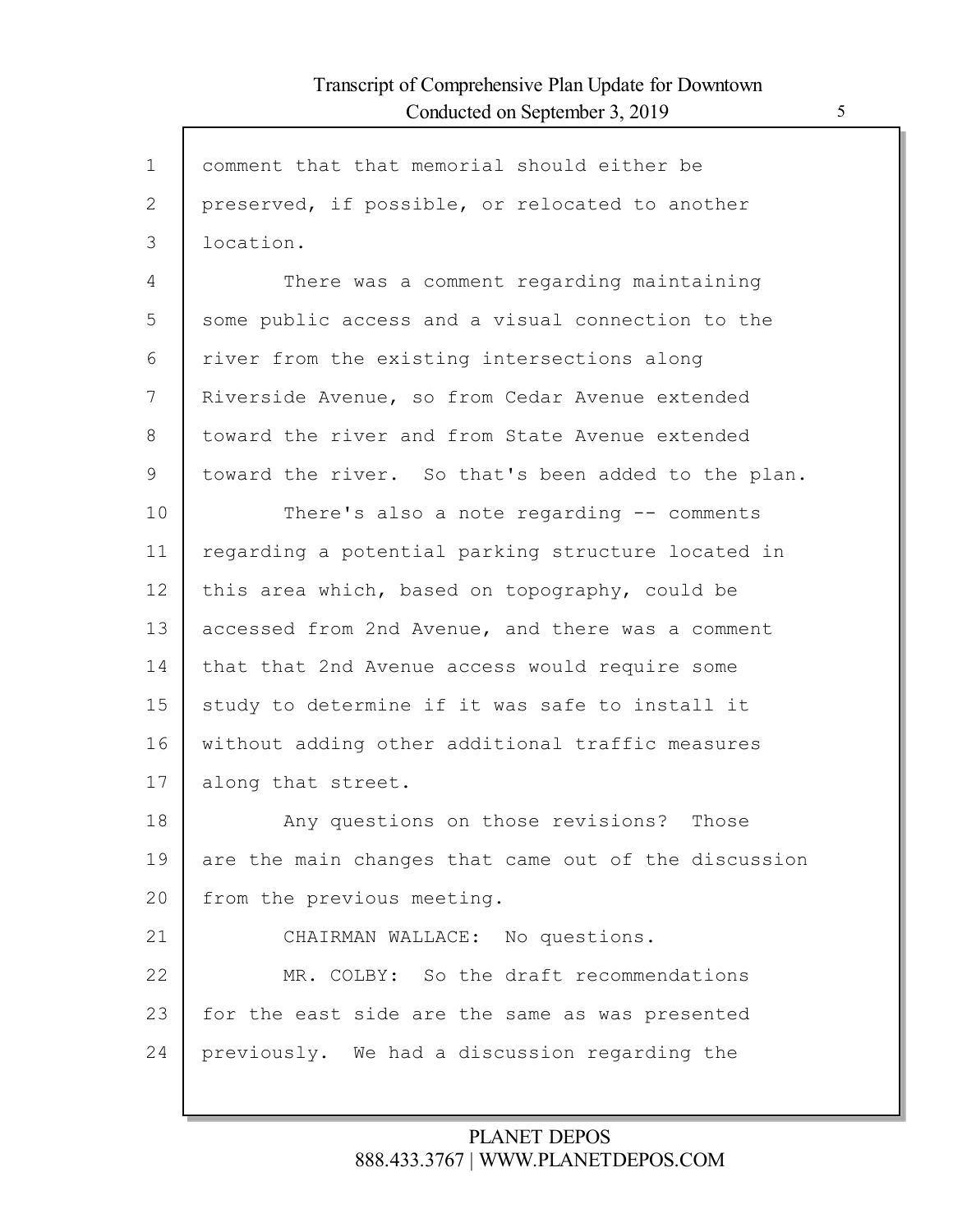Г

| $\mathbf 1$  | open space and how the floodplain -- depending on   |
|--------------|-----------------------------------------------------|
| $\mathbf{2}$ | where the floodplain remains. If the Active River   |
| 3            | Project were to happen, the location would change.  |
| 4            | That would change the potential area of open space  |
| 5            | that's available along the riverfront. So we        |
| 6            | accounted for that in the recommendations for open  |
| 7            | space.                                              |
| 8            | The land use recommendations, mixed use,            |
| 9            | and residential as discussed previously, discussed  |
| 10           | building height within the current zoning and       |
| 11           | requiring taller structures to go through some      |
| 12           | kind of review process, conceivable parking within  |
| 13           | the development where possible.                     |
| 14           | And those were all the recommendation from          |
| 15           | the east side study area. Any questions or          |
| 16           | comments on that?                                   |
| 17           | (No response.)                                      |
| 18           | MR. COLBY: Then to switch over to the               |
| 19           | west side, again, we walked through this            |
| 20           | information at the previous meeting.                |
| 21           | In this discussion we had regarding the             |
| 22           | conceptual modification of the floodplain there     |
| 23           | was a comment that it might be best to $-$ - in the |
| 24           | areas where we're showing potential cut into the    |
|              |                                                     |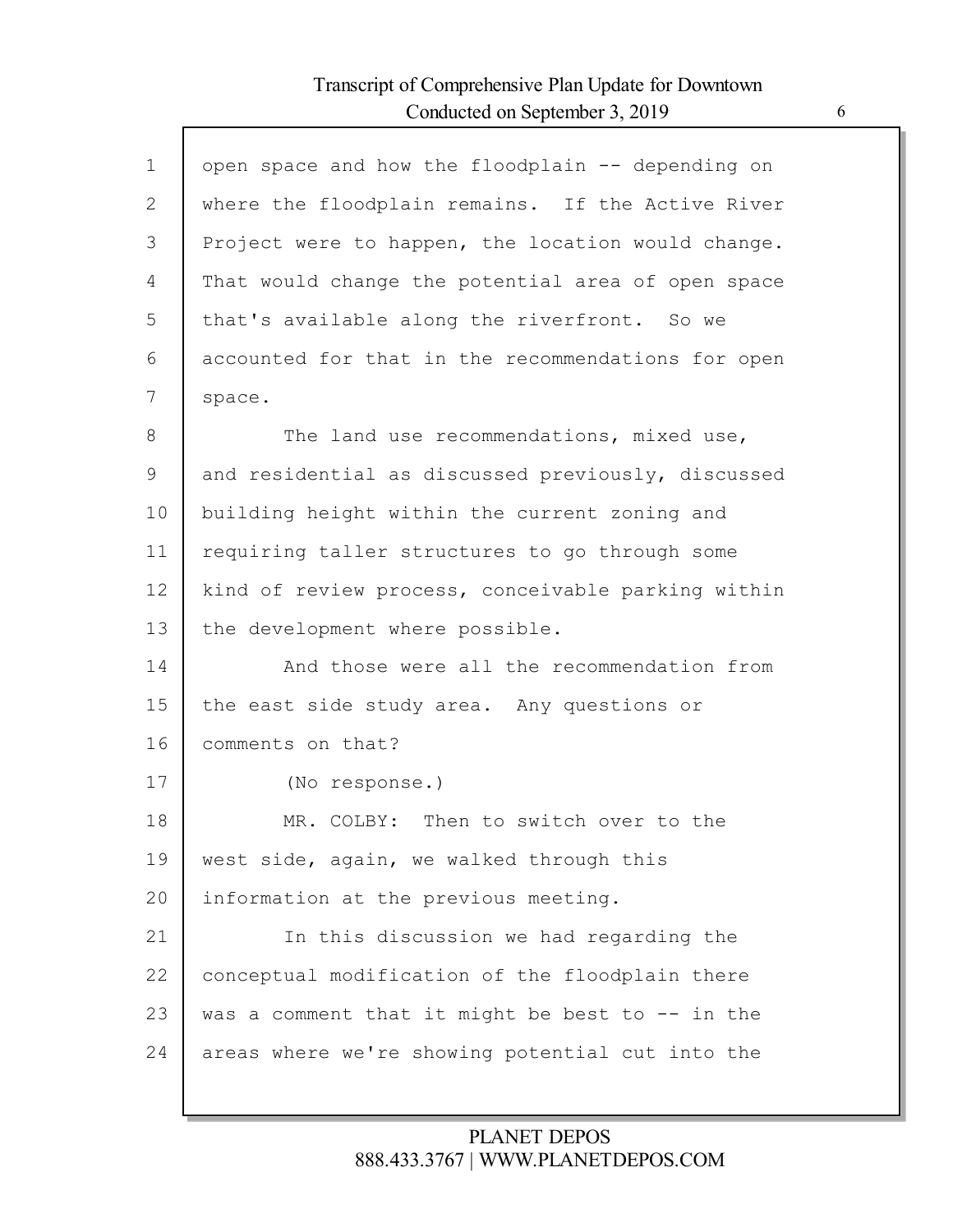Г

| $\mathbf{1}$ | floodplain to exclude the area which currently is    |
|--------------|------------------------------------------------------|
| 2            | parking for Carroll Tower, recognizing that it's     |
| 3            | not a property that the City owns, and right now     |
| 4            | it's serving an existing use. But if there were      |
| 5            | potential for that parking to be relocated, this     |
| 6            | area could potentially be used as part of the cut    |
| 7            | area to offset some fill that could be used          |
| 8            | elsewhere within this area.                          |
| 9            | We have suggested that that could occur on           |
| 10           | the west side of Route 31, and this area could still |
| 11           | function as parking. It may just provide additional  |
| 12           | flood storage that doesn't currently.                |
| 13           | Regarding the improvement plan, there was            |
| 14           | a discussion about the trail connections that are    |
| 15           | shown. As shown at the last meeting, there's a       |
| 16           | trail connection along the river that would          |
| 17           | connect from the State Street/Route 31 area up       |
| 18           | along the river and connecting to the bike bridge    |
| 19           | that exists currently. There was discussion that     |
| 20           | that type of connection would likely require some    |
| 21           | type of stairs or some design which may not be       |
| 22           | compatible to bike traffic and that since there is   |
| 23           | the existing bike bridge and ramp to the north of    |
| 24           | Route 31 that extends south from the bridge and      |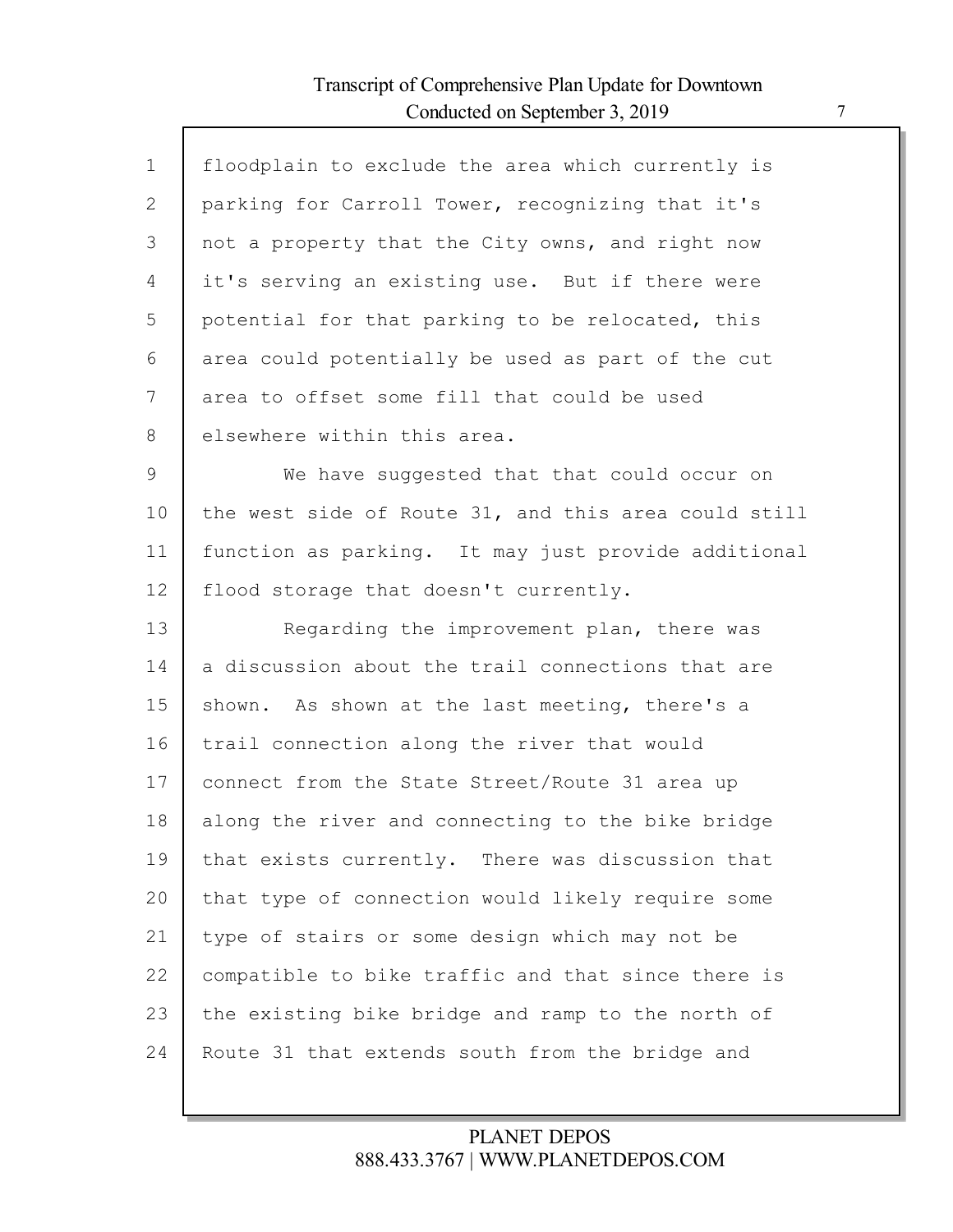Г

| $\mathbf 1$  | sort of ends in this location, that that trail      |
|--------------|-----------------------------------------------------|
| $\mathbf{2}$ | could be extended south along Route 31 in order to  |
| 3            | provide a direct connection from the current end    |
| 4            | of the trail to the Route 31 and State Street       |
| 5            | intersection. We discussed the potential for a      |
| 6            | traffic signal here, that that could serve as       |
| 7            | access that you could get between those two points  |
| 8            | without having stairs as you would along the river. |
| 9            | So those are the two modifications to the           |
| 10           | west side study area.                               |
| 11           | So the draft plan recommendations, these            |
| 12           | are similar to what was presented at the previous   |
| 13           | meeting, that the primary land use is mixed use     |
| 14           | and that there's different alternatives for how     |
| 15           | the floodplain could be dealt with.                 |
| 16           | One option is for the existing floodplain           |
| 17           | to really continue to function as floodplain and    |
| 18           | utilize it in a more limited manner for parking or  |
| 19           | open space. It was discussed this would limit       |
| 20           | development potential on Route 31, but there would  |
| 21           | still be opportunities to enhance the appearance    |
| 22           | of parking lots along the Route 31 frontage.        |
| 23           | The second option would be to relocate some         |
| 24           | of the floodplain storage to areas such as along    |
|              |                                                     |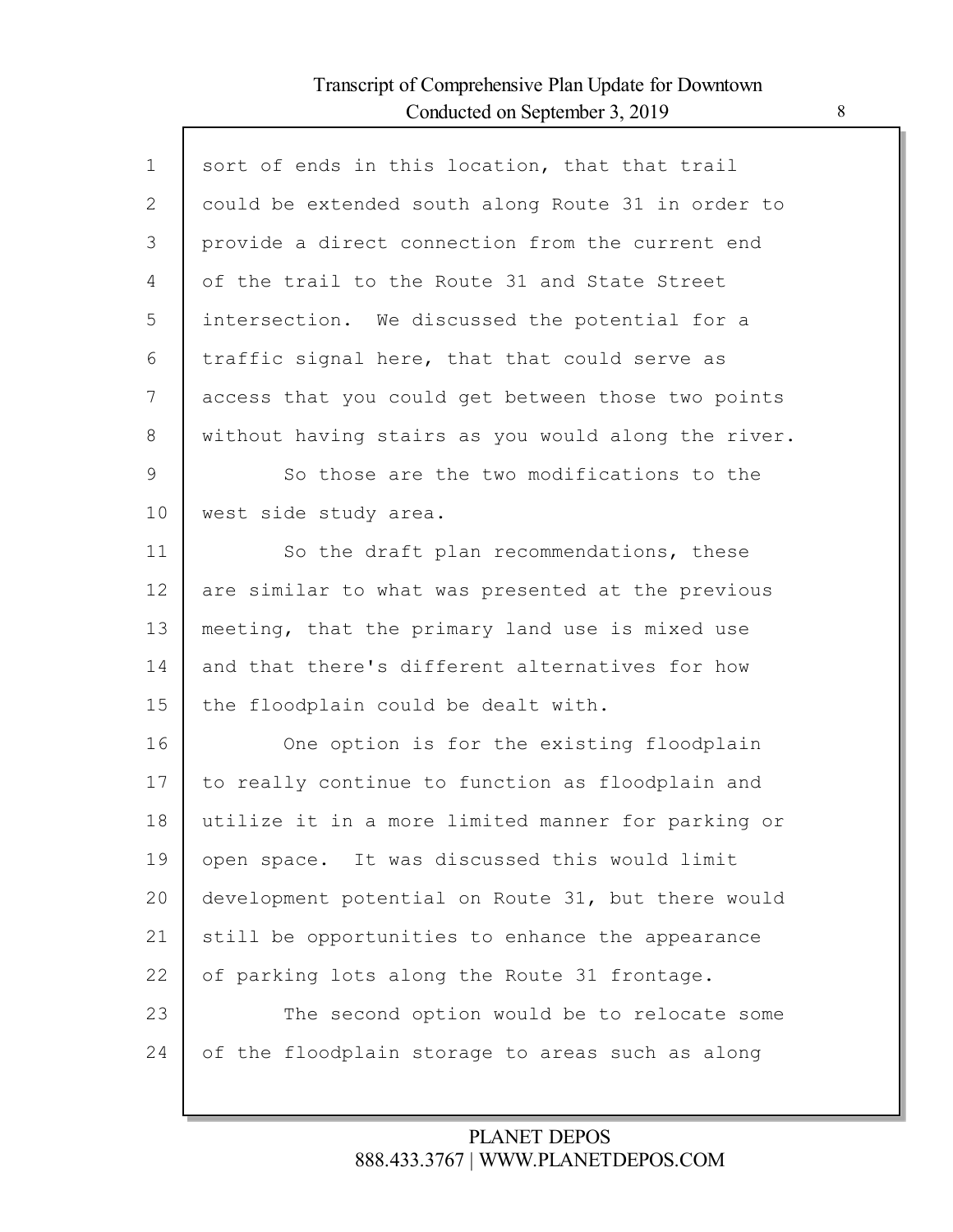| $\mathbf 1$    | the riverfront and the State Street Creek corridor,   |
|----------------|-------------------------------------------------------|
| $\overline{2}$ | which was depicted in that diagram that showed the    |
| 3              | potential cut in the fill areas. And there would      |
| 4              | be opportunities then to use those relocated          |
| 5              | floodplain areas as a greenway along the State Street |
| 6              | Creek or as open space along the riverfront,          |
| 7              | and this could potentially provide additional         |
| 8              | development parcels for along Route 391.              |
| $\mathcal{G}$  | The other option if there were a need to              |
| 10             | do this would be to provide the floodplain storage    |
| 11             | elsewhere outside the study area in order to          |
| 12             | maximize the development footprint that could occur   |
| 13             | in this area. That is complicated to do because       |
| 14             | you'd have to find land to do that, and it's an       |
| 15             | expensive solution to correct this floodplain issue   |
| 16             | which perhaps could be incorporated from a layout     |
| 17             | standpoint into the project as suggested under the    |
| 18             | first two scenarios.                                  |
| 19             | So the other draft plan recommendations               |
| 20             | talked about a public parking structure being         |
| 21             | needed to serve the northwest quadrant of downtown,   |
| 22             | recognizing that the parking in this area serves      |
| 23             | the Main Street businesses and not just the           |
| 24             | businesses right in the vicinity of where those       |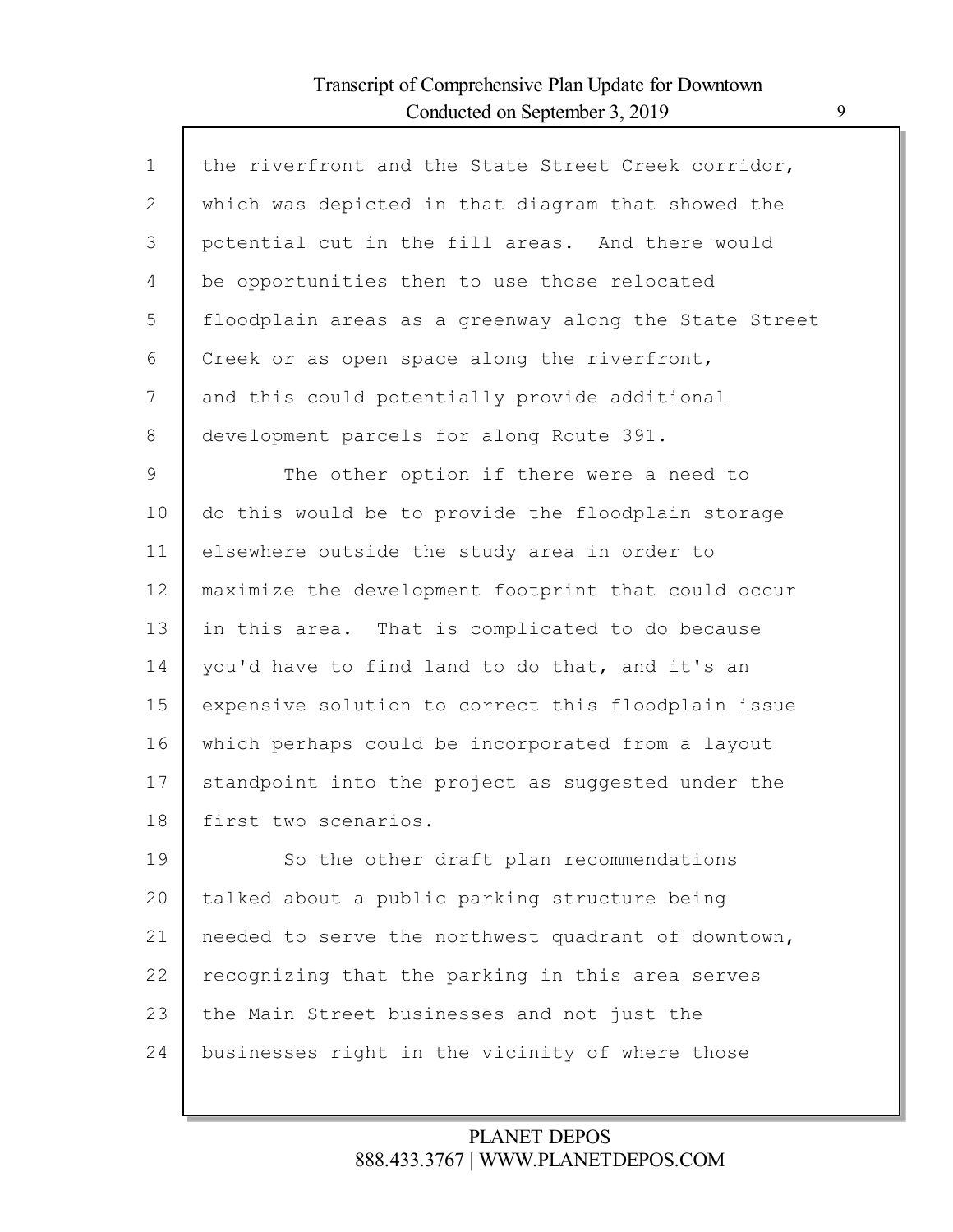| $\mathbf 1$   | parking lots are located.                            |
|---------------|------------------------------------------------------|
| $\mathbf{2}$  | Regarding building scale, to have height             |
| 3             | within the range of the current zoning it would      |
| 4             | require taller structures to go through review       |
| 5             | process.                                             |
| 6             | The pedestrian trail infrastructure                  |
| 7             | improvement talked about the bike bridge connection  |
| 8             | to State Route 31 which could be done along the      |
| $\mathcal{G}$ | river and along Route 31, potential to narrow        |
| 10            | Route 31 or find ways to improve or extend sidewalks |
| 11            | along the frontage with greater buffers to make it   |
| 12            | more pedestrian friendly.                            |
| 13            | And traffic improvements. A traffic signal           |
| 14            | at State and Route 31 is recommended to improve      |
| 15            | walkability and access and some type of cross        |
| 16            | access between 4th Street and Route 31 north of      |
| 17            | State. Right now there's a large block and           |
| 18            | difficulty to cross from one side of the block to    |
| 19            | the other, which causes traffic to be falling back   |
| 20            | down to State.                                       |
| 21            | So those are the draft plan recommendations          |
| 22            | for the west side. As I said, these haven't really   |
| 23            | changed since the last meeting.                      |
| 24            | Any questions on that information?                   |
|               |                                                      |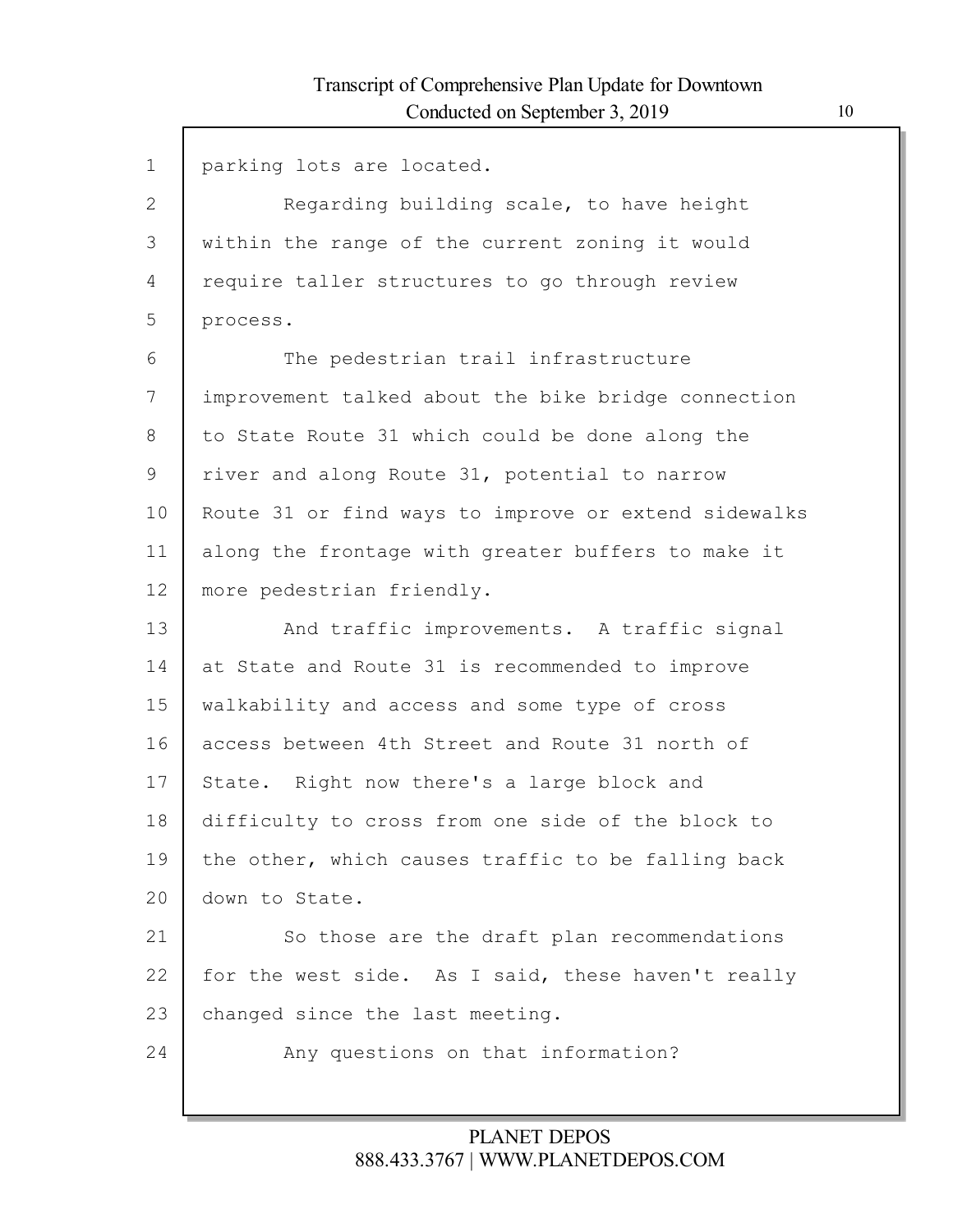Г

| $\mathbf{1}$ | CHAIRMAN WALLACE: Questions?                       |
|--------------|----------------------------------------------------|
| $\mathbf{2}$ | (No response.)                                     |
| 3            | MR. COLBY: I know we have some members of          |
| 4            | the public who would like to speak. So if the      |
| 5            | Plan Commission would like to entertain them, this |
| 6            | would be an appropriate time to do so.             |
| 7            | CHAIRMAN WALLACE: Okay.                            |
| 8            | MR. ANDERSON: Tom Anderson, 712 Horne              |
| 9            | Street, St. Charles. Myself and my family are      |
| 10           | owners of property on the west side right in the   |
| 11           | quadrant you're talking about.                     |
| 12           | Discussions have been happening for years          |
| 13           | of something ought to be here, something ought to  |
| 14           | be there. Just for reference, for fun I brought a  |
| 15           | 1960 photo that shows a railroad used to go        |
| 16           | through here where 31 goes now. It was industrial  |
| 17           | stuff. Joshua's Lumberyard was here, Colonial's    |
| 18           | ice cream production was here, and this was a      |
| 19           | construction company's office where the Dick Pond  |
| 20           | building is now, and we had the McKornack Oil      |
| 21           | tanks out here.                                    |
| 22           | So this is industrial use of the past.             |
| 23           | Well, we've gone beyond that. 31 went through      |
| 24           | there in '62, so we've got a whole new ball game,  |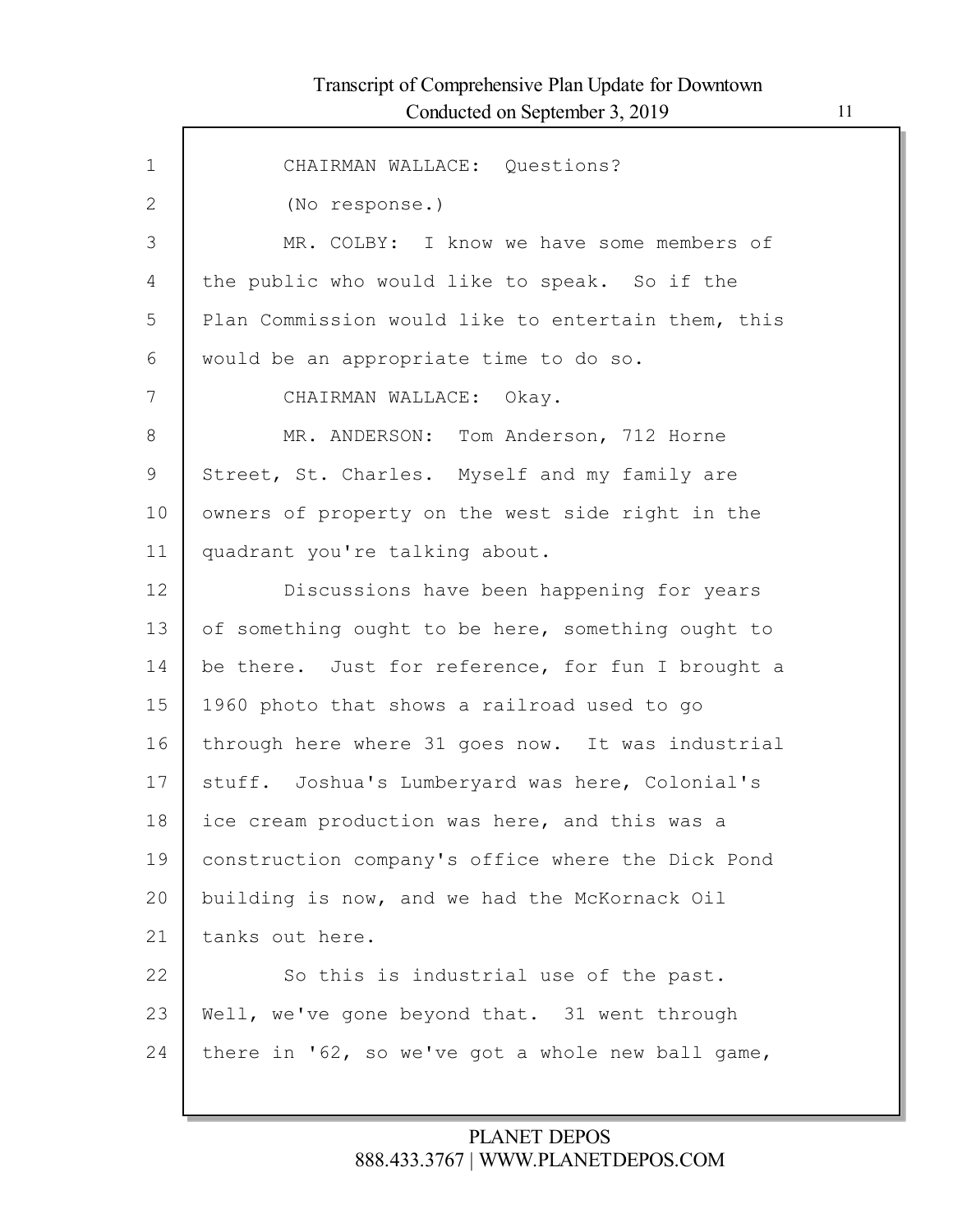Г

| $\mathbf 1$ | but just to show how things change.                 |
|-------------|-----------------------------------------------------|
| 2           | Colonial, my grandfather -- we have been            |
| 3           | involved since 1917 when he bought half a block     |
| 4           | there. So needless to say, my whole life, guys,     |
| 5           | we've talked about that quadrant, what happened,    |
| 6           | what could be. Used to make ice cream, popsicles,   |
| 7           | all that fun stuff.                                 |
| 8           | So anyway, there are different slides.              |
| 9           | And Russ shared with me prior to what you just      |
| 10          | saw. So I saw the uses, the floodplain issue, and   |
| 11          | the hike and bike trails as I call them. So I       |
| 12          | come to you today to make some ideas as a property  |
| 13          | owner. As Mr. Funke said in his minutes -- I saw    |
| 14          | the last comments -- it ought to be inviting for a  |
| 15          | developer. Right? Okay. Good. Well, I'd say         |
| 16          | so, too.                                            |
| 17          | I'm not necessarily -- I'm a property owner,        |
| 18          | not a developer. I don't have any incentive to do   |
| 19          | something, but if something should happen, somebody |
| 20          | could make an offer.                                |
| 21          | After hearing all the comments -- and you           |
| 22          | guys have got a lot there; Russ has done a lot of   |
| 23          | work -- it's still variables. Parking lot could     |
| 24          | double story, could be filled in, could be a        |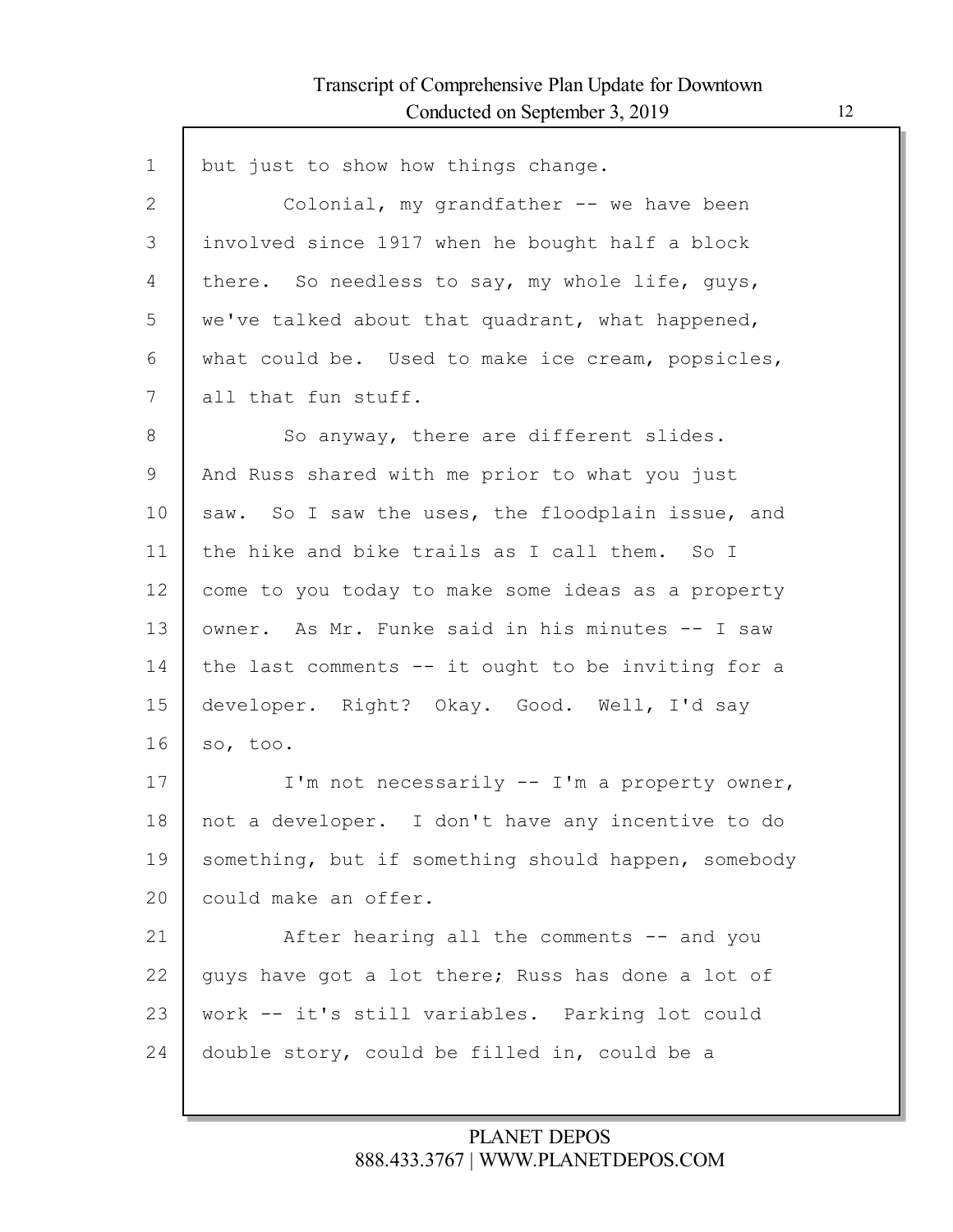Г

| floodplain. Anyway, I'm going to share with you    |
|----------------------------------------------------|
| some ideas tonight, specifically my ideas, and you |
| can shoot the messenger because I'm the messenger. |
| Anyway, just for transparency, this is a           |
| map showing who owns what. So the red is the       |
| parking lots that the City owns, and the black is  |
| what my family and I own. So just to show you,     |
| there's a very substantial interest in this whole  |
| thing. All right? If you go forward with this,     |
| my great grandkids would have shoes, and we'll     |
| have a good investment.                            |
| So just to let you know what that is, I            |
| own the Dick Pond building, the half a block where |
| Taste of Himalayas is, good Indian food, Tony's    |
| for Italian, as well as you see what's in the      |
| area, and we've got some homes that are rented.    |
| So anyway, that's why I'm interested,              |
| that's why I'm here today. I would have been here  |
| last week, but my wife took me on a tour of        |
| Nova Scotia and Prince Edward Island, and that was |
| a good time. Thanks, Chris.                        |
| MRS. ANDERSON: I knew it would be my               |
| fault, just wondering when.                        |
| MR. ANDERSON: So I've got a copy for               |
|                                                    |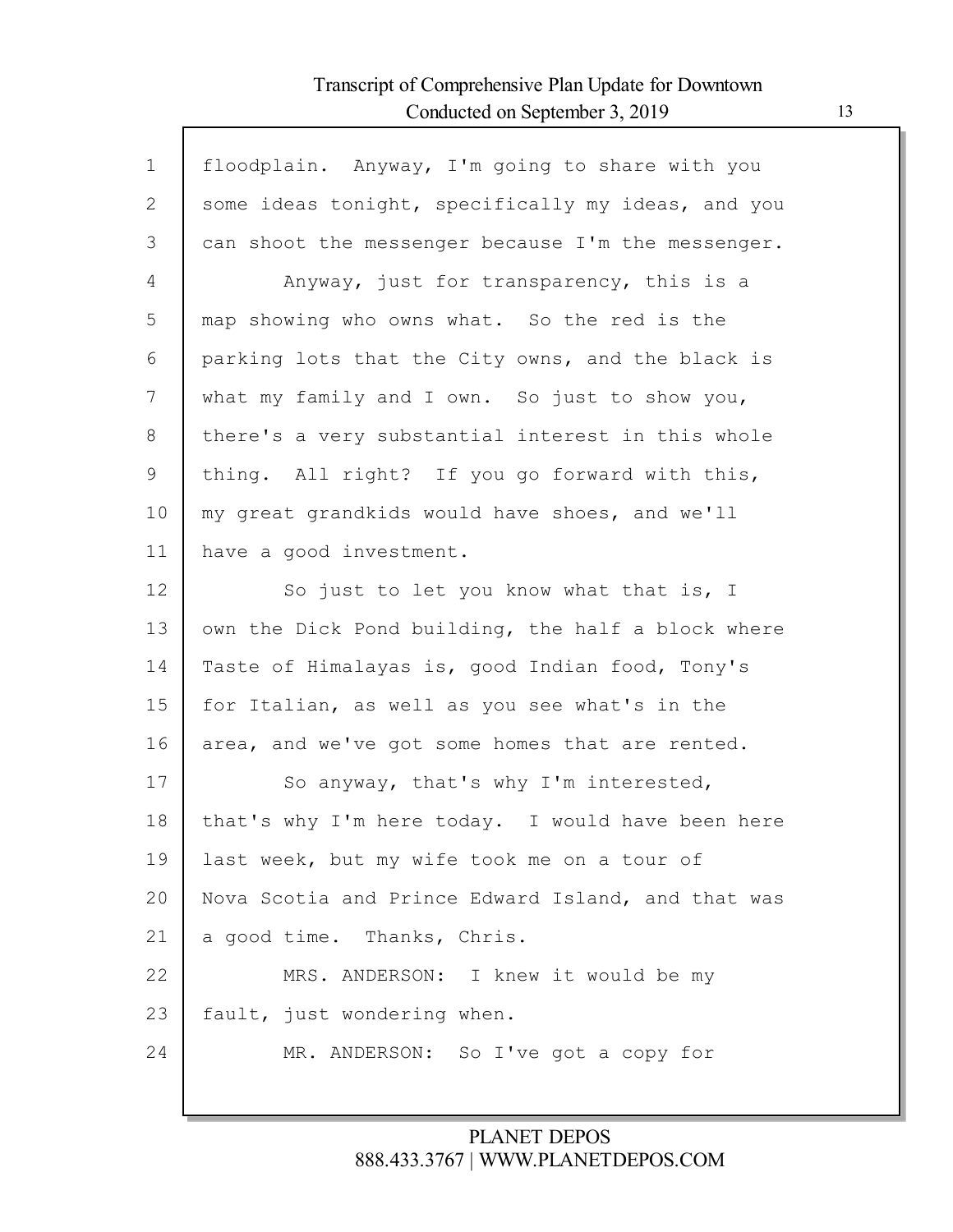| $\mathbf 1$ | everyone. Don't blame Russ for what I'm showing   |
|-------------|---------------------------------------------------|
| 2           | because this is all my work if you like it or     |
| 3           | don't like it.                                    |
| 4           | All right. So the color coding goes,              |
| 5           | first off, the red is the parking lots that the   |
| 6           | City owns. And based on a comment that you've     |
| 7           | said here, these parking lots are basically used  |
| 8           | to support Main Street, not to support this area. |
| 9           | If this is supposed to be redeveloped, my         |
| 10          | opinion is you need more parking to support these |
| 11          | big mix areas, additional parking. You can't just |
| 12          | say -- like 1st Street, you've got a five-story   |
| 13          | building, you do more -- well, at some point you  |
| 14          | might run out of parking on 1st Street, but I'm   |
| 15          | not going to say that.                            |
| 16          | So the other big thing $-$ and this was           |
| 17          | brought up I think in your discussions -- if you  |
| 18          | come into town on 31, you come right down the     |
| 19          | road, you're looking at the river straight ahead, |
| 20          | you see the windy motions twirling, and then you  |
| 21          | run into Carroll Tower that's right on the road.  |
| 22          | If you look to the west, to the right as you're   |
| 23          | coming south; you see the businesses there.       |
| 24          | Those are my tenants that would like $-$ -        |
|             |                                                   |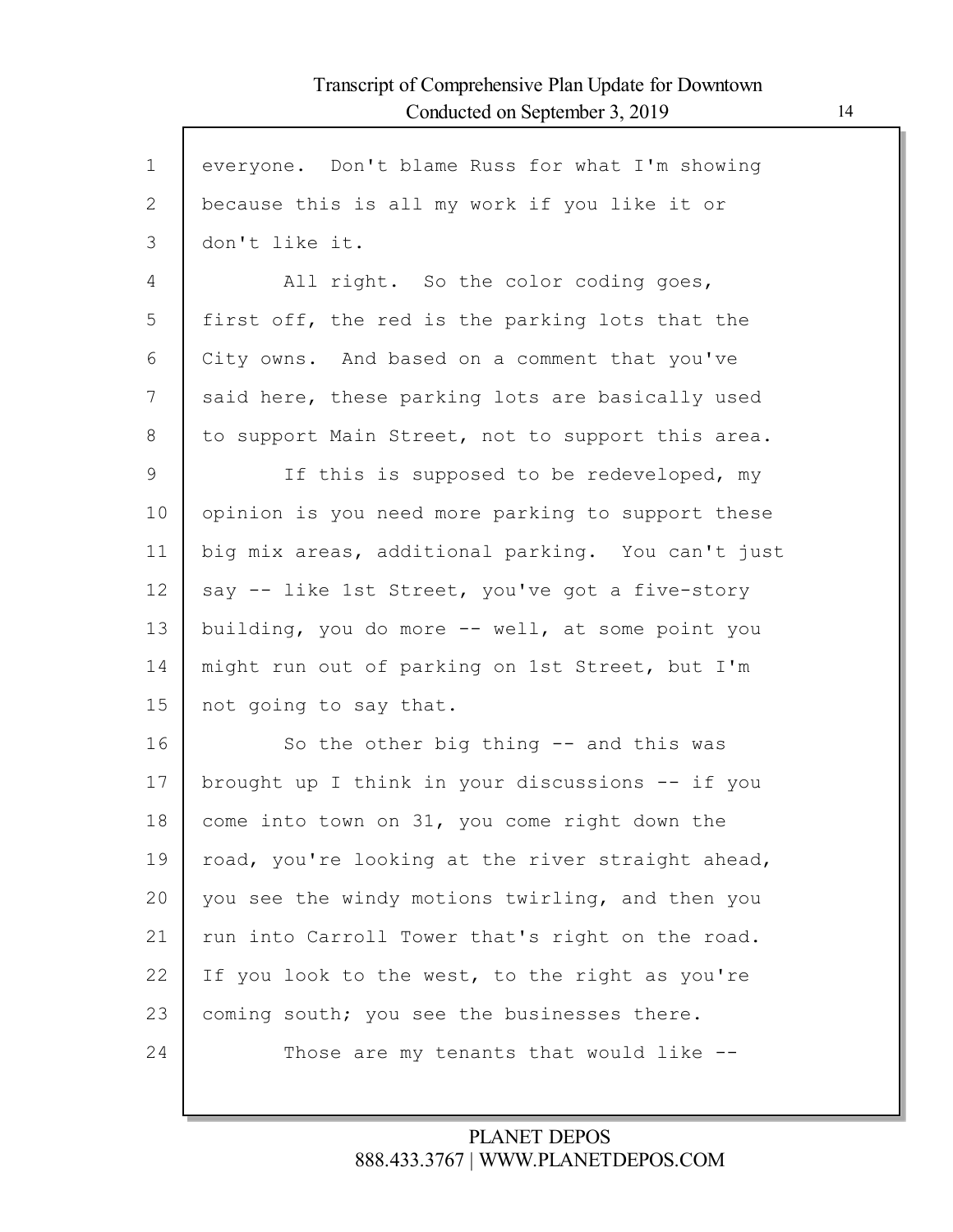Г

| $\mathbf{1}$ | Breadsmith would like to have you know that           |
|--------------|-------------------------------------------------------|
| 2            | Breadsmith is there if you're going on 31. If you     |
| 3            | consider a multideck parking lot there, the value     |
| 4            | of the retail on 3rd Street disappears. It just       |
| 5            | doesn't work. Plus -- and the same with the           |
| 6            | restaurants and everything that are looking for       |
| 7            | exposure there, and my building that has Dick Pond    |
| 8            | and everything, that's exposure on 31, traditional    |
| 9            | retail-type exposure.                                 |
| 10           | Also, keeping that open on street level as            |
| 11           | it is right now, you've got a chance for landscaping, |
| 12           | make it look nice. It's a nice open area in           |
| 13           | St. Charles. If you consider a deck for that          |
| 14           | parking lot on the corner of 31 and State, it will    |
| 15           | block off anything on Third, and a deck on a main     |
| 16           | highway looks ugly in my opinion. So I'll just        |
| 17           | give you my opinions. You guys decide what you        |
| 18           | want to do.                                           |
| 19           | So if that parking lot is really as this              |
| 20           | picture shows it full, a lot of daytime people, in    |
| 21           | the evenings, Saturday nights and stuff the whole     |
| 22           | area is full with supporting Main Street, as I said.  |
| 23           | So then the deck parking that I presented             |
| 24           | an idea is that -- and you had this in your           |
|              |                                                       |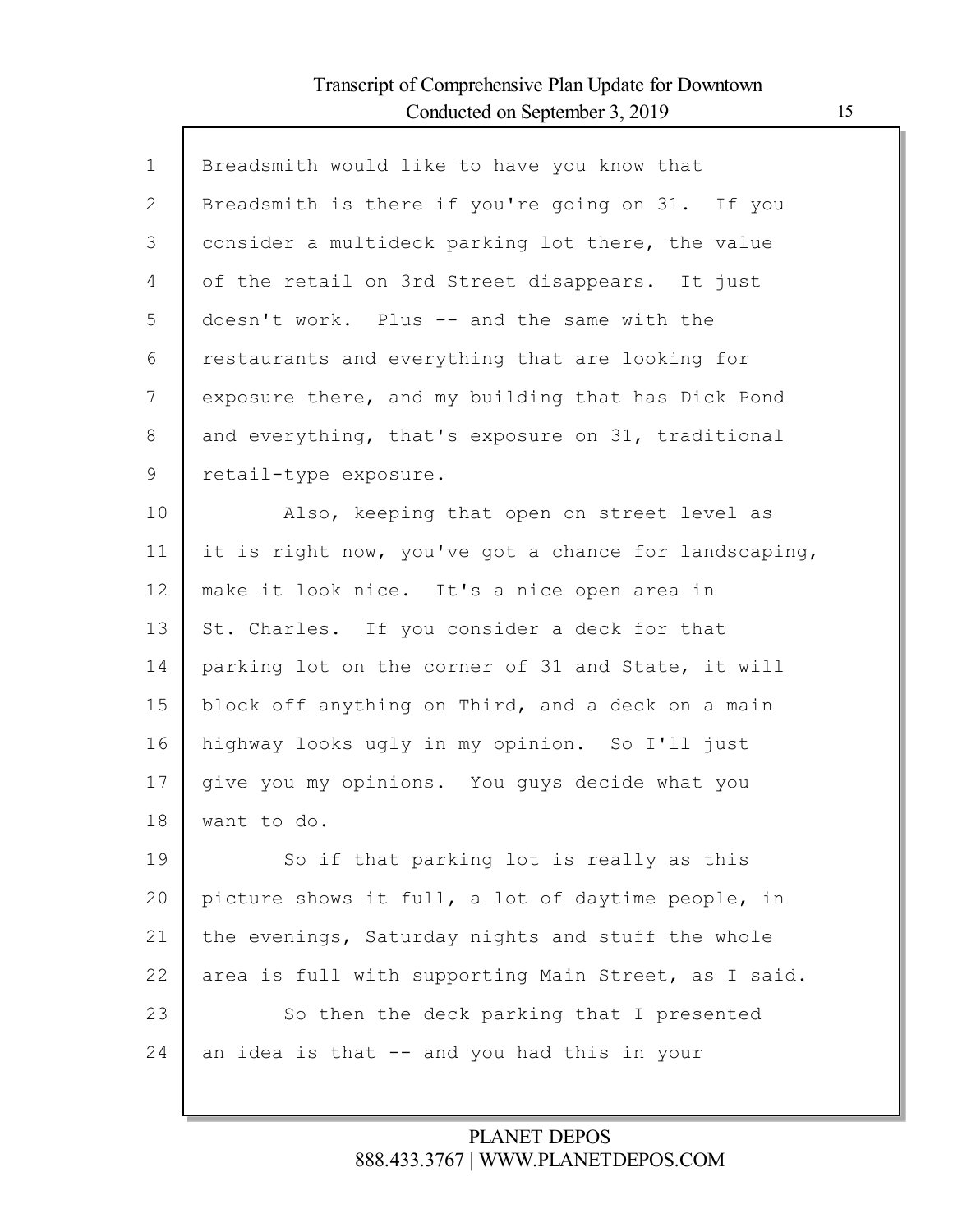Г

| $\mathbf 1$    | discussion, too -- State, 31, and Cedar, you        |
|----------------|-----------------------------------------------------|
| $\overline{2}$ | currently have the VFW parking lot. The Drew Martin |
| 3              | parking lot, that can be double-decked. You could   |
| 4              | have an entrance coming off of State Street. That   |
| 5              | would give parking that would then be needed to     |
| 6              | develop what I'm calling mix here. Mixed use is     |
| 7              | what was on your plan.                              |
| 8              | If you don't do the deck parking there,             |
| 9              | you can't expect that this thing is going to end    |
| 10             | up being full of retail and offices or whatever is  |
| 11             | supposed to happen at the time. You need the        |
| 12             | double deck happening.                              |
| 13             | So then what I show is the mix, the bigger $--$     |
| 14             | the bigger rectangle is the current half a block    |
| 15             | that my grandfather bought could become -- if you   |
| 16             | want a pretty picture idea, think of the newest     |
| 17             | building going up on State Street -- excuse me --   |
| 18             | 1st Street. Retail first, apartments up two,        |
| 19             | three, four, whatever heights are allowed. It       |
| 20             | could be sitting right there, another one.          |
| 21             | But if there's parking underneath, bedrock          |
| 22             | is only down 6 feet, and I think the people living  |
| 23             | in the apartments expect a parking lot underneath   |
| 24             | their building, covered parking. So could be        |
|                |                                                     |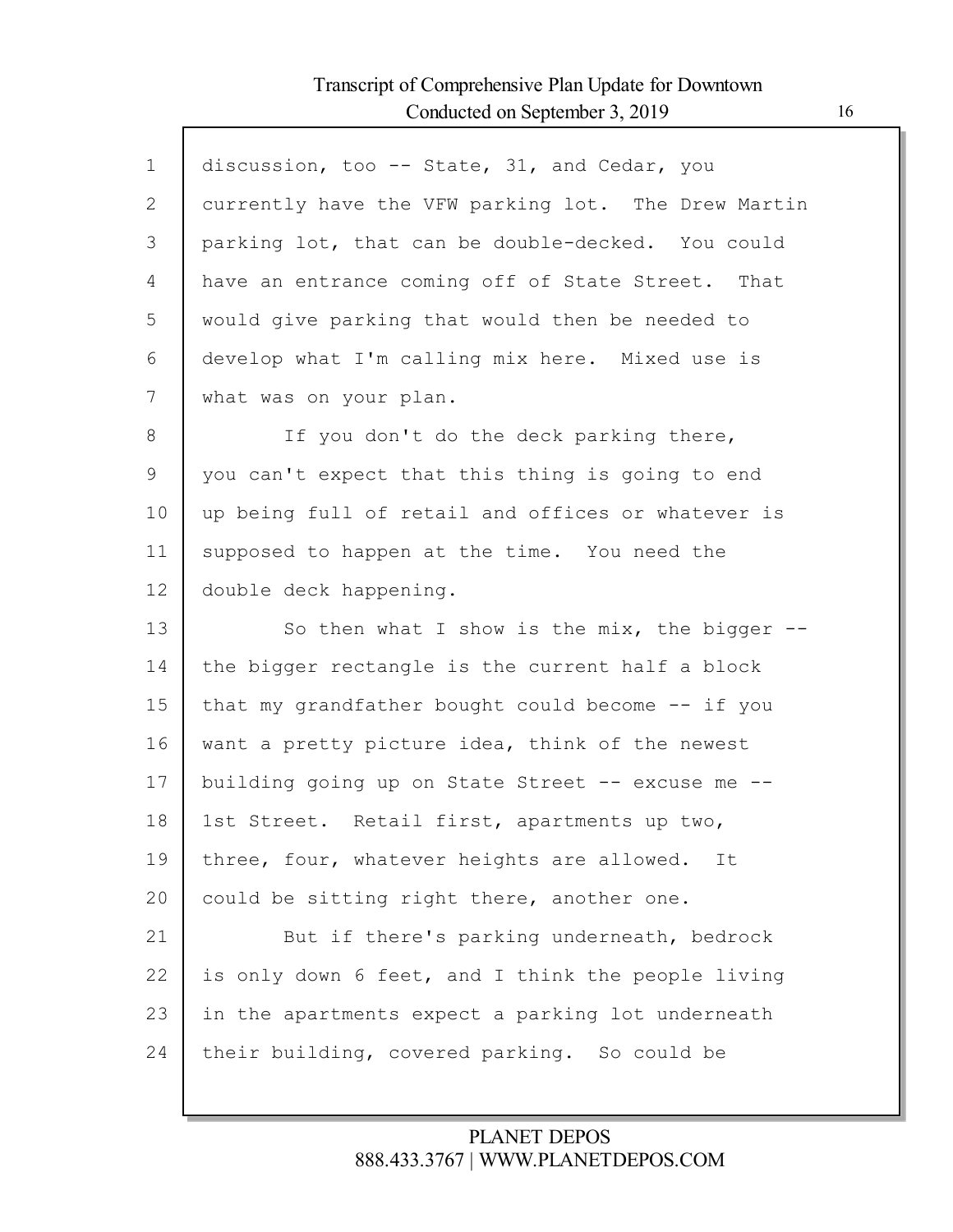$\Gamma$ 

| $\mathbf 1$    | developed but also the retail or offices would be  |
|----------------|----------------------------------------------------|
| $\overline{2}$ | supported by the double deck and the VFW lot.      |
| 3              | The box marked "Mix" on the north side of          |
| 4              | State Street could become another property. It     |
| 5              | could become a mixed use of retail, offices,       |
| 6              | depends on the market and what somebody wants to   |
| 7              | develop. That's partially in a floodplain, and     |
| 8              | the other part of the floodplain, as Russ pointed  |
| 9              | out in his report to you guys, it's expensive to   |
| 10             | raise land and expensive to dig a hole to          |
| 11             | compensate -- what's the word, Russ?               |
| 12             | MR. COLBY: Compensatory storage.                   |
| 13             | MR. ANDERSON: Compensatory storage. To             |
| 14             | do that takes something, but the parking lot might |
| 15             | flood, could be -- it's a little field behind,     |
| 16             | could become lowered, could become a place for     |
| 17             | compensatory storage on-site to build a smaller    |
| 18             | mix building.                                      |
| 19             | The spirit of the city supporting                  |
| 20             | buildings, the "P" that's right opposite towards   |
| 21             | the river could be developed into a parking lot.   |
| 22             | The City is supplying parking. They buy that,      |
| 23             | makes it incentive to build the mixed building.    |
| 24             | And that takes in -- yeah, the flood, the mix.     |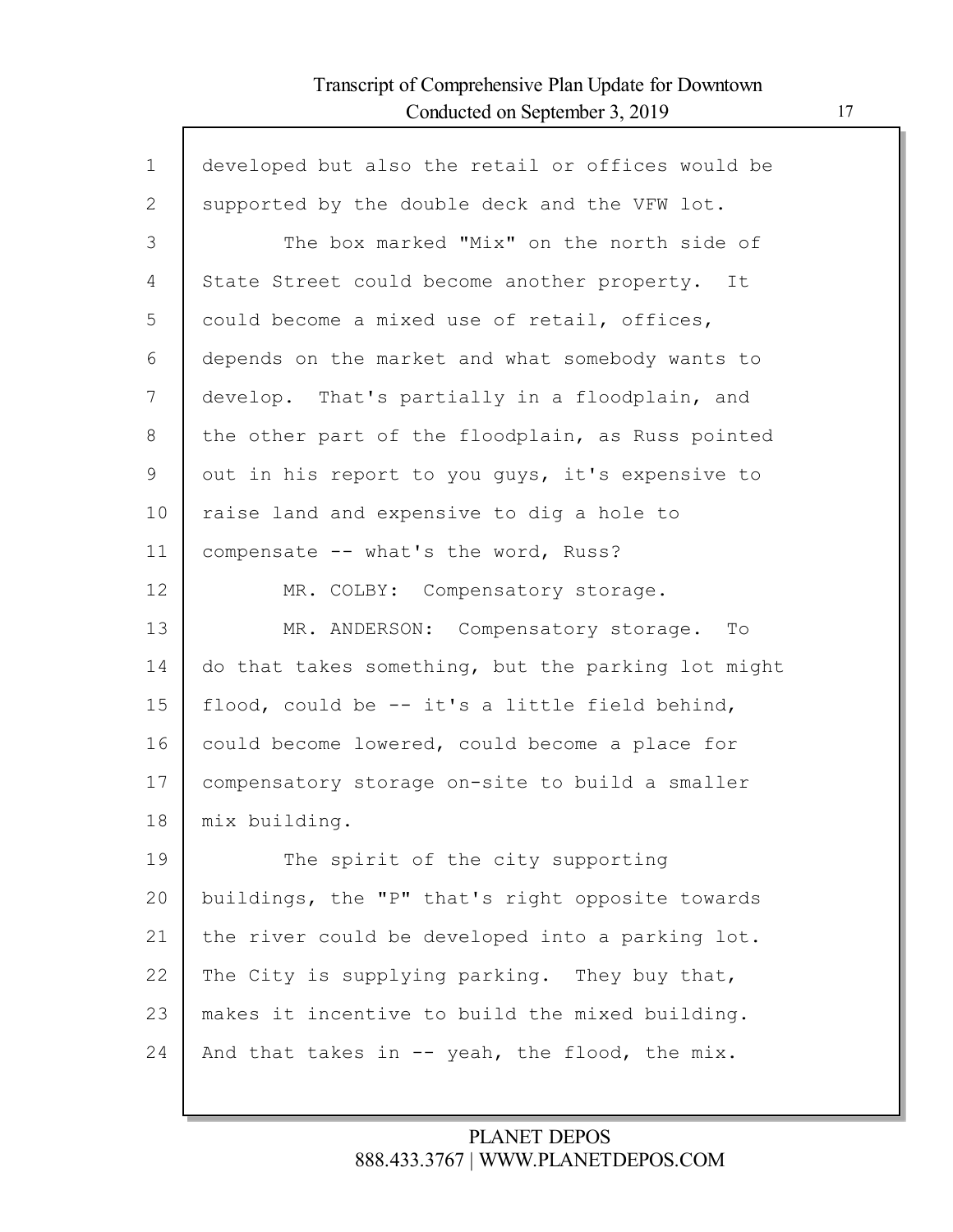$\Gamma$ 

| $\mathbf 1$ | The other part of the lot marked "P" is a          |
|-------------|----------------------------------------------------|
| 2           | green. Here is an opportunity for some softening   |
| 3           | of everything. That is an angle that is not        |
| 4           | square, not good for parking lot. You could have   |
| 5           | a nice little triangular park there, and that      |
| 6           | could be the orientation or the origination of a   |
| 7           | trail. I call it a bike trail because the people   |
| 8           | could walk through the middle, but a bike trail    |
| 9           | that's 6, 8 feet wide going all the way up into    |
| 10          | the bike trail on this side, but it could start as |
| 11          | a bigger park.                                     |
| 12          | And the other thing that happened that's           |
| 13          | before everybody's time here, but I don't know how |
| 14          | the Charleston Center building ever got built      |
| 15          | without $a - I$ have another one here $-$ oh, it's |
| 16          | too late. I have to share with the audience. I     |
| 17          | don't know how there's no sidewalk there. It       |
| 18          | never was required, I guess.                       |
| 19          | CHAIRMAN WALLACE: Which one?                       |
| 20          | MR. ANDERSON: In front Charleston Center           |
| 21          | right here where I wrote "Bike trail, wide."       |
| 22          | Right now they're driving on his road in the       |
| 23          | parking lot. So no sidewalk ever happened there.   |
| 24          | So nobody is around right now to know why but it   |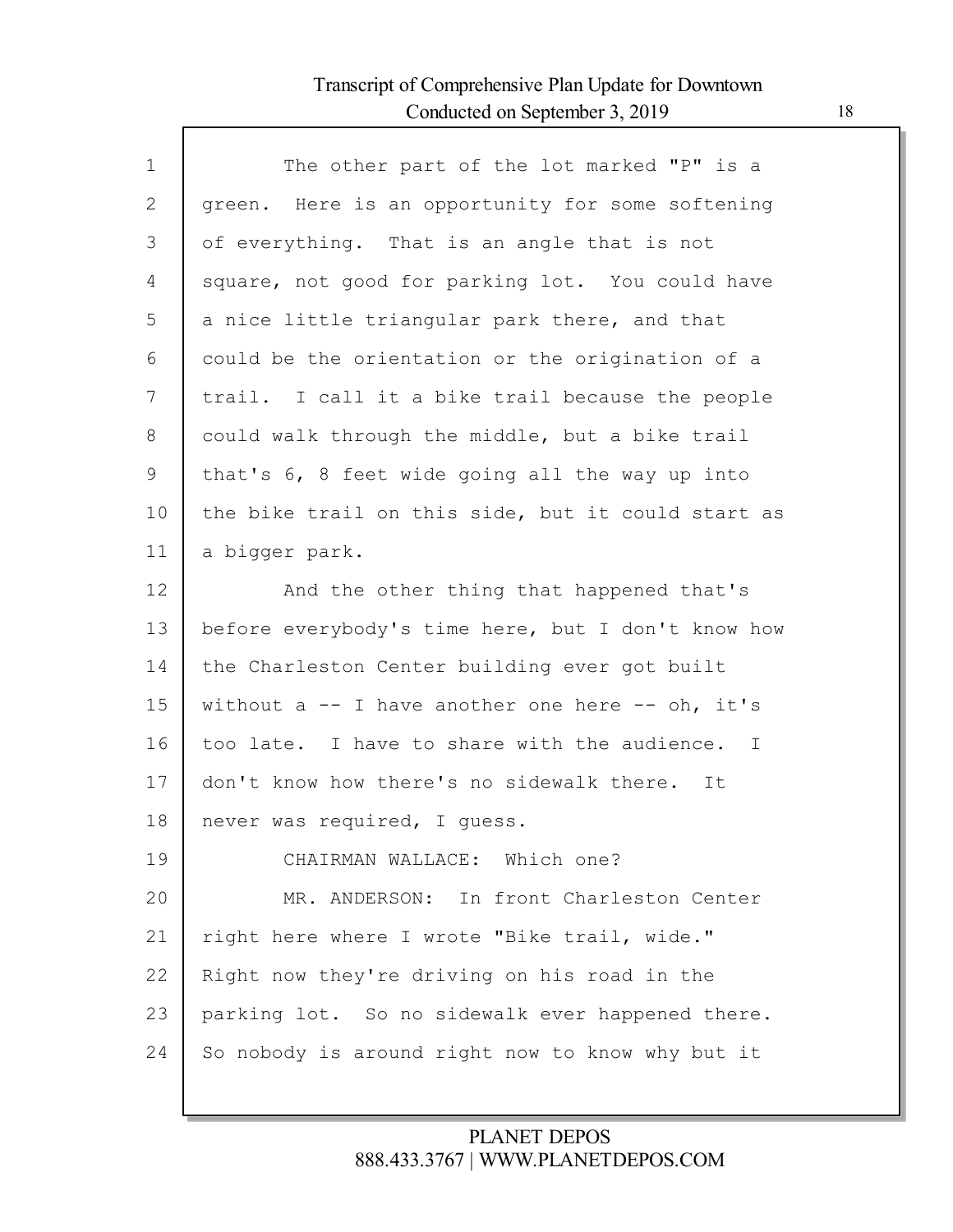Г

| $\mathbf 1$  | didn't happen, should have happened.                 |
|--------------|------------------------------------------------------|
|              |                                                      |
| $\mathbf{2}$ | So at some point maybe the City has to buy           |
| 3            | parking, create a walkway to create a sidewalk.      |
| 4            | And you can do the same thing with the property I    |
| 5            | own down here. Because, as you can see, the          |
| 6            | configuration is not maximum parking lot parking     |
| 7            | there. There's an angle that could do it. We         |
| 8            | don't want to lose any parking.                      |
| $\mathsf 9$  | And then I marked the green along the river          |
| 10           | from end of State Street going up past Salerno's.    |
| 11           | And my dad and I sold the property to Salerno's      |
| 12           | back in the '80s, and we put in a 10-foot easement   |
| 13           | along the water. It is recorded; they know that.     |
| 14           | But Salerno bought 100 feet from the railroad        |
| 15           | which was available, but he never put in his 10 feet |
| 16           | going through. So the north part of his parking      |
| 17           | lot there isn't any easement, so you're going to     |
| 18           | have to arbitrate to go through. And yes, you get    |
| 19           | to the other side and stairs to get up or            |
| 20           | something. It would just be a nice river walk.       |
| 21           | All right. The other part that's here in             |
| 22           | pink with an "R" that says "multi-family," on the    |
| 23           | plan that you've got up there is yellow, I guess,    |
| 24           | "existing houses," I think in the long term --       |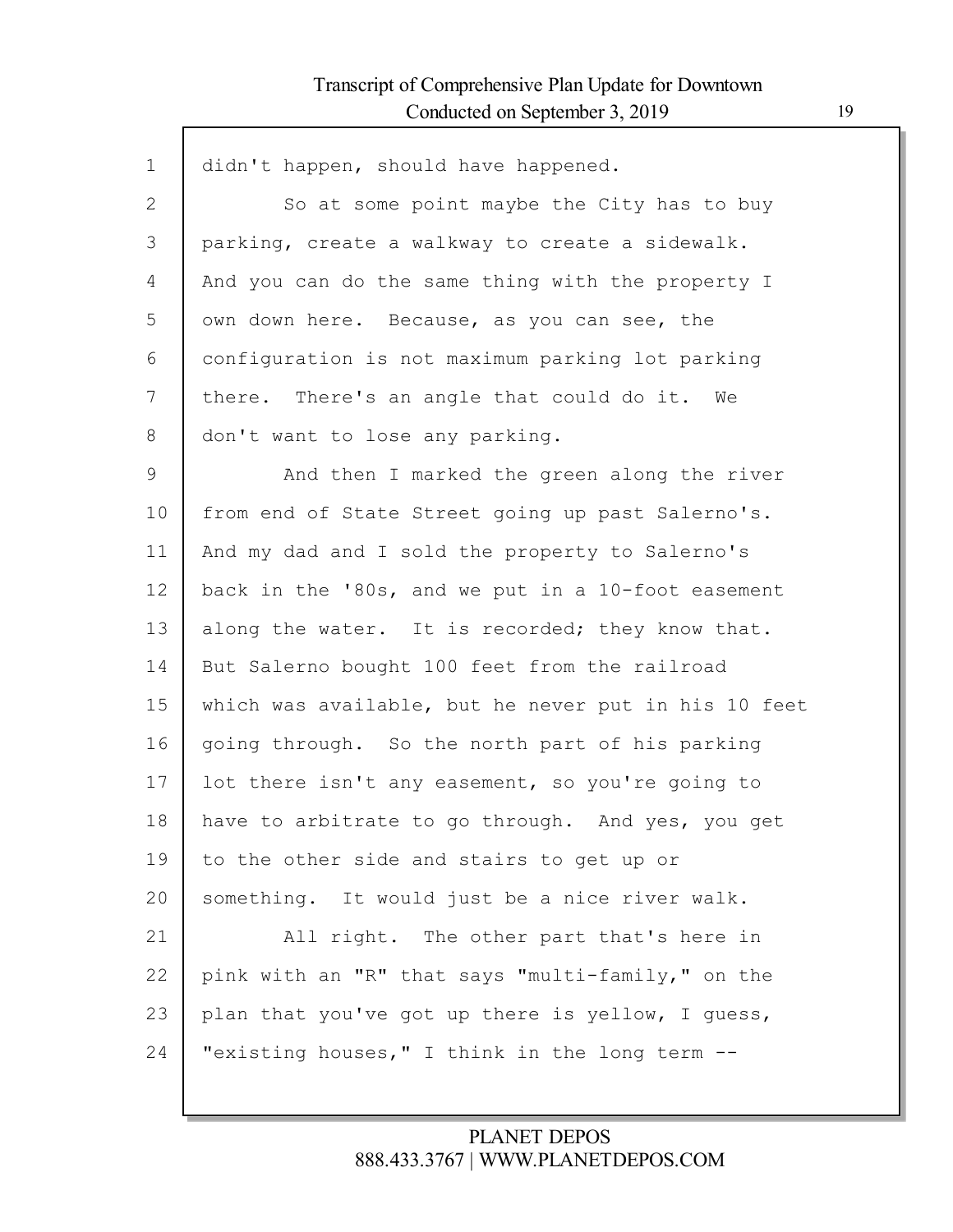I

| $\mathbf 1$ | decide whenever long term is -- those five houses  |
|-------------|----------------------------------------------------|
| 2           | are sitting there surrounded by parking lot,       |
| 3           | industry, and it's an isolated deal. If you want   |
| 4           | to add population to the downtown, that could be   |
| 5           | multifamily apartments, townhouses, whatever,      |
| 6           | which would tie in real nice to finishing this     |
| 7           | off. I know we're preservation stuff, but still    |
| 8           | it's out of place, and maybe it could still be     |
| 9           | considered.                                        |
| 10          | CHAIRMAN WALLACE: Tom, what are the                |
| 11          | buildings just to the north of that?               |
| 12          | MR. ANDERSON: North of?                            |
| 13          | CHAIRMAN WALLACE: Of the multifamily.              |
| 14          | MR. ANDERSON: Well, one on 4th Street              |
| 15          | used to be Wilson Printing, and it's now a co-op   |
| 16          | shared work space place.                           |
| 17          | That's the other thing I put in there was          |
| 18          | that double line because in your plan it talked    |
| 19          | about a connection. Well, I don't know if you want |
| 20          | a connection from one or the other. It's on one    |
| 21          | of the pictures; you drew a white line through it. |
| 22          | When I bought the property that Dick Pond          |
| 23          | is in right now, it comes with an easement to get  |
| 24          | to 4th Street. Because when the building was       |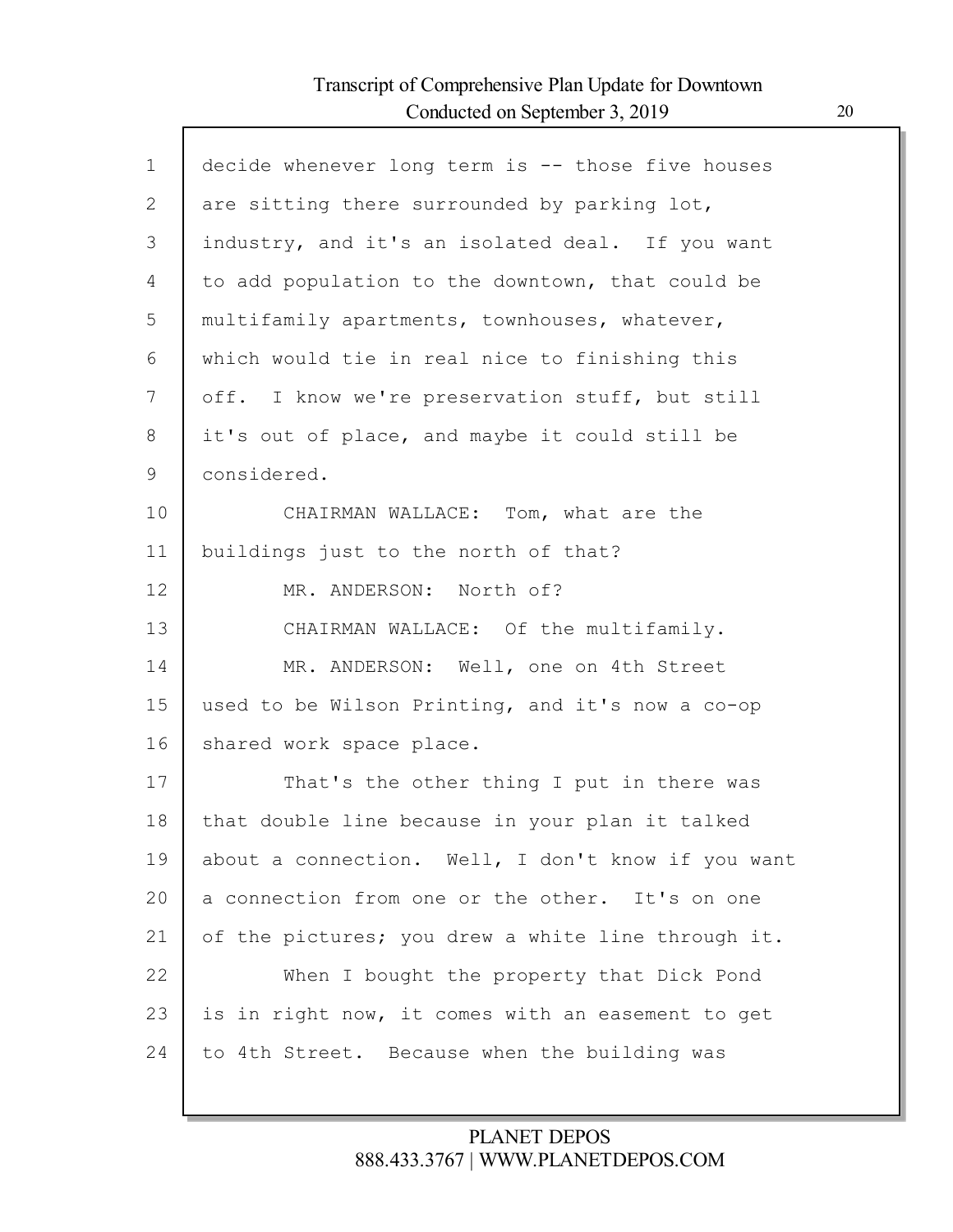Г

| $\mathbf{1}$ | first built, Mr. Soderquist, that's the way they   |
|--------------|----------------------------------------------------|
| $\mathbf{2}$ | came to his property, and he has an easement       |
| 3            | through there. I quess if those barricades -- I    |
| 4            | guess I could take him to court and say move the   |
| 5            | barricades because I have an easement, I want to   |
| 6            | drive through there.                               |
| 7            | CHAIRMAN WALLACE: Where are the                    |
| 8            | barricades at?                                     |
| 9            | MR. ANDERSON: About halfway up there.              |
| 10           | That was a comment that says that all the          |
| 11           | Charleston Center and all that can't get through   |
| 12           | to 4th Street. It would be a nice connection.      |
| 13           | They're cement like construction barriers          |
| 14           | that are just plunked there. Years past it used    |
| 15           | to be open, and the guys left potholes that were   |
| 16           | big enough that nobody wanted to drive through,    |
| 17           | partly because why maintain it for everybody else. |
| 18           | So an idea for the City, if you said, hey,         |
| 19           | with some agreement you could maintain something,  |
| 20           | it would flow better. I don't know. But how        |
| 21           | those people would participate is to be decided.   |
| 22           | So I'm presenting this as ideas,                   |
| 23           | development ideas in this lot area that I think    |
| 24           | can be a lot more specific than possible stuff     |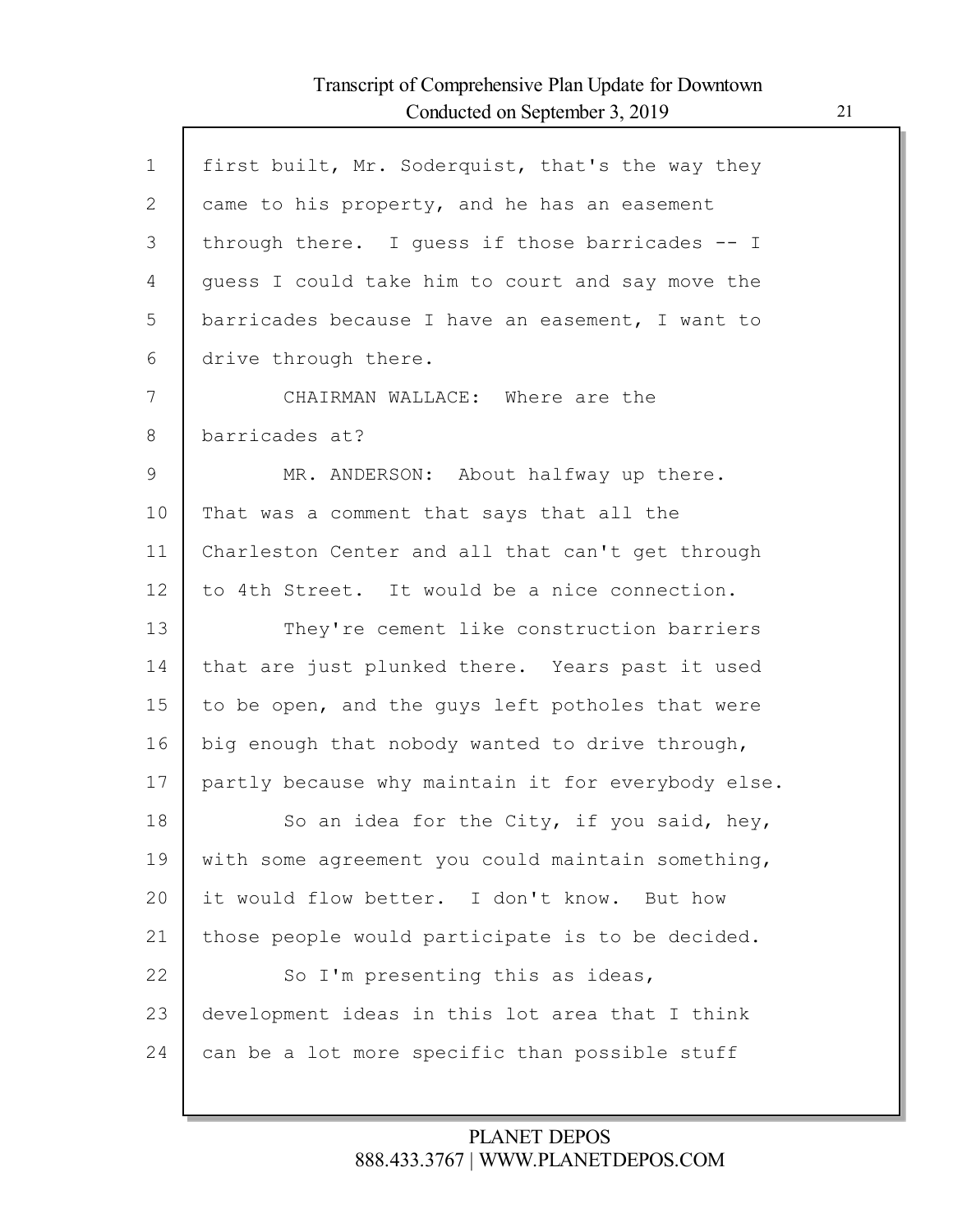| $\mathbf 1$    | that's up there. There's a lot of "to be           |
|----------------|----------------------------------------------------|
| $\overline{2}$ | determined." I think the mission would be for you  |
| 3              | to keep considering something and say, "Yes, we    |
| 4              | want to do this."                                  |
| 5              | The big thing I'd say is that 1st Street           |
| 6              | parking lot -- excuse me -- 2nd Street parking lot |
| 7              | on 31. To say that it's going to become multi-     |
| 8              | story and then somebody doesn't even want to rent  |
| 9              | from me the restaurants because it's blocked off   |
| 10             | from 31.                                           |
| 11             | But it comes up all the time, guys, prior          |
| 12             | to you guys sitting there, "Oh, we could always    |
| 13             | build more parking there." Now, you've got the     |
| 14             | opportunity of more parking at the VFW, which I've |
| 15             | already stated, and then you could keep 31 open    |
| 16             | all the way down until you get to Carroll Tower,   |
| 17             | and then it gets narrow going to Main Street.      |
| 18             | So comments, ideas for me? I'm presenting          |
| 19             | it to you.                                         |
| 20             | CHAIRMAN WALLACE: I have a question for            |
| 21             | you. If you were going north on 3rd Street, you    |
| 22             | run into the house right there.                    |
| 23             | MR. ANDERSON: That's my house, beautiful           |
| 24             | house.                                             |
|                |                                                    |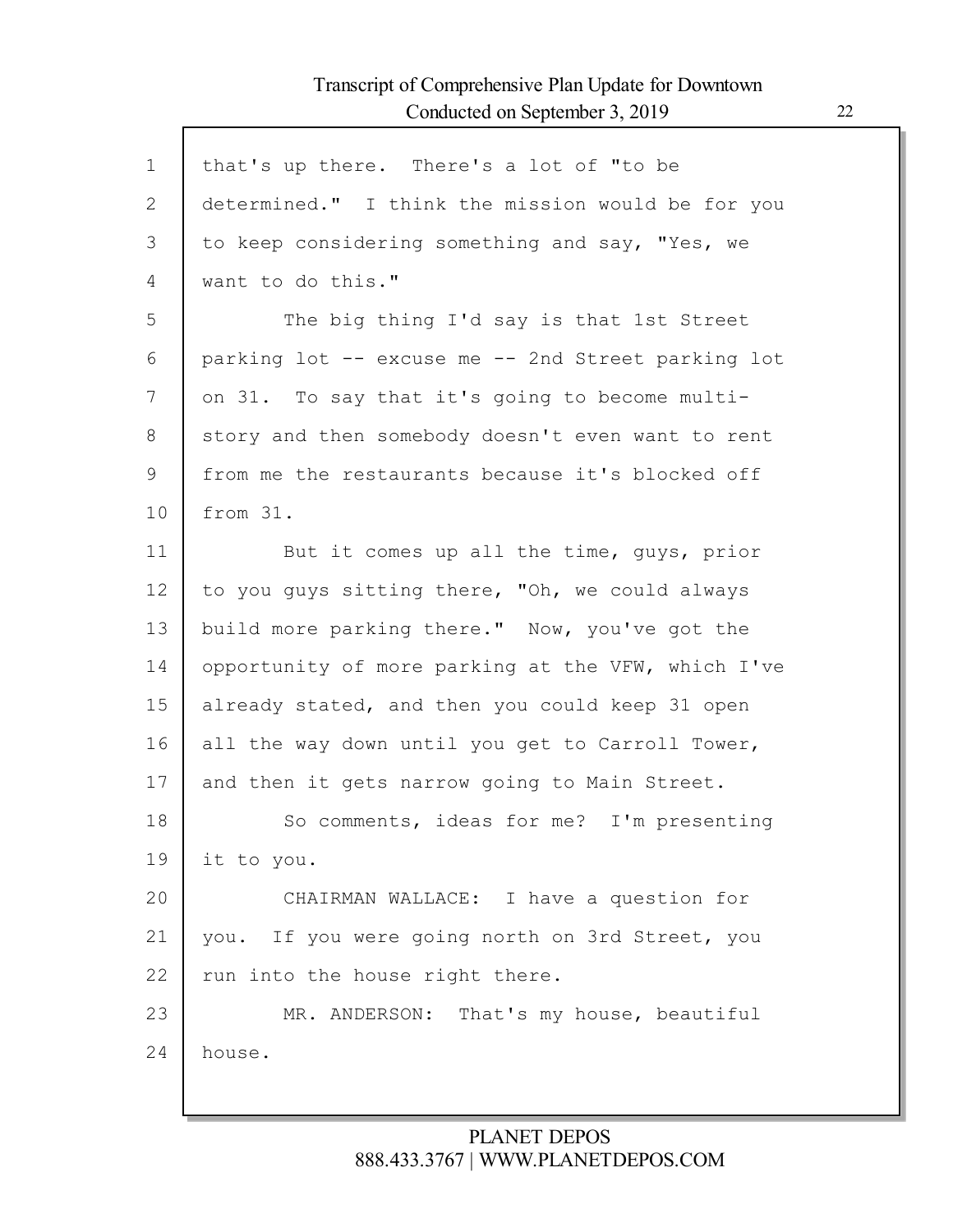| $\mathbf 1$  | CHAIRMAN WALLACE: You own that, also?                |
|--------------|------------------------------------------------------|
| $\mathbf{2}$ | MR. ANDERSON: Yeah. It's on the plan.                |
| 3            | CHAIRMAN WALLACE: It wasn't included in              |
| 4            | the $--$                                             |
| 5            | MR. ANDERSON: I know because you guys                |
| 6            | called it historic, and if I tore it down,           |
| 7            | Mr. Pretz wouldn't forgive me. It's a beautiful      |
| 8            | house.                                               |
| 9            | MEMBER PRETZ: It's a fine example of                 |
| 10           | architecture, and from the Preservation Commission,  |
| 11           | they wanted to express some -- not sympathy but      |
| 12           | consideration that it could be preserved, but it     |
| 13           | is not a historical home. Similar to the police      |
| 14           | station on the other side, so kind of the same idea. |
| 15           | The two that was of the most concern were            |
| 16           | the two stone houses, Johnson Statuary. Those are    |
| 17           | significant in comparison to the other. It's a       |
| 18           | downgrade.                                           |
| 19           | CHAIRMAN WALLACE: I'm just curious -- I              |
| 20           | don't know if you've made any consideration for      |
| 21           | any potential extension of 3rd Street to the north   |
| 22           | if the opportunity presented itself to acquire       |
| 23           | some of the property. I think that would help        |
| 24           | with mixed use development if there was a street     |
|              |                                                      |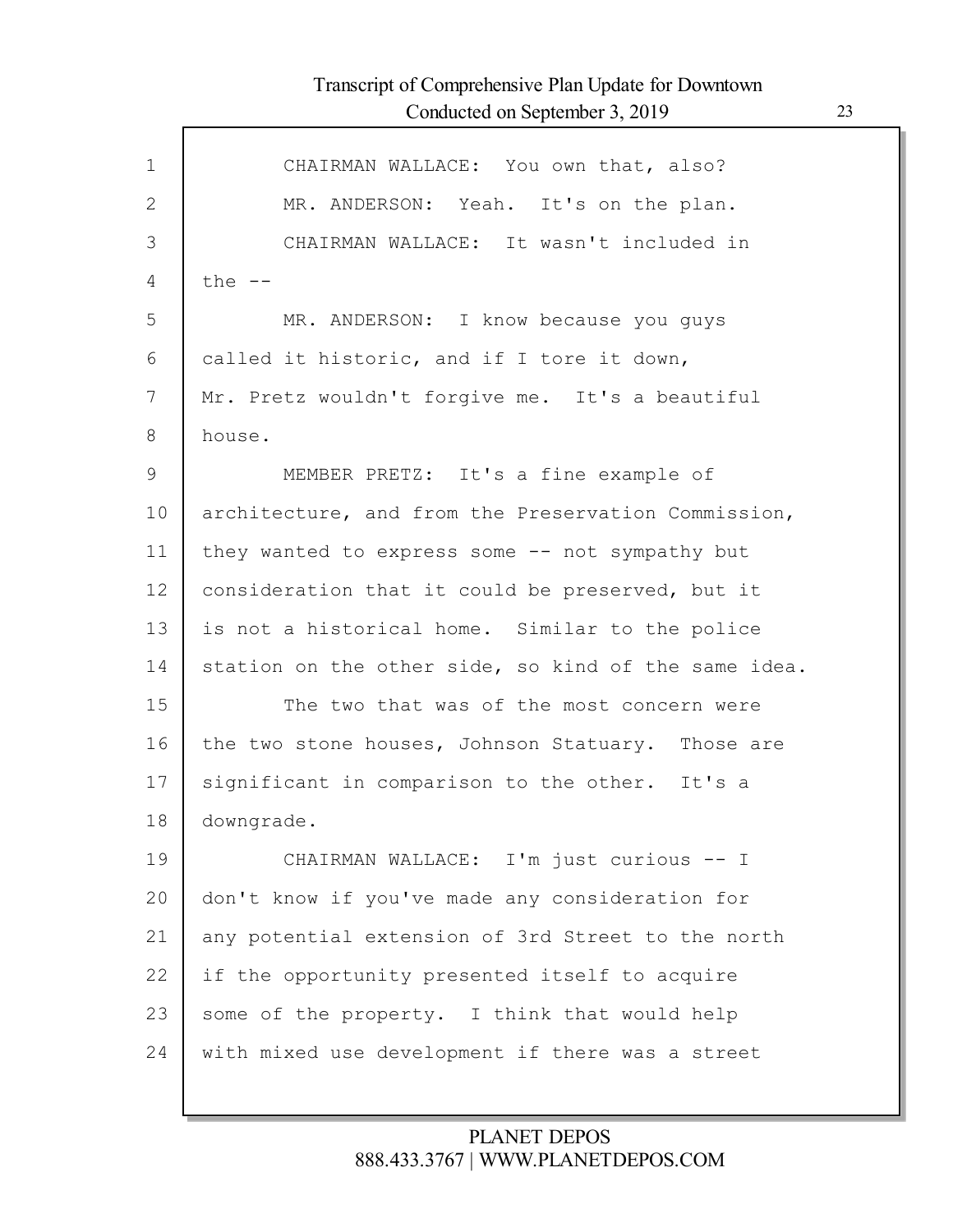Г

| $\mathbf 1$   | that went through there.                           |
|---------------|----------------------------------------------------|
| $\mathbf{2}$  | MR. ANDERSON: Well, right now they come            |
| 3             | right through and come through there anyway. It's  |
| 4             | just only the people that are there.               |
| 5             | CHAIRMAN WALLACE: Sure.                            |
| 6             | MR. ANDERSON: Well, right now technically --       |
| 7             | not technically -- practically they drive in front |
| 8             | of Dick Pond to get to that end anyway.            |
| $\mathcal{G}$ | CHAIRMAN WALLACE: I know. I do, too.               |
| 10            | MR. ANDERSON: We've been trying to put up          |
| 11            | some "No Through" street signs.                    |
| 12            | MEMBER FUNKE: I made that comment at the           |
| 13            | last meeting about how we've got to make this area |
| 14            | conducive to developers, make it exciting. I       |
| 15            | think right now we have a great opportunity to     |
| 16            | look at what is the big picture.                   |
| 17            | I think right now we're looking at this            |
| 18            | from a detailed perspective. We're looking at      |
| 19            | well, the parking deck can go here, mixed use can  |
| 20            | go here. But in my mind I think it's more of a     |
| 21            | big picture where you're creating -- you know, we  |
| 22            | really don't have Main Street because Main Street  |
| 23            | is now taken over by cars, automobiles that are    |
| 24            | going very fast, and it's hard to create that idea |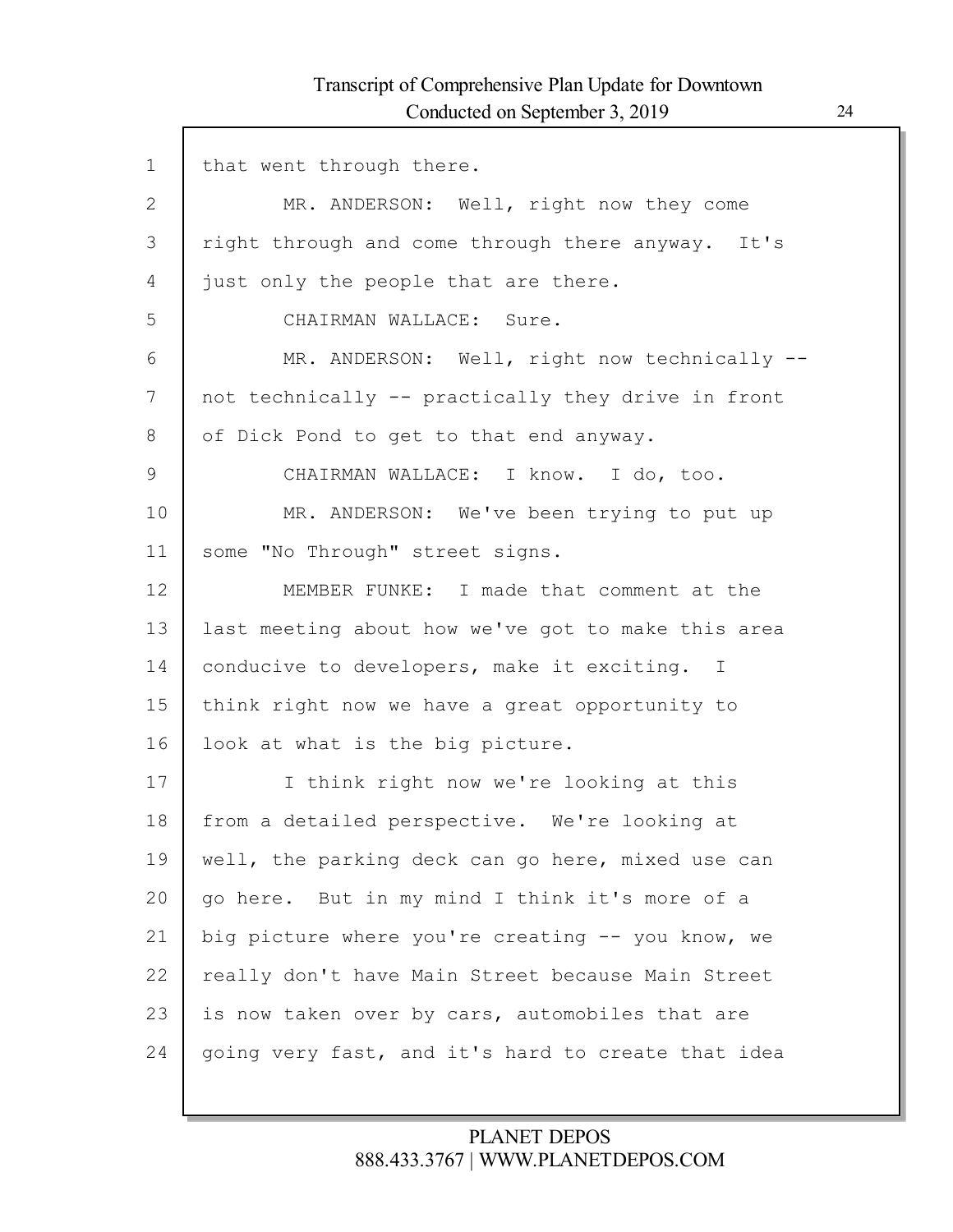Г

| $\mathbf{1}$ | of Main Street because Main Streets are about      |
|--------------|----------------------------------------------------|
| 2            | pedestrians, about people moving back and forth,   |
| 3            | it's about retail. How do we create that?          |
| 4            | I talked about Cedar Street is a great             |
| 5            | opportunity for creating a new Main Street. We've  |
| 6            | got great amenities in St. Charles. We have our    |
| 7            | parks; we have the river; we have these great bike |
| 8            | paths that kind of stop short when they get to the |
| 9            | downtown. I ride bikes with my kids all the time,  |
| 10           | and I find every time I hit the downtown I'm       |
| 11           | always worried about where my kids are, if they're |
| 12           | going to get hit by a car.                         |
| 13           | So do we look at the big picture, create           |
| 14           | these connections from our parks? Our parks are    |
| 15           | our assets. We have a great park here on the west  |
| 16           | side. So how do we connect that to the river, how  |
| 17           | do we create that Main Street, that feeling, that  |
| 18           | big picture to I think entice developers that this |
| 19           | is our idea, this is our master plan for the       |
| 20           | future, we're doing this, and this is what it      |
| 21           | could look like.                                   |
| 22           | We've got to create the density. I think           |
| 23           | when you start taking lots that are sparse and     |
| 24           | sporadic all over the place, you're not going to   |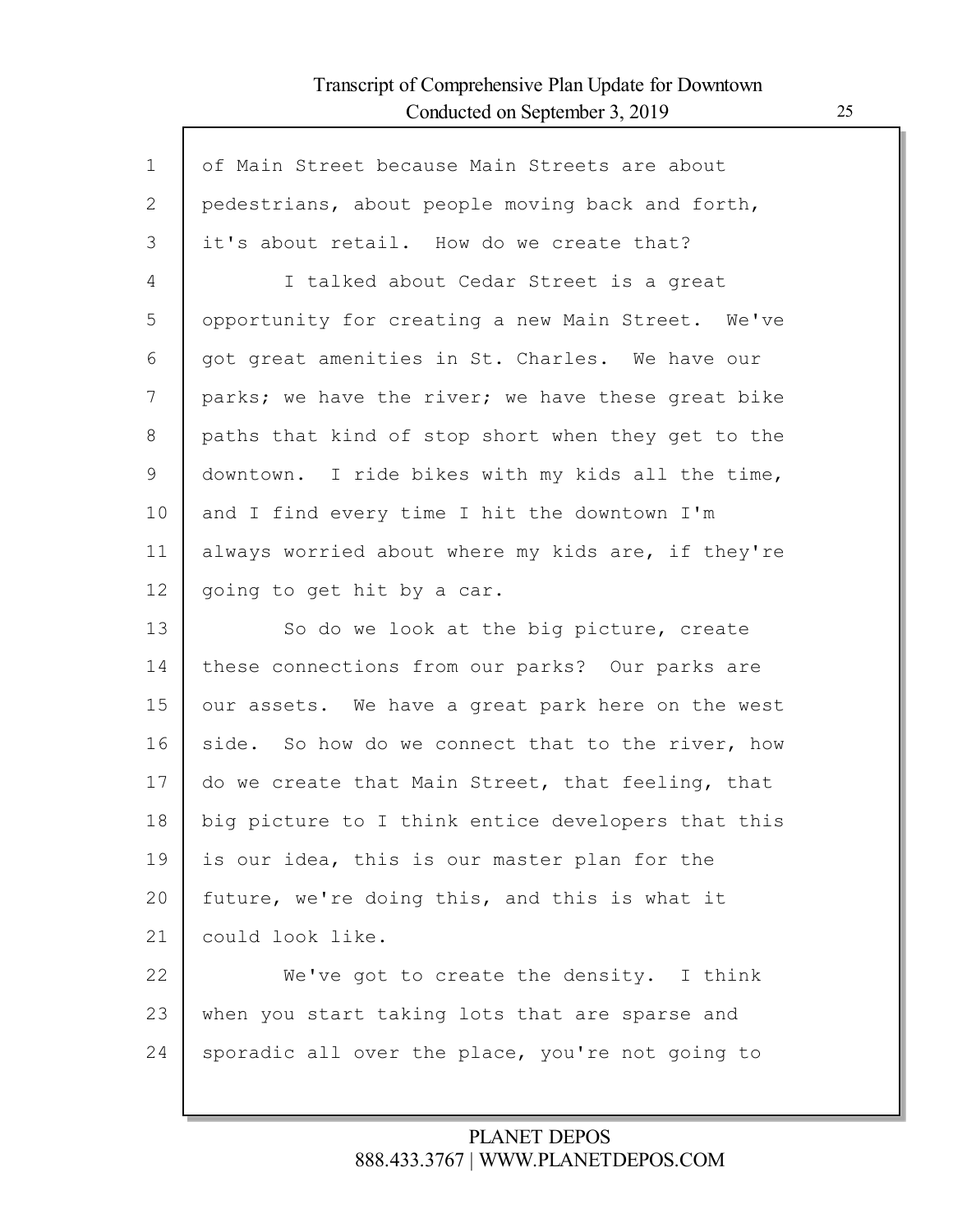| $\mathbf 1$ | create that continuity and connecting one space to |
|-------------|----------------------------------------------------|
| 2           | another.                                           |
| 3           | I think by creating a Main Street atmosphere       |
| 4           | with the density and hiding parking -- I think     |
| 5           | creating parking decks, it's going to kill that    |
| 6           | idea of the pedestrian. When you're walking, you   |
| 7           | want to window shop; you want to see things in     |
| 8           | stores. When you're walking by a parking deck      |
| 9           | that's four or five stories, I think that it       |
| 10          | doesn't create that continuity from one street to  |
| 11          | the other, which in turn doesn't promote in my     |
| 12          | mind retail development, pedestrian feel, or the   |
| 13          | density that I think that we need in this area.    |
| 14          | You need density.                                  |
| 15          | MR. ANDERSON: Well, I'd agree with you             |
| 16          | except these parking lots support Main Street, not |
| 17          | this area.                                         |
| 18          | MEMBER FUNKE: You can still do parking             |
| 19          | and still create retail. I wouldn't want to see a  |
| 20          | parking deck that's right abutting up to Cedar     |
| 21          | Street.                                            |
| 22          | MRS. ANDERSON: There's parking there               |
| 23          | anyway now.                                        |
| 24          | MEMBER FUNKE: The retail is not continuous         |
|             |                                                    |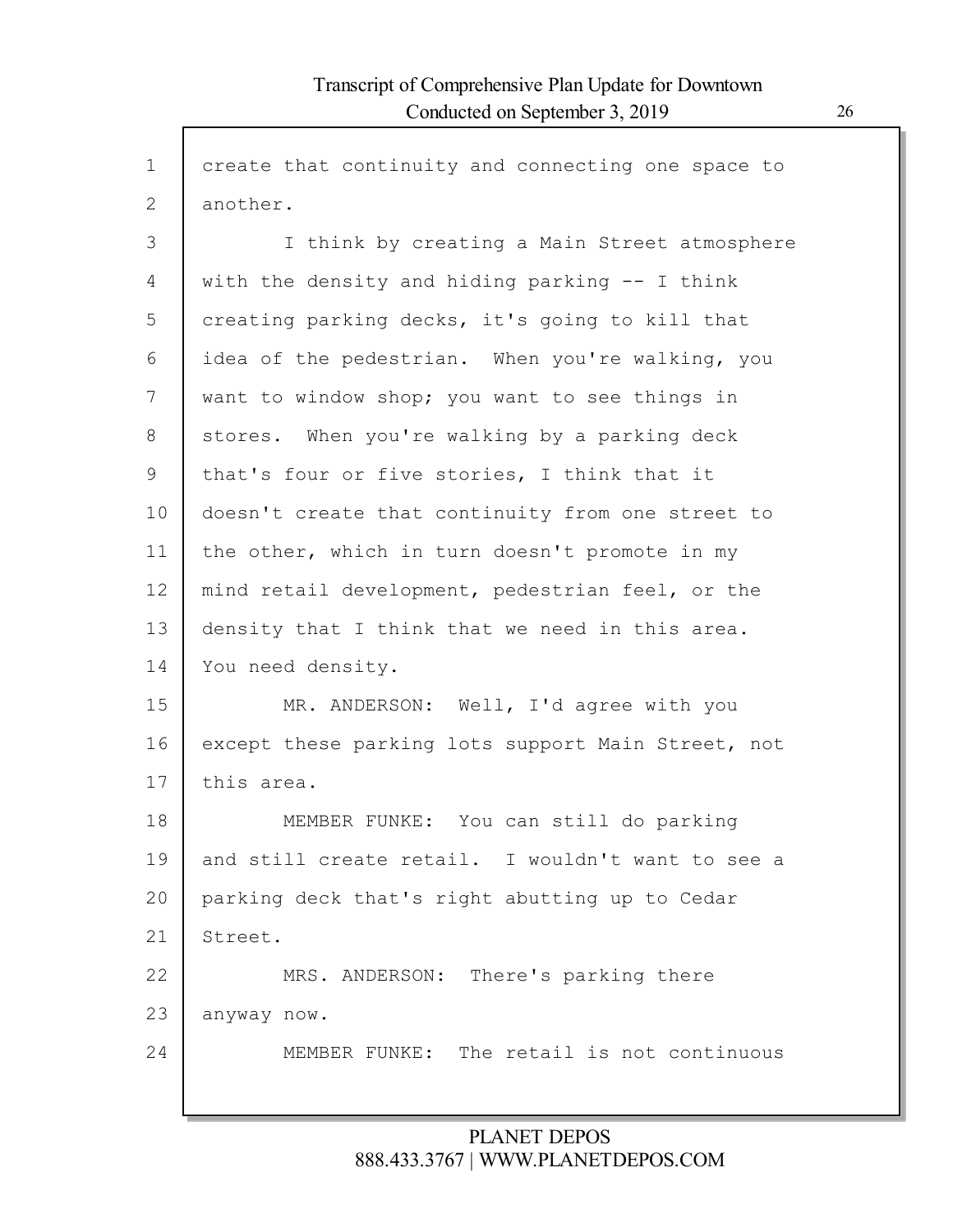$\Gamma$ 

| $\mathbf 1$  | in that area.                                        |
|--------------|------------------------------------------------------|
| $\mathbf{2}$ | MR. ANDERSON: I have trouble renting to              |
| 3            | any retail. You've got another part of 1st Street    |
| 4            | coming south of Illinois that I think is going to be |
| 5            | retail. So the City has got a lot of opportunity     |
| 6            | to do your shopping retail on 1st going one more     |
| 7            | block towards the Blue Goose on the west side that   |
| 8            | isn't finished yet.                                  |
| 9            | Is that right? Isn't that planned to be a            |
| 10           | building?                                            |
| 11           | MS. TUNGARE: That is correct.                        |
| 12           | MR. ANDERSON: So I think your Main Street            |
| 13           | is the 1st Street, and this is just support before   |
| 14           | Main, and we're not going to create that the         |
| 15           | atmosphere I don't think.                            |
| 16           | CHAIRMAN WALLACE: Any other questions?               |
| 17           | MEMBER PRETZ: I don't have a question,               |
| 18           | but I'd say, you know, you do have a vested          |
| 19           | interest in that area, and I was just going to say   |
| 20           | I appreciate your time in really taking a look at    |
| 21           | a little more micro-view of the area and coming up   |
| 22           | with some ideas like this. I mean, to me it's        |
| 23           | well thought out.                                    |
| 24           | MR. ANDERSON: I've been thinking about it            |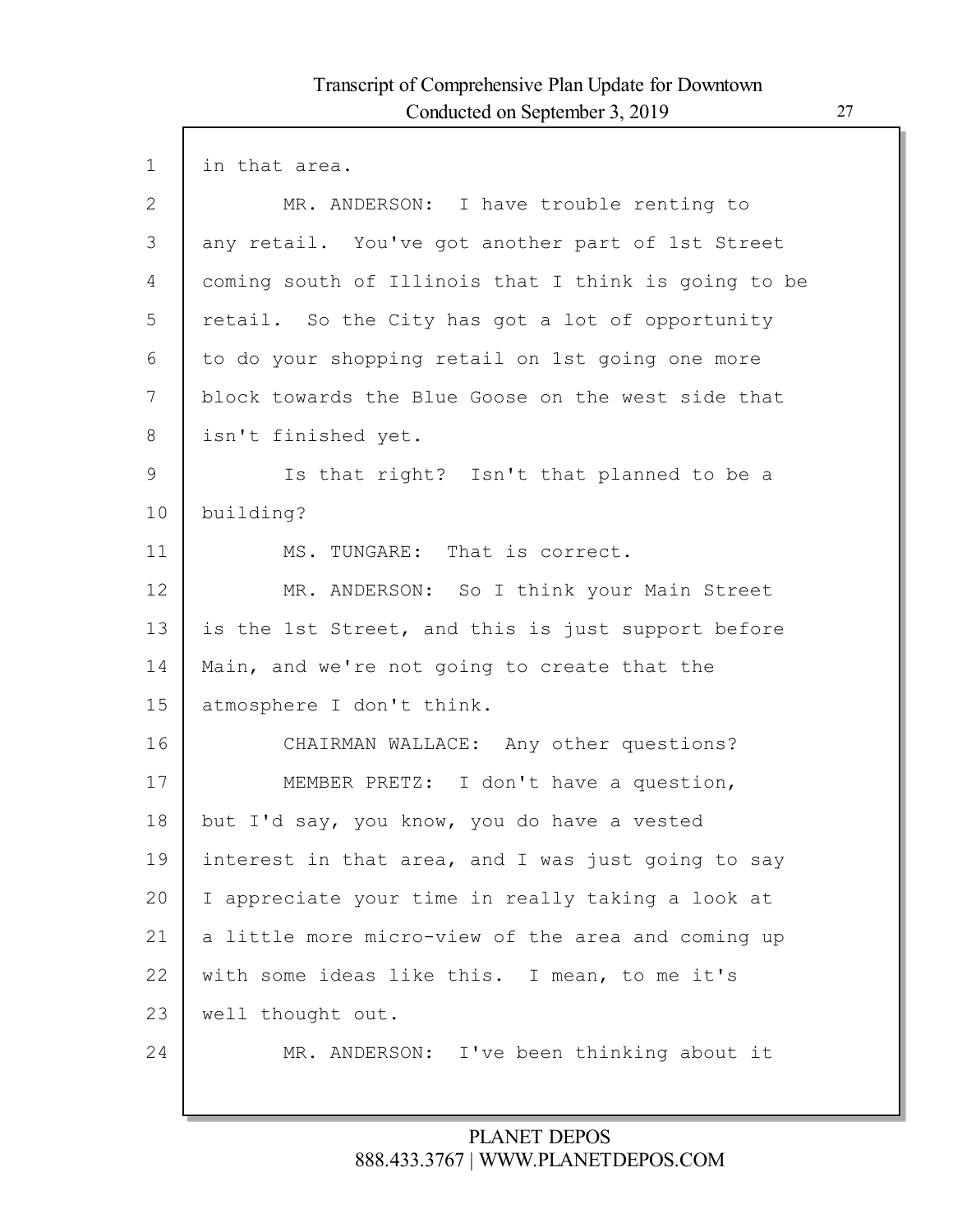$\Gamma$ 

| $\mathbf 1$  | since $1917 - -$ almost.                           |
|--------------|----------------------------------------------------|
| $\mathbf{2}$ | MEMBER PRETZ: I was going to say I do              |
| 3            | like that idea of 3rd Street continuing through,   |
| 4            | though. I think based on taking a look at this     |
| 5            | very specific that Mr. Anderson presented here, I  |
| 6            | think that makes sense going through, to bring     |
| 7            | that traffic up and down.                          |
| 8            | CHAIRMAN WALLACE: It would help to address         |
| 9            | the issue of people going through Dick Pond's      |
| 10           | parking lot.                                       |
| 11           | MR. ANDERSON: Well, it would pull people           |
| 12           | off of 31, but it's only to those, and then how    |
| 13           | you would -- well, the other development           |
| 14           | opportunity -- Grove's building is not going to    |
| 15           | move I don't think, but the little -- Joe Salas'   |
| 16           | building, which is right at the end, if you decide |
| 17           | to put some development there. But your street is  |
| 18           | feeding one piece of property. So if you'd deem    |
| 19           | that a worthy investment, I don't know.            |
| 20           | The other thing, what I was proposing is           |
| 21           | that's where you could put your flood water and    |
| 22           | hold it. As soon as you eliminate that and try to  |
| 23           | build on the floodplain, then you're going to have |
| 24           | to buy something downstream or somewhere. I don't  |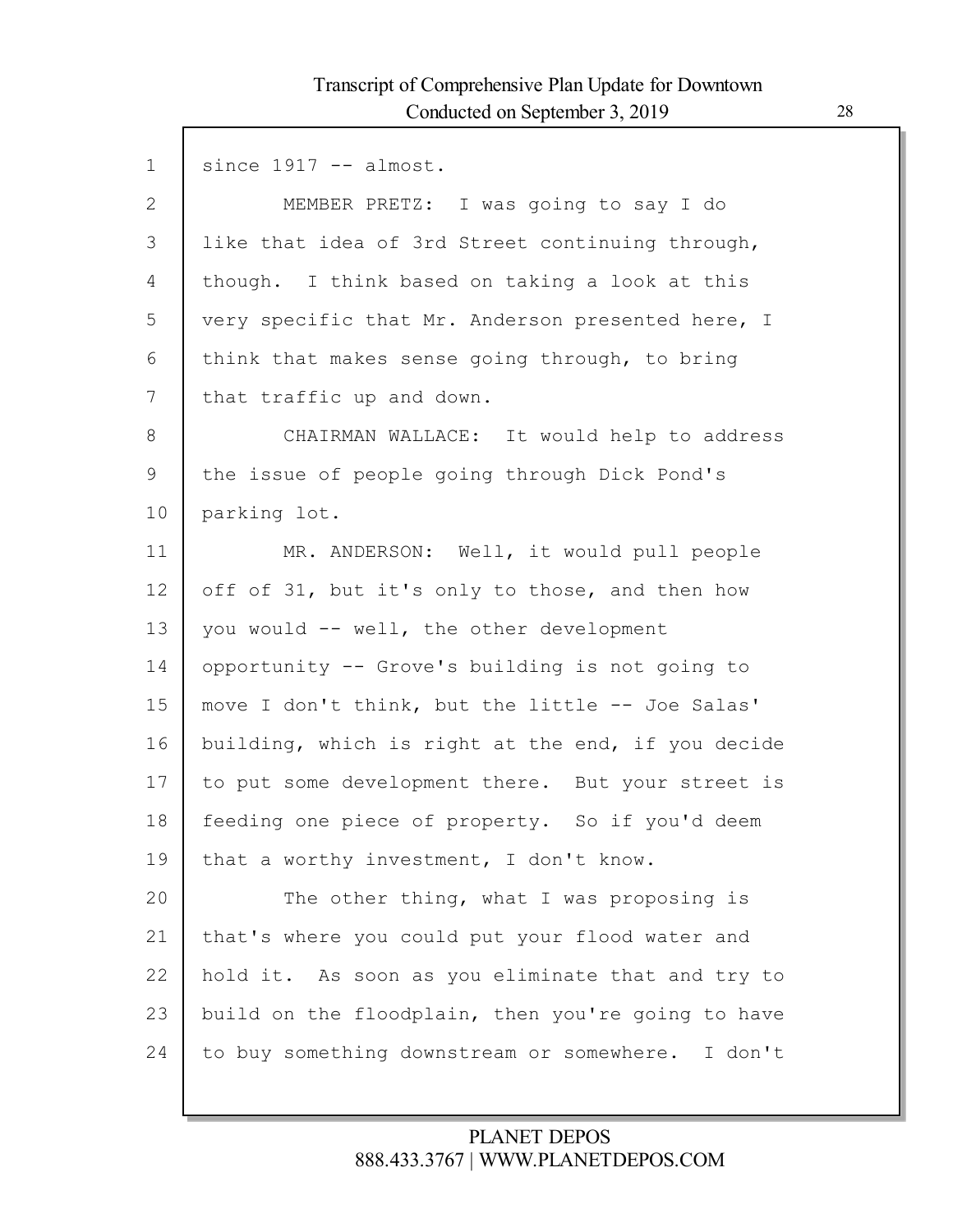Г

| $\mathbf 1$  | know how you'd do that exactly.                      |
|--------------|------------------------------------------------------|
| $\mathbf{2}$ | But what has not been discussed here before          |
| 3            | is multifamily in the area, which I think is getting |
| 4            | your density downtown. And that could be apartment   |
| 5            | buildings, I don't know, but it seems like you       |
| 6            | don't want to just leave that individual houses      |
| 7            | that were built in 1910 or '20 or '30 long term.     |
| 8            | MR. RABCHUK: To Jeff's point about taking            |
| 9            | a look at the bigger picture, the other thing,       |
| 10           | just off this map the Allied Plastics property is    |
| 11           | only two blocks away. That's been sitting vacant     |
| 12           | for a long, long time, and it's sitting vacant       |
| 13           | because there's no access to it.                     |
| 14           | The owner of that property now I know is             |
| 15           | very desirous of selling it and having somebody      |
| 16           | else develop it because they can't figure out a      |
| 17           | way to develop it. It has a hazardous waste          |
| 18           | issue, and I know there's some other issues          |
| 19           | involved, but they're trying to liquidate it.        |
| 20           | CHAIRMAN WALLACE: That kind of supports              |
| 21           | the thought of having an access between 31 and       |
| 22           | 4th north of State, which would be able to bring --  |
| 23           | MR. RABCHUK: You're still two blocks                 |
| 24           | away. The east side of the Allied Plastics           |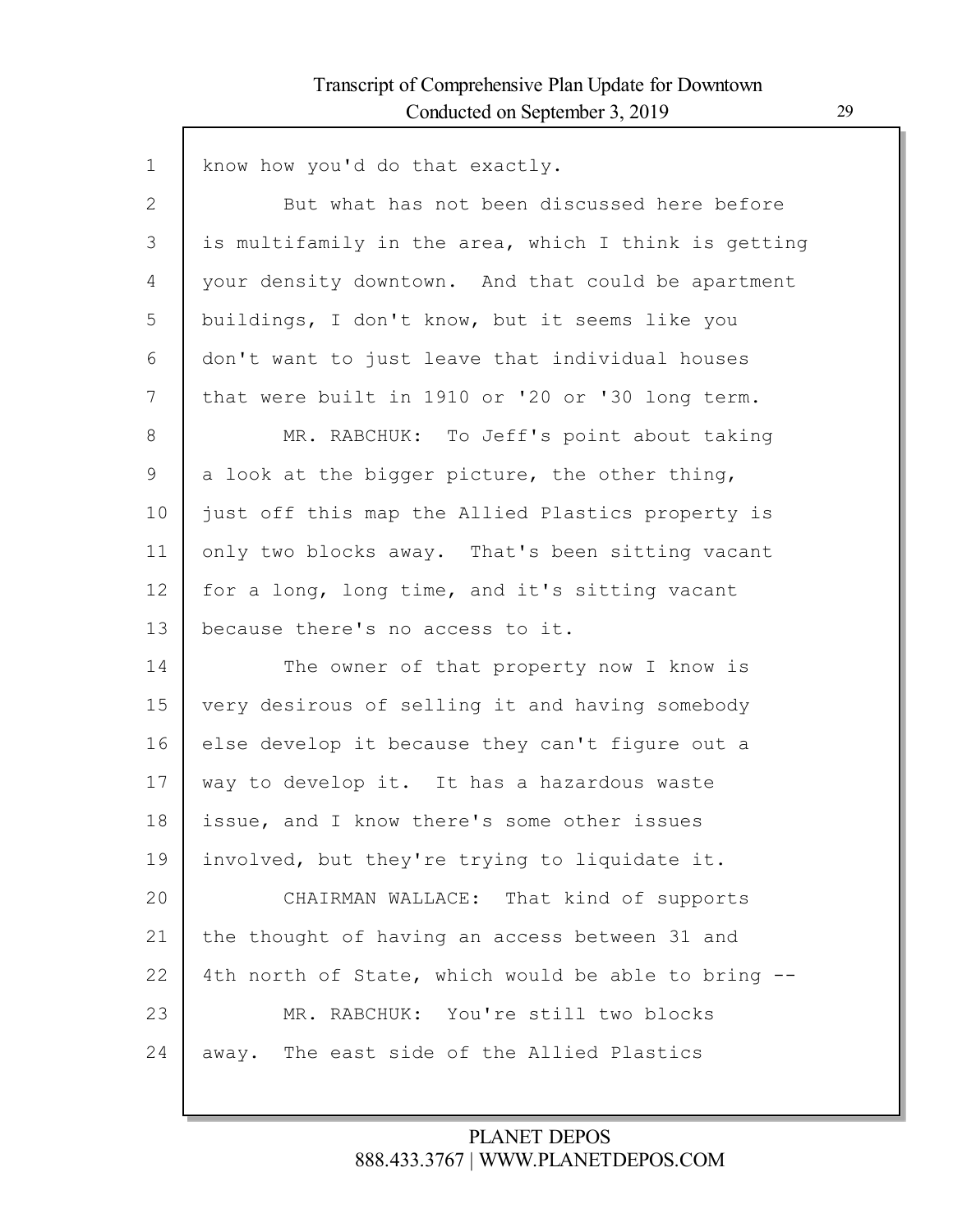Г

| $\mathbf 1$  | property is 6th, I think, so we've got some          |
|--------------|------------------------------------------------------|
| $\mathbf{2}$ | residential in between there.                        |
| 3            | But I think it speaks to Jeff's point about          |
| 4            | if you really look at the bigger picture, this is    |
| 5            | a great opportunity for a developer to put a whole   |
| 6            | bunch of things together, some retail, some either   |
| 7            | single-family and/or mixed, you know,                |
| 8            | residential/retail kind of stuff.                    |
| 9            | Because I think that's about 20 or 30 acres,         |
| 10           | isn't that, Russ, the Allied property?               |
| 11           | MR. COLBY: 26 acres, I think.                        |
| 12           | MR. RABCHUK: That's a pretty good-sized              |
| 13           | piece.                                               |
| 14           | CHAIRMAN WALLACE: It goes down as far as             |
| 15           | 5th Street?                                          |
| 16           | MS. HAWK: It's 6th.                                  |
| 17           | MR. RABCHUK: 6th and all the way over                |
| 18           | until about 9th, I think. And especially if --       |
| 19           | you know, the park district has been awarded a       |
| 20           | grant, and they're in negotiations to acquire that   |
| 21           | railroad right-of-way between the river and Randall. |
| 22           | So if that were to develop into something            |
| 23           | like a 606 Trail sort of a thing, having access to   |
| 24           | all that from a pedestrian and cycle standpoint,     |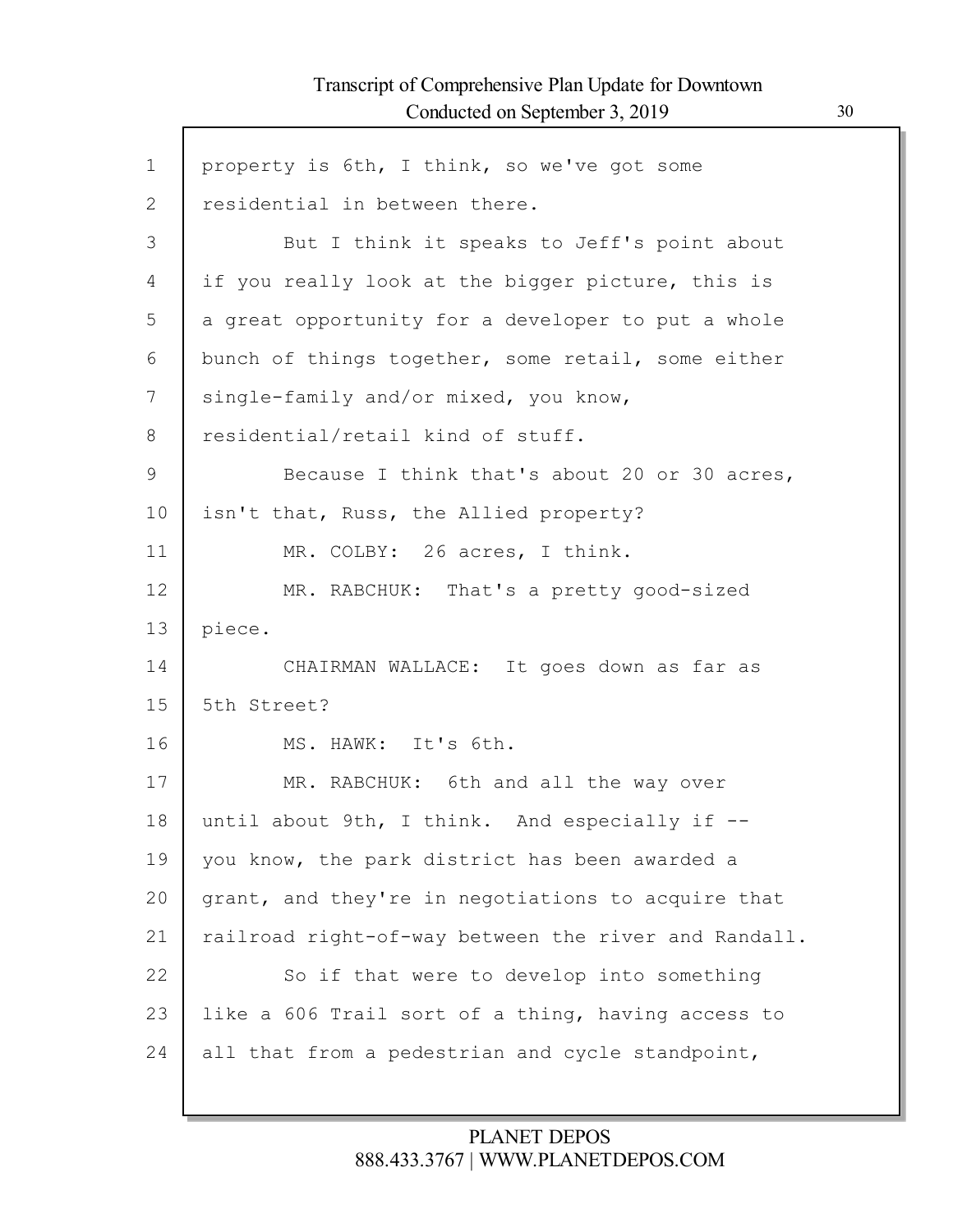| $\mathbf 1$ | if there's a way to get vehicular traffic -- I      |
|-------------|-----------------------------------------------------|
| 2           | mean, 7th Street is the direct route into it,       |
| 3           | which has a light on 64, on Main Street. But it     |
| 4           | would be -- you'd almost have to, like Tom has      |
| 5           | indicated here putting that access through.         |
| 6           | If you could get that all the way through           |
| 7           | to that property somehow, that would make a big     |
| 8           | difference. Then you're talking quite a             |
| 9           | population growth which would support substantial   |
| 10          | retail, restaurants, all kinds of stuff.            |
| 11          | MR. ANDERSON: I just had a thought. I'm             |
| 12          | looking at the top of the picture above the         |
| 13          | Charleston Center and the old railroad property.    |
| 14          | Maybe that's where a road is supposed to be         |
| 15          | considered. Shorter distance and it's unimproved -- |
| 16          | AUDIENCE MEMBER: Behind Charleston                  |
| 17          | Center?                                             |
| 18          | MR. ANDERSON: Yeah, behind -- up where it           |
| 19          | says "Approved opportunities," put a road up        |
| 20          | Then you're not disrupting the current<br>there.    |
| 21          | retail setting and --                               |
| 22          | AUDIENCE MEMBER: Maybe that would open up           |
| 23          | to Mark Street, which goes from 6th over to 5th or  |
| 24          | 4th, I think.                                       |
|             |                                                     |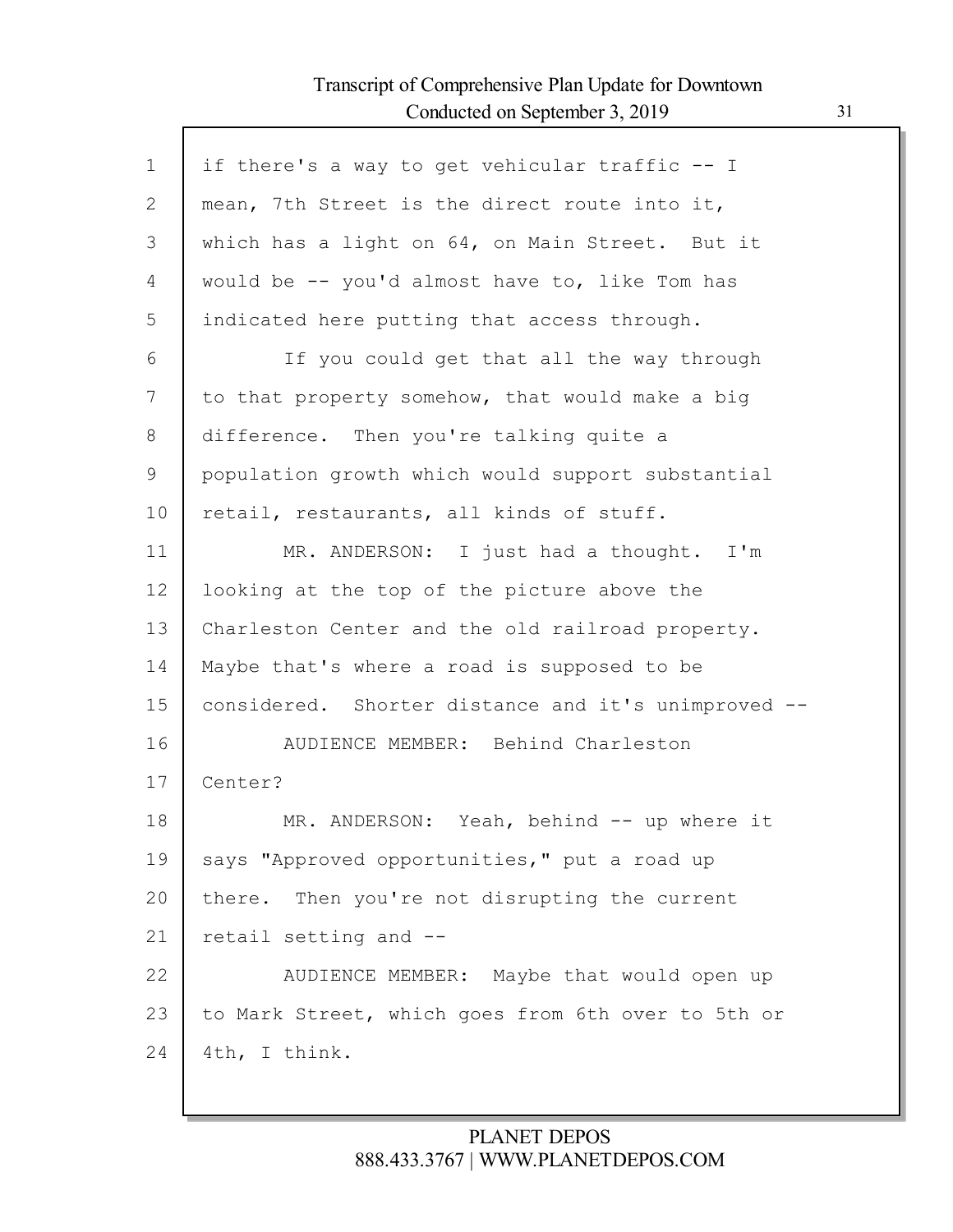Г

| $\mathbf 1$    | MR. ANDERSON: What John just brought up            |
|----------------|----------------------------------------------------|
| $\overline{2}$ | is -- my opinion is part of this discussion is     |
| 3              | because the City has surplus property where the    |
| 4              | police station is. Discuss both sides, but maybe   |
| 5              | this side is supposed to go further west somehow.  |
| 6              | Tie it together before you make any decisions or   |
| 7              | something and just put something in.               |
| 8              | MEMBER BECKER: I have a question. Maybe            |
| 9              | staff could refresh my memory since I was not here |
| 10             | last week; I apologize.                            |
| 11             | When we're thinking about providing                |
| 12             | parking for potential mixed uses, and in the same  |
| 13             | packet of information we have the potential for    |
| 14             | the riverfront development, was there a place for  |
| 15             | that parking to go?                                |
| 16             | Because it doesn't seem like that kind of          |
| 17             | demand would be taken care of in this kind of a    |
| 18             | scenario. Or we're not supposed to be talking      |
| 19             | about providing for that?                          |
| 20             | MR. COLBY: There likely would be a need            |
| 21             | if the project were to happen for there to be some |
| 22             | additional parking. The majority of the parking    |
| 23             | in this quadrant south of State Street is all      |
| 24             | public shared parking. So it's likely that it      |
|                |                                                    |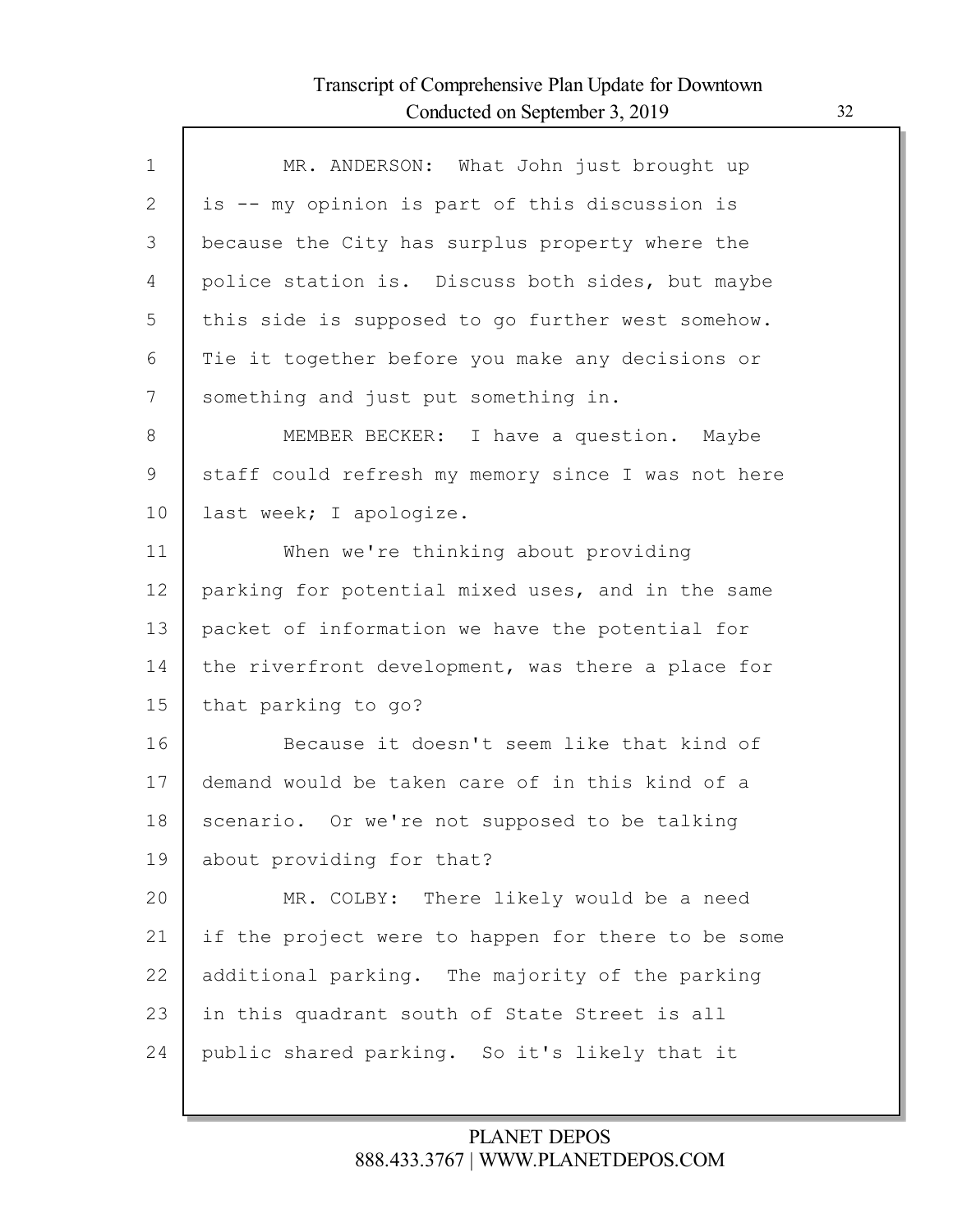Г

| $\mathbf 1$    | would need to be accommodated in the public        |
|----------------|----------------------------------------------------|
| $\overline{2}$ | parking supply in that area.                       |
| 3              | There's private parking primarily north of         |
| 4              | State Street. So that would increase the amount    |
| 5              | that would need to be accommodated potentially in  |
| 6              | these parking deck locations we talked about.      |
| 7              | MEMBER BECKER: We're talking about a               |
| 8              | multilevel deck to serve additional mixed uses in  |
| 9              | this northwest quadrant and supplement parking for |
| 10             | the Main Street businesses. It doesn't seem to me  |
| 11             | that that would be adequate with just one surface  |
| 12             | lot and a couple other areas.                      |
| 13             | So it seems like there might be a need for         |
| 14             | more parking if that scenario plays out in this    |
| 15             | area anyway. That's just my observation.           |
| 16             | MR. ANDERSON: What was in your report, I           |
| 17             | think Russ made the comment the lot directly south |
| 18             | of Salerno's, Russ indicated -- or the people were |
| 19             | saying it ought to be open, green, or parking.     |
| 20             | Well, the comment was the parking there            |
| 21             | could support the Active River Project if it       |
| 22             | happened, which would be right on the river right  |
| 23             | where you need 30 parking stalls, and then you     |
| 24             | move across 31 and do some additional parking.     |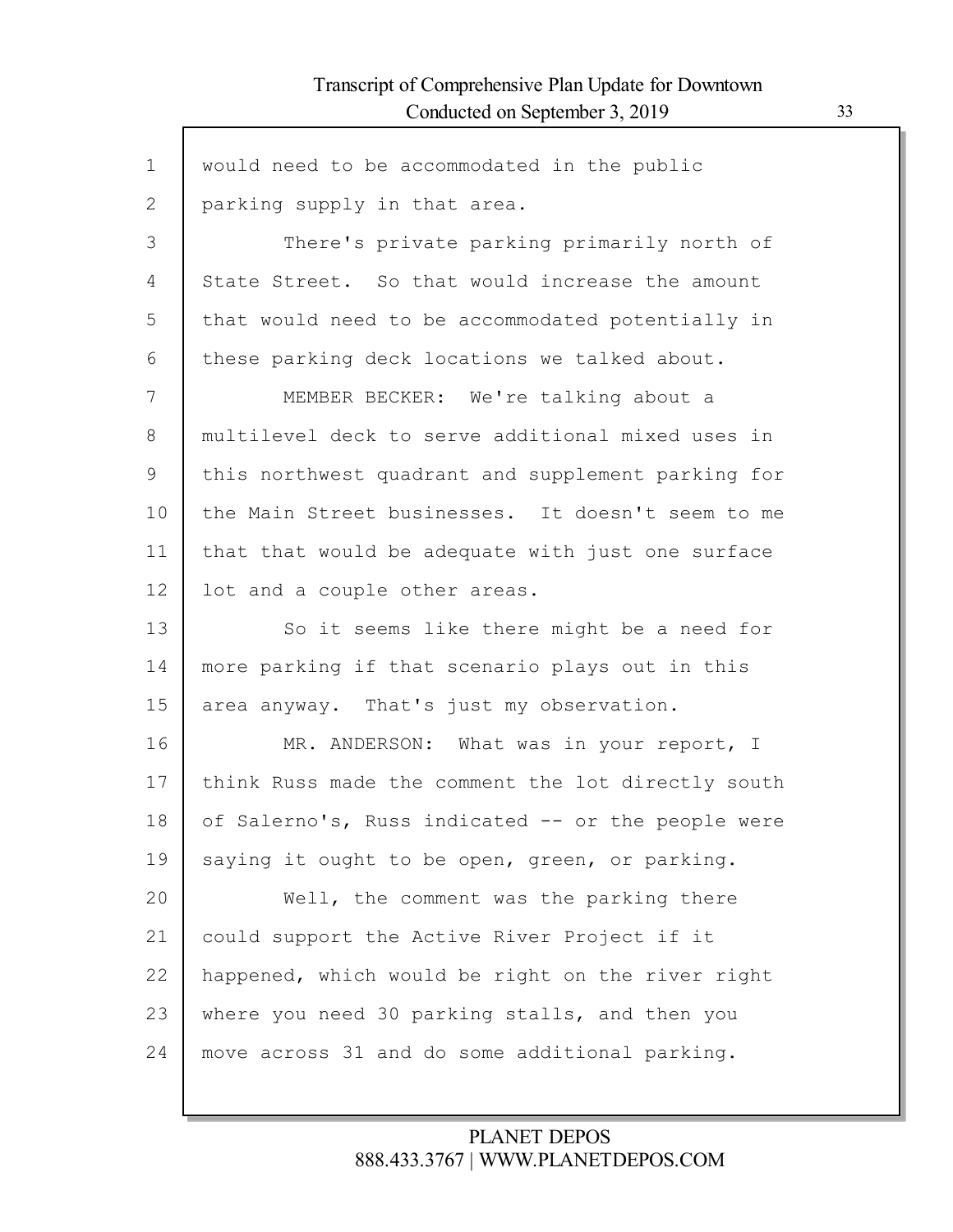| $\mathbf 1$               | So that lot for sure stays parking at this         |
|---------------------------|----------------------------------------------------|
| $\mathbf{2}^{\mathsf{I}}$ | point, not thinking it's supposed to be green      |
| 3                         | space on the river. Is that partly what you're     |
| 4                         | saying?                                            |
| 5                         | MEMBER BECKER: I'm thinking that more              |
| 6                         | than 30 would be needed, and I would think that it |
| 7                         | might be requiring more than one multilevel        |
| 8                         | parking deck, but that's to be seen with whatever  |
| 9                         | demand studies you do that would accommodate all   |
| 10                        | of them.                                           |
| 11                        | MR. RABCHUK: One additional comment, just          |
| 12                        | something to think about is instead of a potential |
| 13                        | traffic light at State Street is if there was a    |
| 14                        | traffic light up at this -- the potential of a new |
| 15                        | access drive up there that would cross directly    |
| 16                        | into Salerno's parking lot.                        |
| 17                        | And then relative to parking along the             |
| 18                        | river, an ideal spot, in my opinion, for a         |
| 19                        | multideck parking would be between Salerno's and   |
| 20                        | the railroad bridge to the north. And then if the  |
| 21                        | City say, for example, would build that and take   |
| 22                        | ownership of the parking lot on the south side of  |
| 23                        | Salerno's, that would give you extra parking along |
| 24                        | the riverfront.                                    |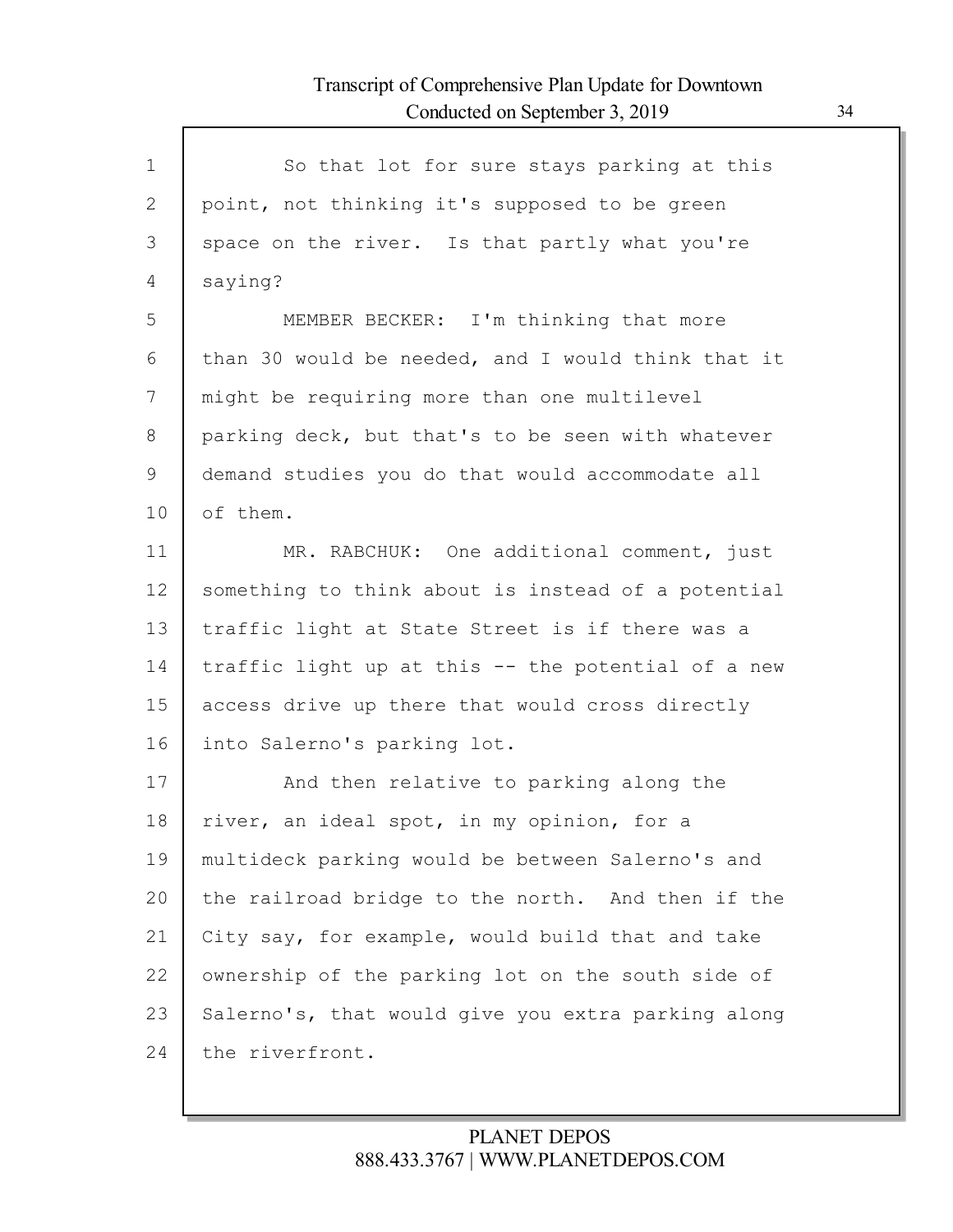| $\mathbf 1$    | That would open up -- and put 3rd Street             |
|----------------|------------------------------------------------------|
| $\overline{2}$ | all the way through to that new street. That         |
| 3              | really opens up that whole area for a whole bunch    |
| 4              | of stuff, and that makes the parking decks that      |
| 5              | Tom has talked about on the VFW and everything       |
| 6              | much more accessible.                                |
| 7              | CHAIRMAN WALLACE: Yes, sir?                          |
| 8              | AUDIENCE MEMBER: I have a quick question.            |
| 9              | Is it the intent that the multifamily areas and      |
| 10             | the mixed use areas would have parking               |
| 11             | incorporated into each of those buildings for        |
| 12             | those buildings?                                     |
| 13             | MR. COLBY: Yes. So we've identified on               |
| 14             | this land use map -- the mixed use areas are assumed |
| 15             | to include parking for those uses and potentially    |
| 16             | the public parking, as well, recognizing there was   |
| 17             | some discussion about wanting to try and keep the    |
| 18             | parking concealed within the development so that     |
| 19             | it's not directly right along the street frontage.   |
| 20             | So how it would actually be configured, it would     |
| 21             | need to be designed to determine what exactly that   |
| 22             | would look like, but the assumption is the mixed     |
| 23             | use areas contain parking.                           |
| 24             | The only areas that were sort of undetermined        |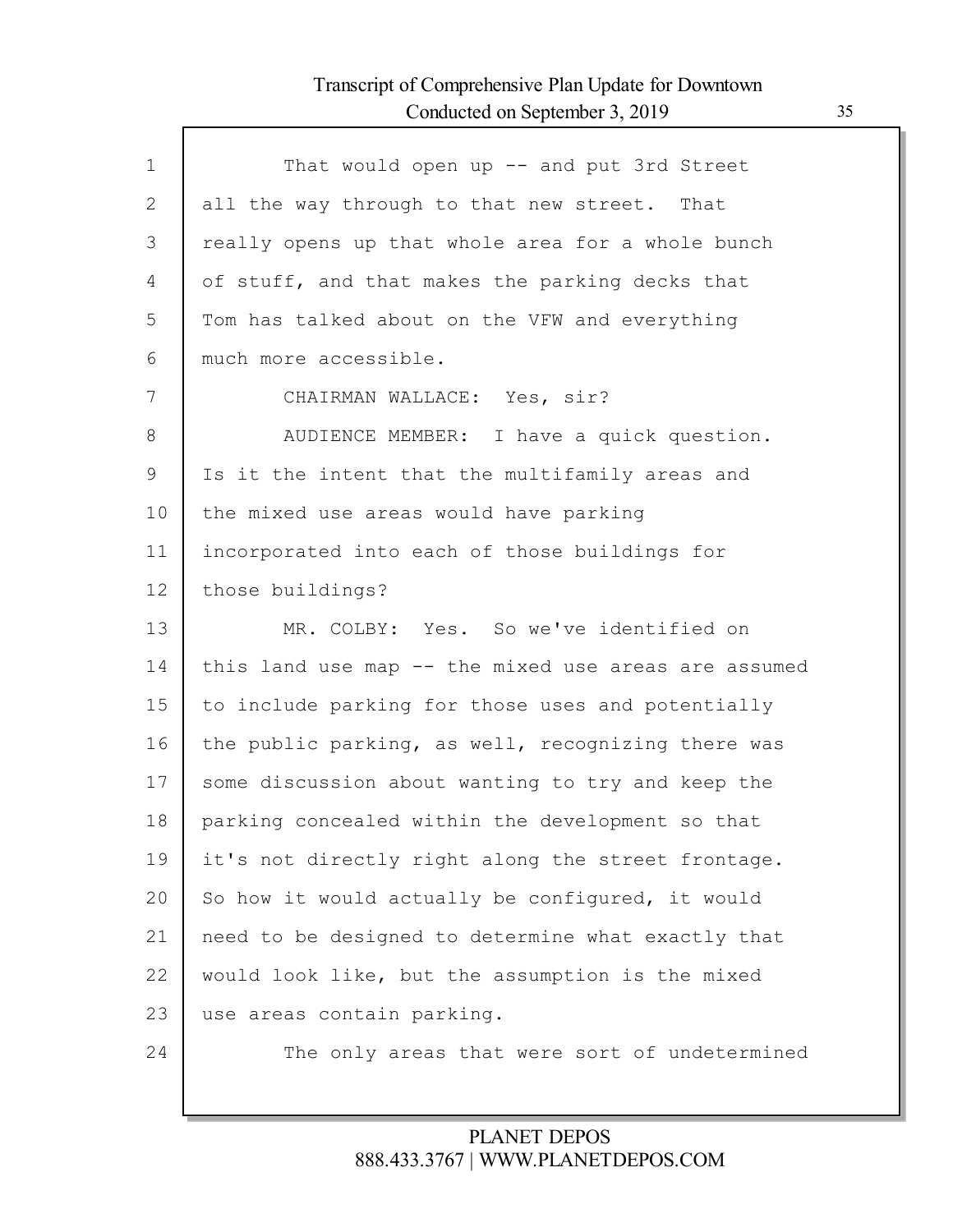$\Gamma$ 

| $\mathbf 1$  | were these areas marked as "TBD" on here, which are   |
|--------------|-------------------------------------------------------|
| $\mathbf{2}$ | the existing parking lots that are in the floodplain, |
| 3            | which I think is what Tom was mentioning.             |
| 4            | AUDIENCE MEMBER: So any of the decks that             |
| 5            | would accommodate the shoppers on Main Street, the    |
| 6            | bars, the Active River Project, and any other         |
| 7            | strip shopping that is ultimately developed. So       |
| 8            | in reality the mixed use and the multifamily are      |
| 9            | not hindering parking because they have their own     |
| 10           | accommodating, right?                                 |
| 11           | MR. COLBY: It's assumed it's going to be              |
| 12           | accommodated within the development.                  |
| 13           | MR. ANDERSON: That's for residential                  |
| 14           | units, right? The retail -- on 1st Street there's     |
| 15           | no -- except for the deck, the residents park         |
| 16           | underground in their building covered, which you'd    |
| 17           | do in a mixed-use building. But the retail people     |
| 18           | are mixed in with everybody else, and that would      |
| 19           | have to be somewhere.                                 |
| 20           | MR. COLBY: If there was structured                    |
| 21           | parking incorporated into the project, there could    |
| 22           | be some portion that's public and some that's         |
| 23           | private, under-building parking that's similar to     |
| 24           | the 1st Street Phase III project exists where the     |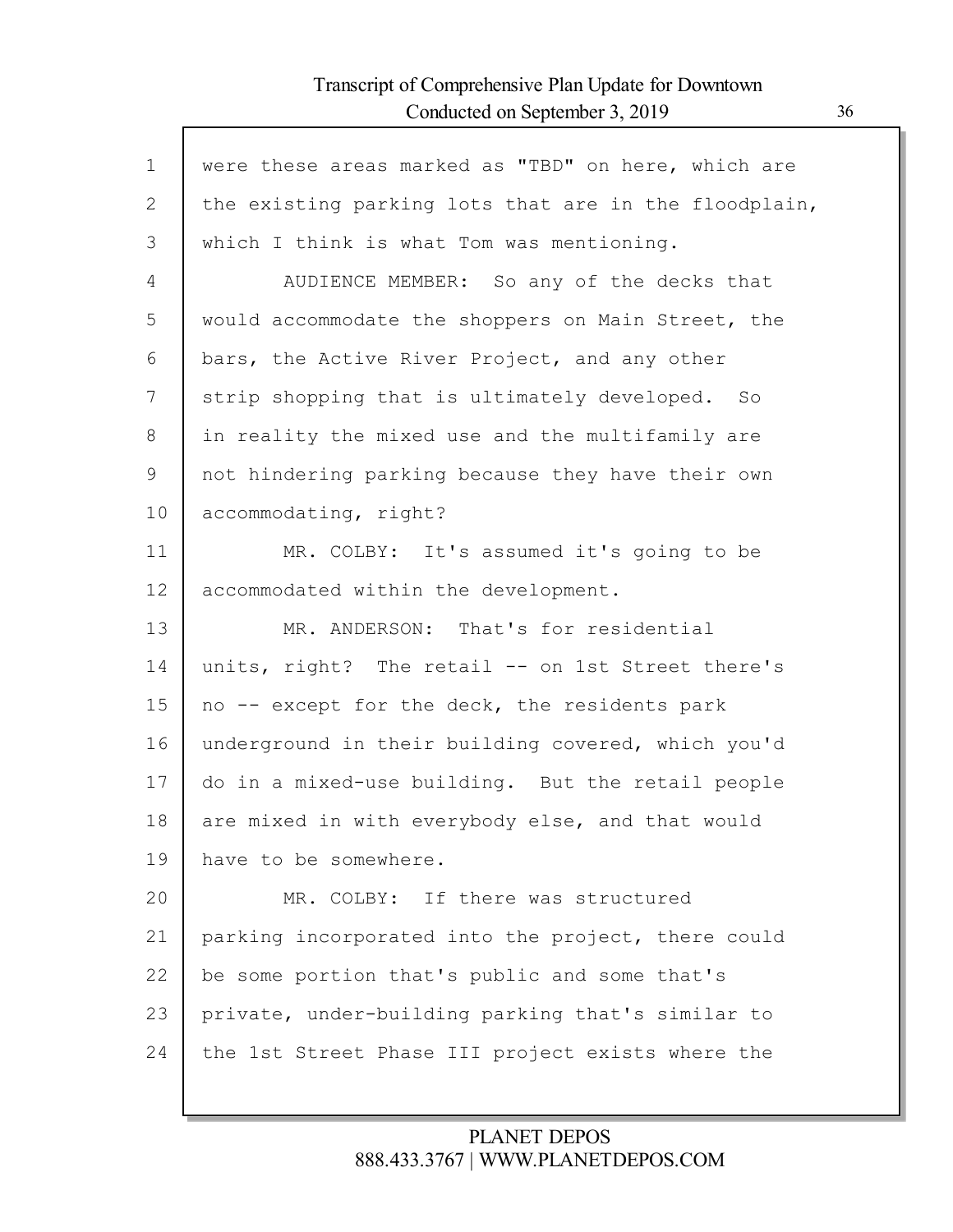$\mathsf{l}$ 

| $\mathbf 1$ | public parking is separate from the private parking |
|-------------|-----------------------------------------------------|
| 2           | under the building.                                 |
| 3           | So the assumption is it would be                    |
| 4           | incorporated into the building in some manner or    |
| 5           | into the development in some manner, but we're      |
| 6           | really just identifying the land use, and when      |
| 7           | we're saying mixed use, we're also talking about    |
| 8           | parking in those locations.                         |
| 9           | CHAIRMAN WALLACE: Any other questions?              |
| 10          | MR. ANDERSON: I guess reference to the              |
| 11          | floodplain, my building that Dick Pond is in is in  |
| 12          | the middle of it. I pay \$8,000 a year in flood     |
| 13          | insurance, guys. Anyway, it's there, but I don't    |
| 14          | think you're proposing that it gets razed or        |
| 15          | removed to satisfy the flood --                     |
| 16          | MR. RABCHUK: If the Active River goes               |
| 17          | through, then you're not in the floodplain anymore. |
| 18          | MR. ANDERSON: Well, yeah, if the Active             |
| 19          | River goes in, then there's not an issue of         |
| 20          | floodplain.                                         |
| 21          | MR. COLBY: Well, there sill is some.                |
| 22          | It's relocated. So there still is some floodplain   |
| 23          | to be dealt with, but that would be reduced.        |
| 24          | MR. ANDERSON: That would still be below             |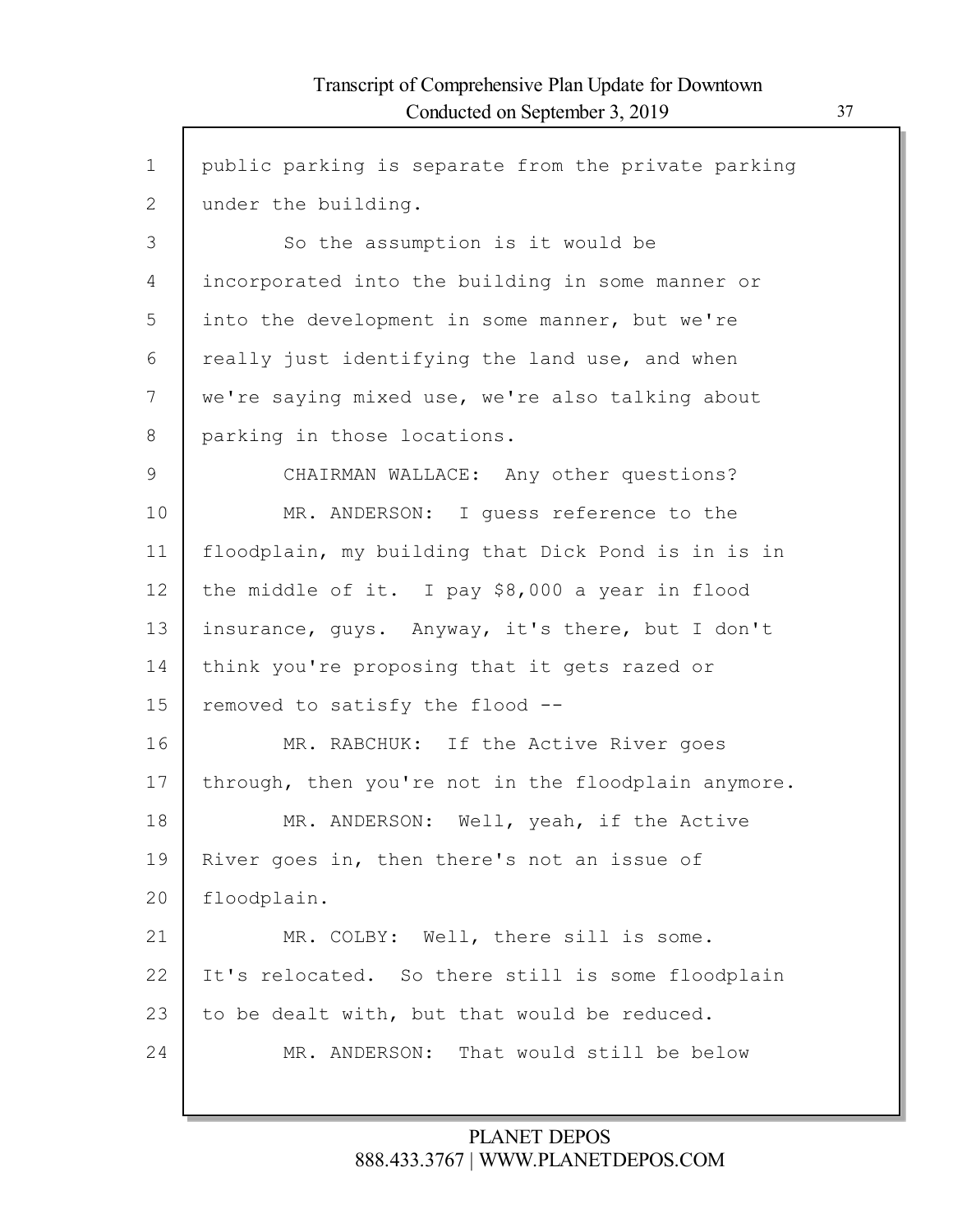$\Gamma$ 

| $\mathbf 1$ | the water? The water would go that high even when |
|-------------|---------------------------------------------------|
| 2           | it's reduced to begin with?                       |
| 3           | MR. COLBY: This is just based on modeling         |
| 4           | that was done. This may not be exactly accurate,  |
| 5           | but it gives you an idea of the magnitude of the  |
| 6           | area potentially it could be reduced to, and what |
| 7           | this shows is that there could still be some      |
| 8           | flooding that could occur along the State Street  |
| 9           | Creek behind the building.                        |
| 10          | MR. ANDERSON: I thought John's project            |
| 11          | would save me 8,000 a year. It's not going to     |
| 12          | save me anything -- that's just a joke.           |
| 13          | MR. RABCHUK: I thought that the original          |
| 14          | study pulled the floodplain up the other side of  |
| 15          | 31 between 31 and the river.                      |
| 16          | MR. COLBY: I don't think so. But what we          |
| 17          | did discuss potentially is that if there could be |
| 18          | additional storage added within the project, that |
| 19          | potentially you could compensate for some of that |
| 20          | area at least based on the modeling.              |
| 21          | MR. RABCHUK: Because on the drawings that         |
| 22          | are the -- it doesn't matter which one of the     |
| 23          | alternatives, on the west side the river the      |
| 24          | floodplain is pulled inside of 31 on all          |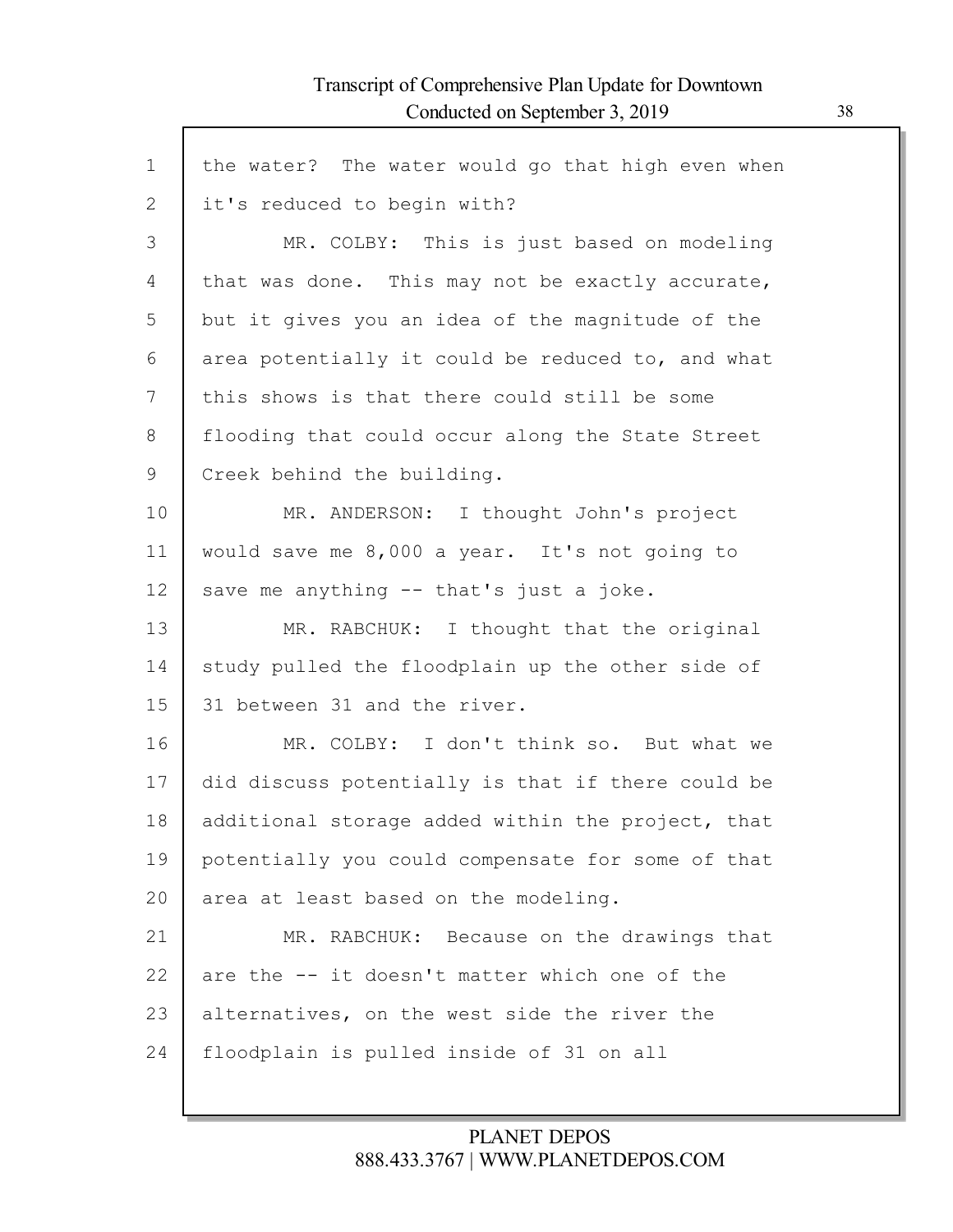I

| 1  | three drawings.                                    |
|----|----------------------------------------------------|
| 2  | MR. COLBY: Does it show a floodplain?              |
| 3  | MR. RABCHUK: It's that dotted line there.          |
| 4  | MR. COLBY: I think that's just the                 |
| 5  | existing water line, the dotted line. So I think   |
| 6  | it pulls the shoreline --                          |
| 7  | MR. RABCHUK: It gives a lot more shoreline.        |
| 8  | MR. COLBY: But I think the floodplain not          |
| 9  | completely.                                        |
| 10 | MS. TUNGARE: That's correct.                       |
| 11 | CHAIRMAN WALLACE: All right. Any other             |
| 12 | questions, comments?                               |
| 13 | (No response.)                                     |
| 14 | MR. ANDERSON: Well, let me ask if something        |
| 15 | tonight is going to go to City Council to approve? |
| 16 | It's still got variables all over the place.       |
| 17 | MS. TUNGARE: Procedurally the Plan                 |
| 18 | Commission will be making a recommendation.        |
| 19 | They're a recommending body, so they'll be making  |
| 20 | a recommendation to a planning and development     |
| 21 | committee. It doesn't go directly to City Council. |
| 22 | It will be going to planning and development       |
| 23 | committee next Monday night.                       |
| 24 | Planning and development committee will            |
|    |                                                    |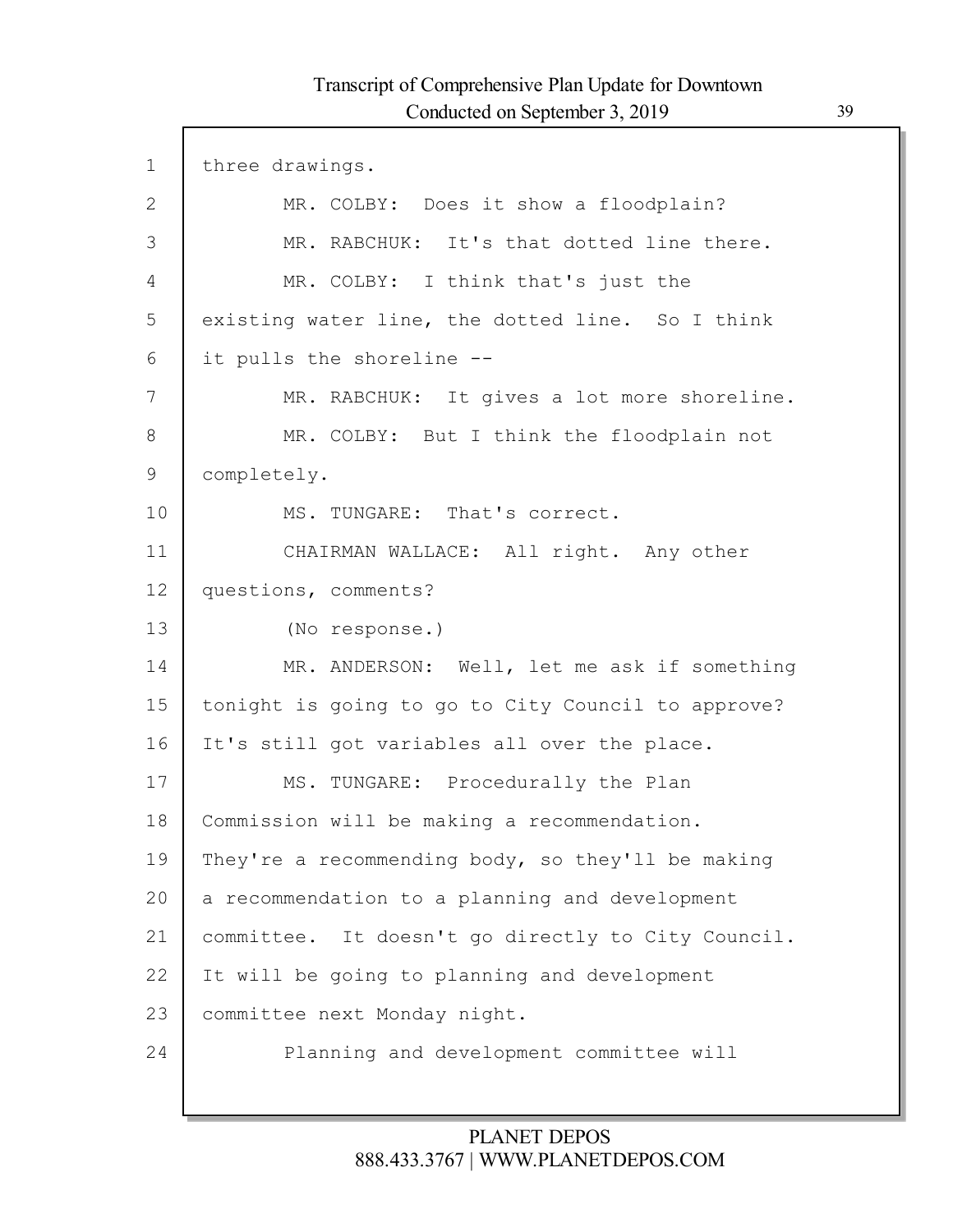Г

| $\mathbf{1}$ | consider all of this information. They will         |
|--------------|-----------------------------------------------------|
| 2            | consider the Plan Commission recommendation,        |
| 3            | members of the public will again get a chance to    |
| 4            | present their information, and then the planning    |
| 5            | and development committee will make a               |
| 6            | recommendation to the City Council.                 |
| 7            | The planning and development committee is           |
| 8            | all 10 Council members. It's a committee of the     |
| 9            | whole, but that's where they will deliberate this   |
| 10           | matter, as well.                                    |
| 11           | MR. ANDERSON: That's next Monday?                   |
| 12           | MS. TUNGARE: That is correct.                       |
| 13           | MEMBER MACKLIN PURDY: I just would like             |
| 14           | to say I think you came up with some great ideas.   |
| 15           | I personally do like the idea of a multilevel       |
| 16           | parking deck where you said. I think that makes a   |
| 17           | lot of sense given the businesses around that area. |
| 18           | And I do agree with you, also, that from            |
| 19           | a -- coming into town from the north and seeing a   |
| 20           | multilevel parking deck wouldn't really be          |
| 21           | desirable in that first parking lot that you        |
| 22           | mentioned. You do need to see the businesses; you   |
| 23           | do need to see the signs. Coming from a retail and  |
| 24           | business background, I 100 percent agree with you.  |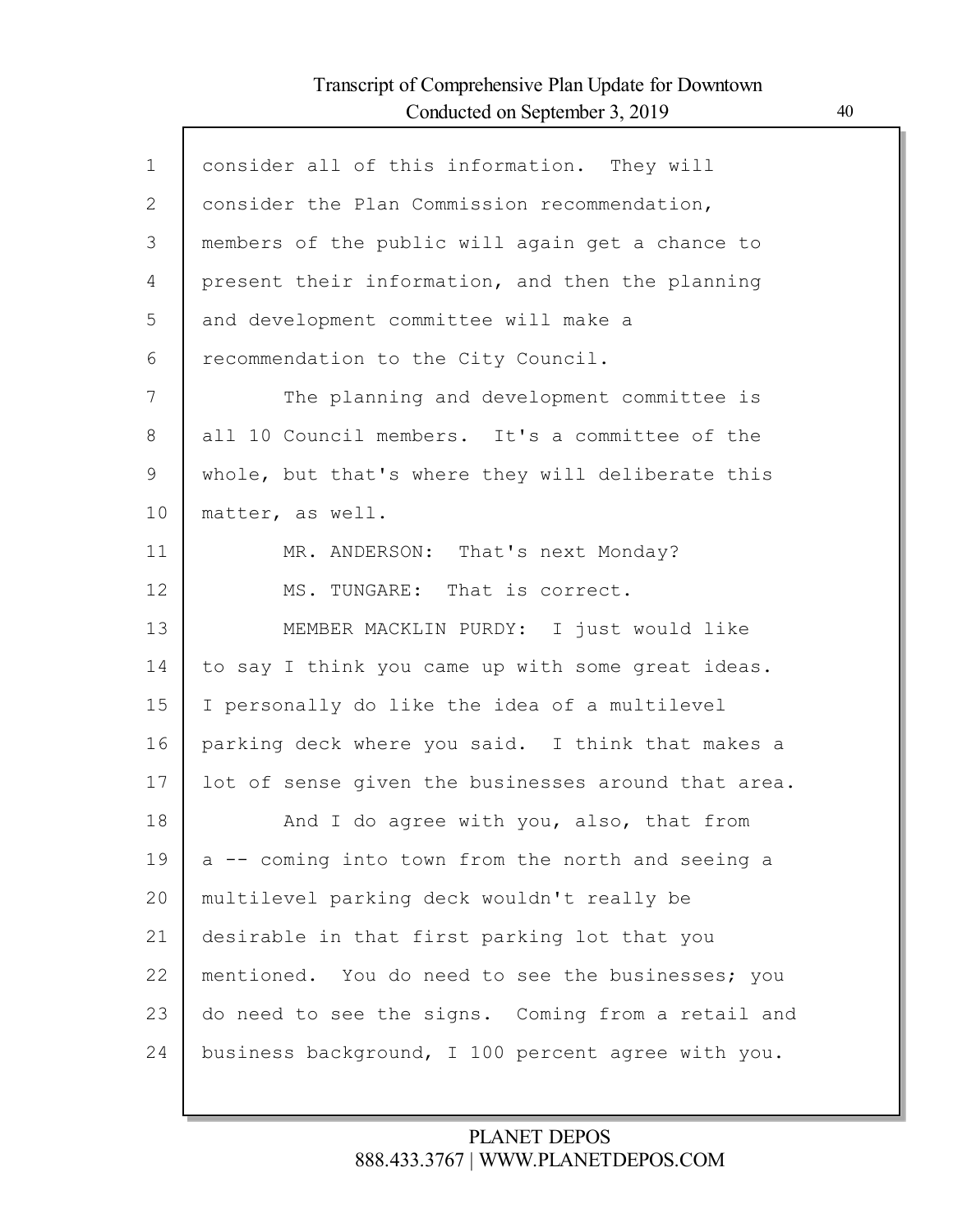| MR. ANDERSON: Thank you.                           |
|----------------------------------------------------|
| MEMBER MACKLIN PURDY: So I think you came          |
| up with some really good ideas.                    |
| MR. ANDERSON: I don't know, can I make a           |
| motion that some ideas of this you guys consider   |
| and something gets decided specifically?           |
| Otherwise, you still could have a multideck on 31. |
| Anyway, if it's going to stay that way,            |
| it's been that way for years. Before you were all  |
| here everybody always said, "Oh, we could always   |
| have a deck here."                                 |
| MEMBER MACKLIN PURDY: Well, I wanted to            |
| go on record saying that, so it's all being        |
| recorded.                                          |
| CHAIRMAN WALLACE: What are the timing              |
| issues of City Council considering this? Is it --  |
| would it be an undue difficulty to bring this back |
| before Plan Commission for further discussion?     |
| MS. TUNGARE: Well, at this point we already        |
| have it on the agenda for the planning and         |
| development committee next Monday night. So we     |
| will begin that process with the planning and      |
| development committee.                             |
| As for the Plan Commission, there's a lot          |
|                                                    |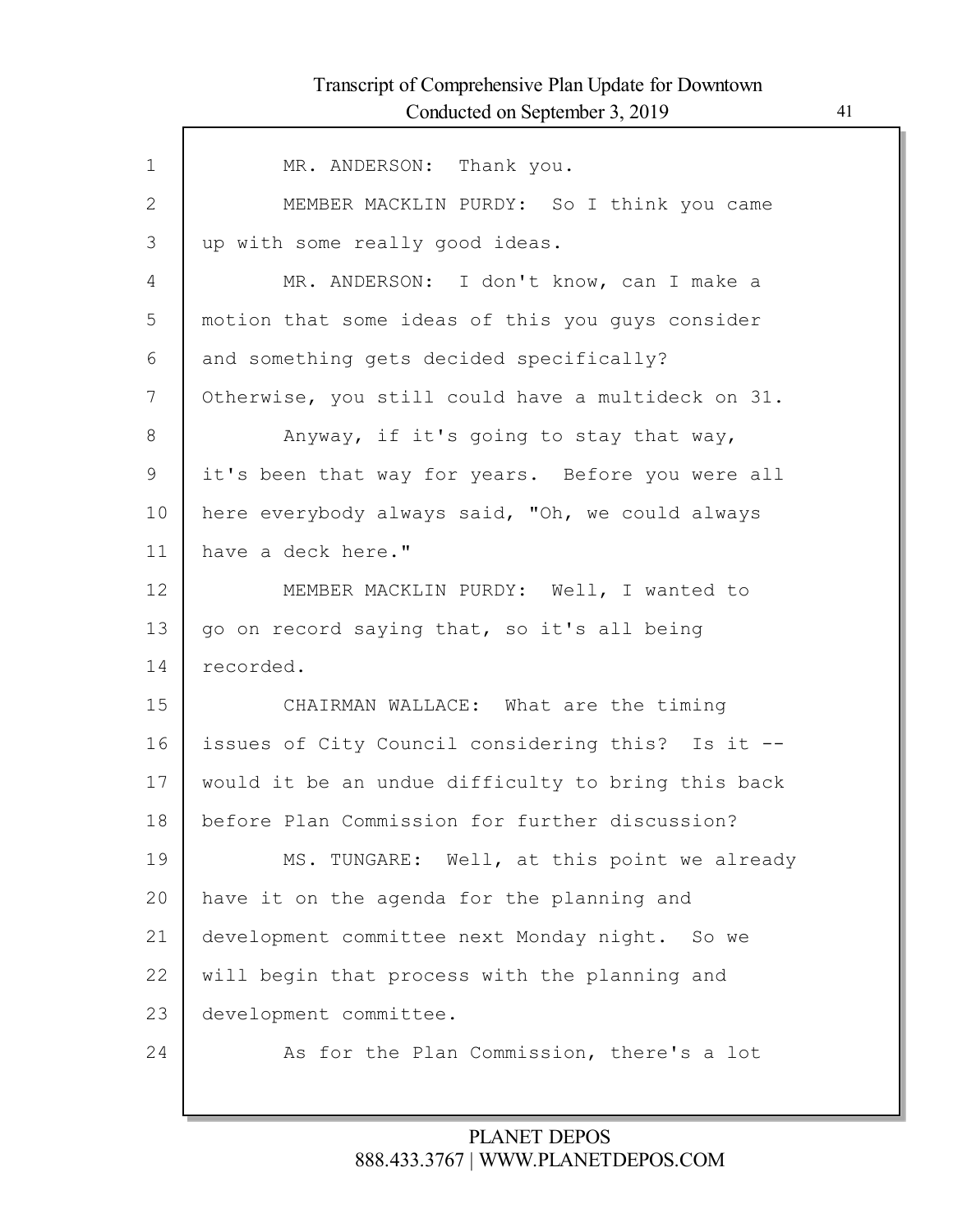Г

| $\mathbf 1$ | of information to share with the planning and        |
|-------------|------------------------------------------------------|
| 2           | development committee. So I do not anticipate        |
| 3           | that it will get wrapped up in one meeting at        |
| 4           | planning and development committee. I anticipate     |
| 5           | that there will probably be a couple of meetings     |
| 6           | where they will be discussing this matter.           |
| 7           | So if the Plan Commission -- so here is an           |
| 8           | option. This is, again, an exercise. So we're        |
| 9           | not anticipating that we will be developing actual   |
| 10          | plans. What we're talking about is conceptual        |
| 11          | land uses.                                           |
| 12          | So one of the ways the Plan Commission               |
| 13          | could choose to advance this forward is by making    |
| 14          | a recommendation with certain conditions or criteria |
| 15          | they would like the planning and development         |
| 16          | committee to consider. So that's one option.         |
| 17          | Another option is you could continue                 |
| 18          | deliberation to an upcoming Plan Commission meeting, |
| 19          | which at this point if you had to bring it back,     |
| 20          | it probably won't be until October. It would         |
| 21          | probably be at the first meeting in October is the   |
| 22          | earliest we would bring it back.                     |
| 23          | MEMBER PRETZ: Would there be difficulty              |
| 24          | if -- because there's an east and a west side, and   |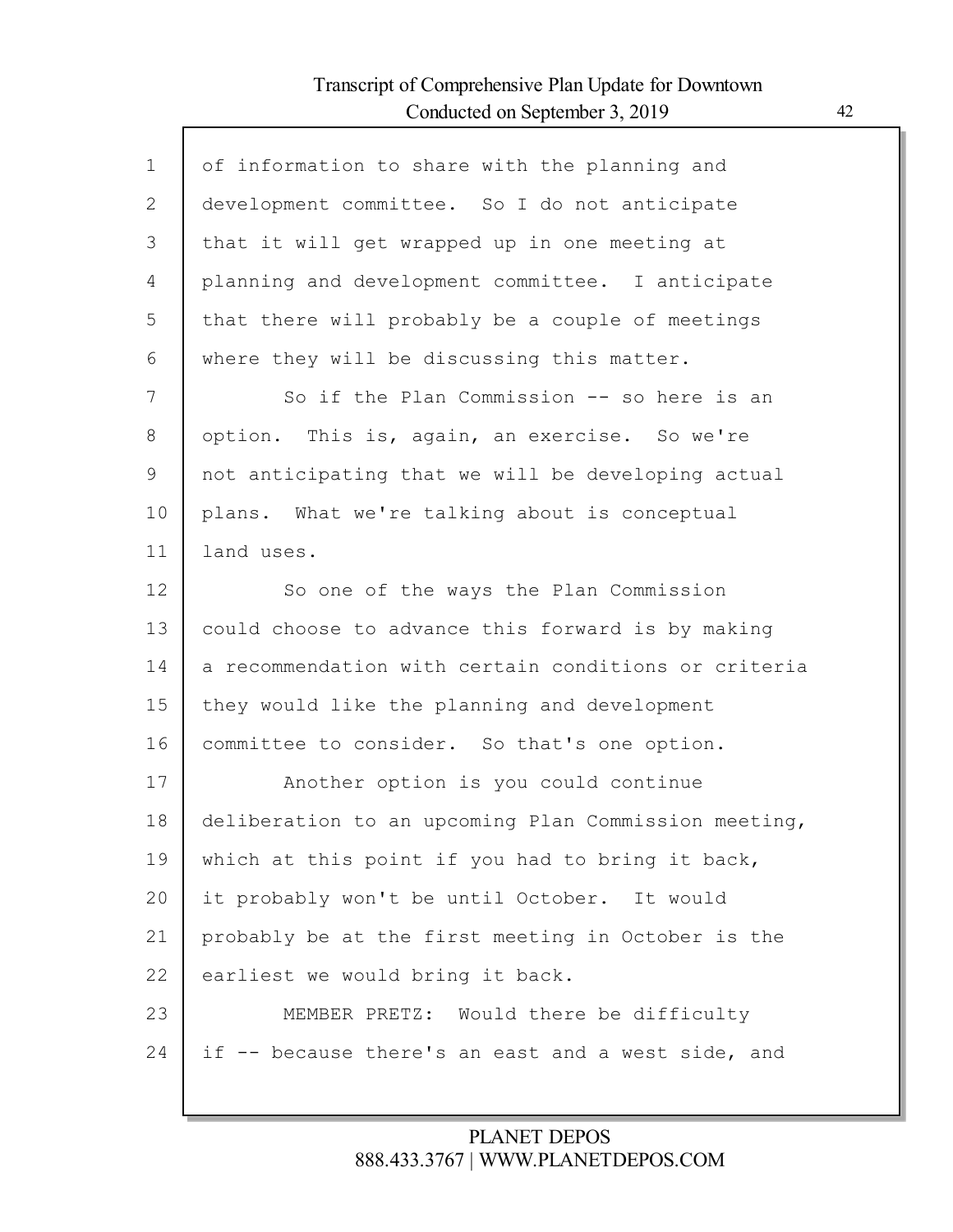| $\mathbf 1$  | my general impression is that the east side, we've   |
|--------------|------------------------------------------------------|
| $\mathbf{2}$ | been through that, there weren't any additional      |
| 3            | questions or anything like that, that that can go    |
| 4            | forward.                                             |
| 5            | Would there be difficulty if we just kind            |
| 6            | of made a motion to send the east stuff and then     |
| 7            | hold back on the west and then finish where we can   |
| 8            | concentrate a little bit more on what's presented    |
| $\mathsf 9$  | here and then have our discussion even if it's in    |
| 10           | October? Would that run into problems with --        |
| 11           | MS. TUNGARE: I think that would work.                |
| 12           | That would make sense. Because the east and the      |
| 13           | west sides, although they are related, they are      |
| 14           | unrelated in many ways, too.                         |
| 15           | CHAIRMAN WALLACE: Are we thinking that we            |
| 16           | won't be able to get to it on September 17th because |
| 17           | of other items we're discussing?                     |
| 18           | What I would suggest, if somebody is                 |
| 19           | inclined to make a motion, would be to have this     |
| 20           | on September 17th as a -- not as a thorough          |
| 21           | discussion but just as a status type of update for   |
| 22           | any discussions that are going on and then have it   |
| 23           | be on for action in the October meeting. Does        |
| 24           | that make sense?                                     |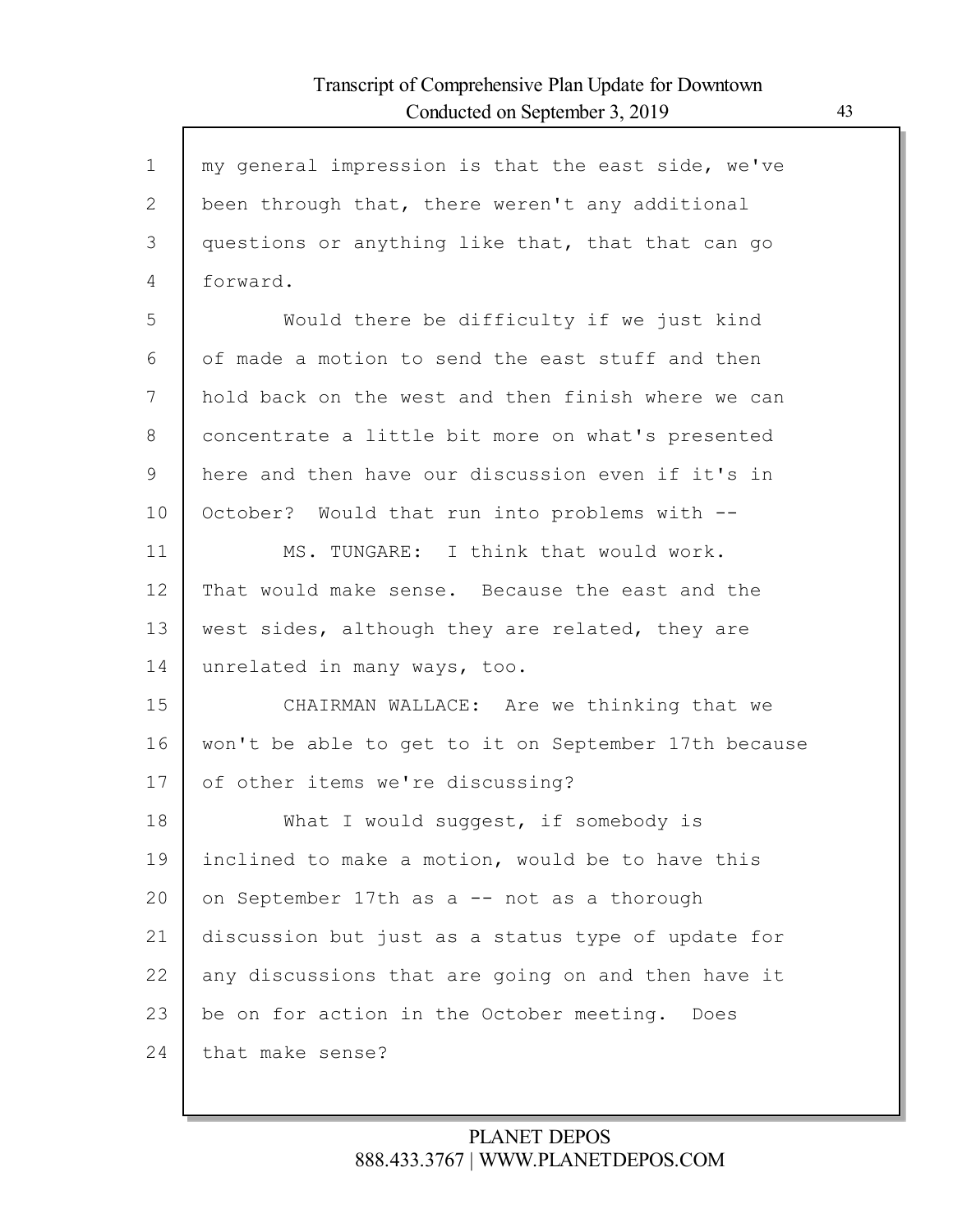Г

| $\mathbf{1}$ | MS. TUNGARE: It does. We do have some               |
|--------------|-----------------------------------------------------|
| 2            | staffing issues for September 17th, as well.        |
| 3            | Neither Russ or I will be able to be at the Plan    |
| 4            | Commission meeting on September 17th due to other   |
| 5            | commitments. So we won't be able to be here at      |
| 6            | the meeting.                                        |
| 7            | We do have an item that -- we will have             |
| 8            | the general amendment to the zoning ordinance for   |
| 9            | recreational cannabis that night, so we anticipate  |
| 10           | some interest in that.                              |
| 11           | MEMBER FUNKE: I had a question.                     |
| 12           | There were some great studies that were             |
| 13           | done for the Charlestowne Mall. I think there was   |
| 14           | great master plans that were completed for that.    |
| 15           | When does that take place in this $-$ is this the   |
| 16           | initial concept phase, and then we take it to       |
| 17           | another level by doing similar studies in the area  |
| 18           | similar to what was completed at Charlestowne Mall? |
| 19           | I know there were some master plan studies that     |
| 20           | were completed showing traffic relationships,       |
| 21           | connections from east to west.                      |
| 22           | MS. TUNGARE: Some visualizing vignettes?            |
| 23           | MEMBER FUNKE: Yes, and pedestrian                   |
| 24           | patterns, public spaces, all those things.          |
|              |                                                     |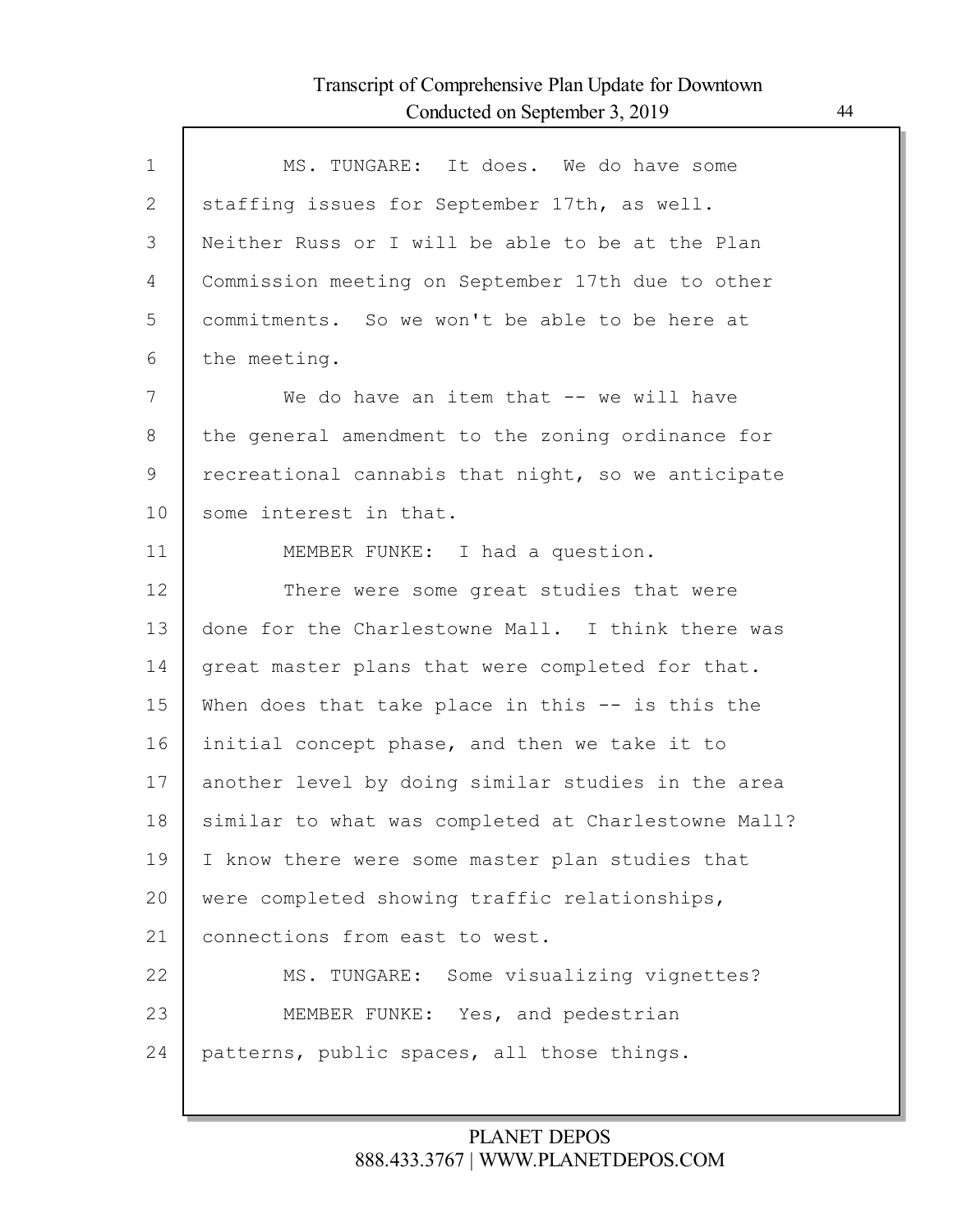| $\mathbf{1}$ | I think -- in my mind from an architect's          |
|--------------|----------------------------------------------------|
| 2            | standpoint, I think we need to think about those   |
| 3            | items before we make an approval and just say,     |
| 4            | hey, this is where mixed use is going to go, and   |
| 5            | this is where parking is going to go. I think we   |
| 6            | need to look at the big picture and figure out the |
| 7            | connections from east to west and figure out all   |
| 8            | these connections that we have within our city,    |
| 9            | the downtown.                                      |
| 10           | MS. TUNGARE: So this was the scope that            |
| 11           | was authorized by City Council. So what you just   |
| 12           | described is what we would call Phase II of this   |
| 13           | process, and what we're hoping is that once this   |
| 14           | advances forward to a planning and development     |
| 15           | committee of the City Council, if that's the       |
| 16           | direction we receive from them, then that's what   |
| 17           | we would advance forward with would be development |
| 18           | of those plans, and there may need to be some      |
| 19           | appropriation of funding if we need to hire some   |
| 20           | consultants to assist us in that work. At this     |
| 21           | point there's been no appropriation of funding for |
| 22           | that scope.                                        |
| 23           | MEMBER FUNKE: Okay.                                |
| 24           | CHAIRMAN WALLACE: All right. So at this            |
|              |                                                    |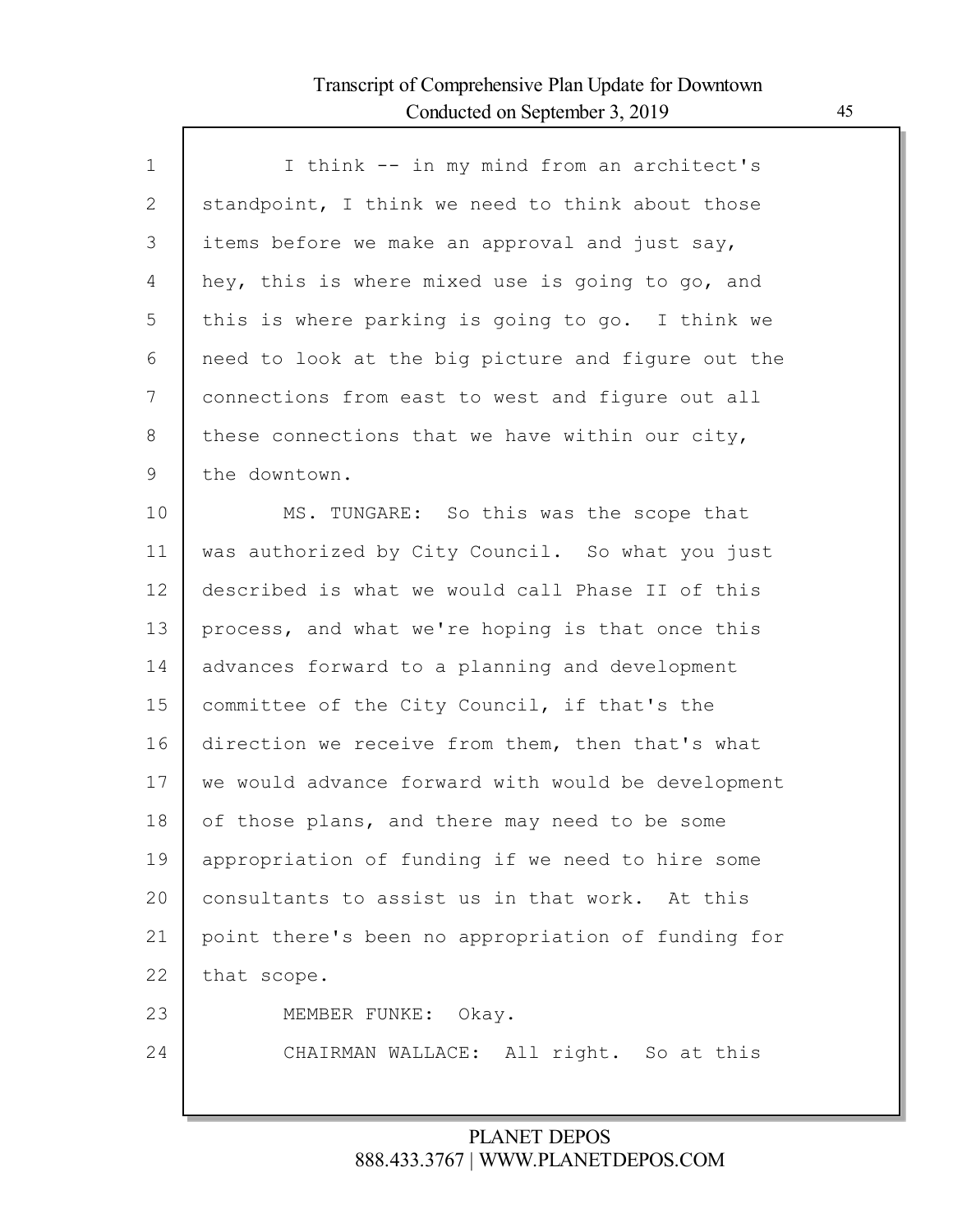| $\mathbf 1$ | point I'll entertain a motion or motions. If you     |
|-------------|------------------------------------------------------|
| 2           | want to take it one at a time, I'll recommend -- or  |
| 3           | I will accept a motion for the east side study area. |
| 4           | Is there anyone that wants to recommend --           |
| 5           | recommending approval to the planning and            |
| 6           | development committee?                               |
| 7           | MEMBER MACKLIN PURDY: I will recommend               |
| 8           | approval for the comprehensive plan update for       |
| 9           | downtown for the east side study area.               |
| 10          | MEMBER PRETZ: And I'll second it.                    |
| 11          | CHAIRMAN WALLACE: It's been moved and                |
| 12          | seconded. Discussion on that motion?                 |
| 13          | MEMBER BECKER: So that would be which of             |
| 14          | the diagrams are we talking about?                   |
| 15          | CHAIRMAN WALLACE: For the east side.                 |
| 16          | MEMBER FUNKE: There were two or three,               |
| 17          | weren't there?                                       |
| 18          | MEMBER BECKER: Which one of these are we --          |
| 19          | or is it just the one?                               |
| 20          | MR. COLBY: Just to clarify, there's a lot            |
| 21          | of background information that's in these            |
| 22          | presentations, but it would be really what's         |
| 23          | contained on the last two exhibits, the one that     |
| 24          | shows the land use, the one that shows the           |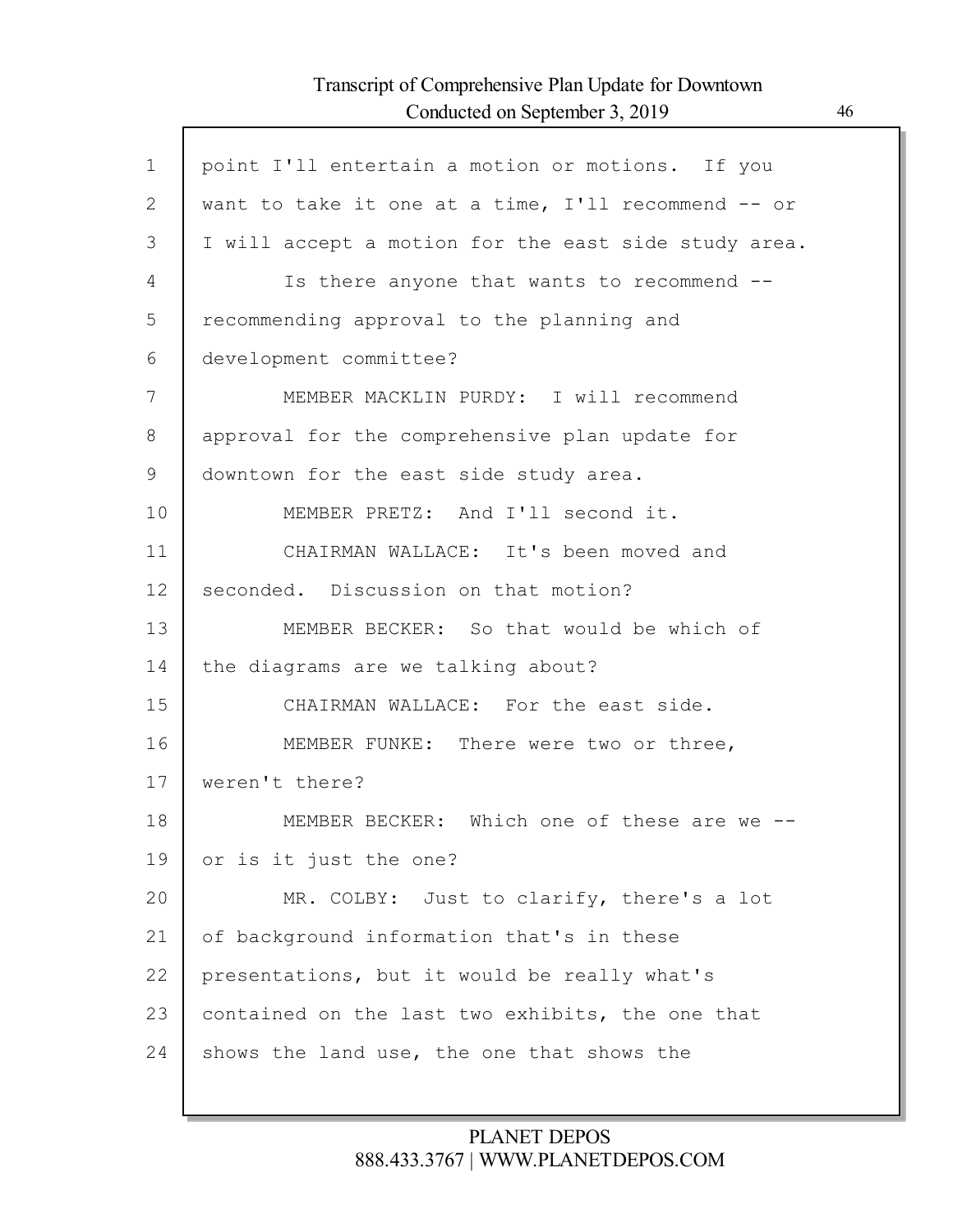Г

| $\mathbf{1}$ | improvement opportunities, and then the slide that |
|--------------|----------------------------------------------------|
| $\mathbf{2}$ | has the draft plan recommendations. The rest of    |
| 3            | it is just supporting information.                 |
| 4            | MEMBER BECKER: Okay.                               |
| 5            | CHAIRMAN WALLACE: All right. Any further           |
| 6            | discussion on that motion?                         |
| 7            | (No response.)                                     |
| 8            | CHAIRMAN WALLACE: Becker.                          |
| 9            | MEMBER BECKER: Yes.                                |
| 10           | CHAIRMAN WALLACE: Funke.                           |
| 11           | MEMBER FUNKE: Yes.                                 |
| 12           | CHAIRMAN WALLACE: Macklin Purdy.                   |
| 13           | MEMBER MACKLIN PURDY: Yes.                         |
| 14           | CHAIRMAN WALLACE: Pretz.                           |
| 15           | MEMBER PRETZ: Yes.                                 |
| 16           | CHAIRMAN WALLACE: Melton.                          |
| 17           | MEMBER MELTON: Yes.                                |
| 18           | CHAIRMAN WALLACE: Wallace, yes.                    |
| 19           | And I will entertain a motion regarding            |
| 20           | the west side study area.                          |
| 21           | MEMBER PRETZ: Is that just a tabling?              |
| 22           | CHAIRMAN WALLACE: We would continue it.            |
| 23           | MEMBER PRETZ: I would make a motion to             |
| 24           | continue the comprehensive plan update for         |
|              |                                                    |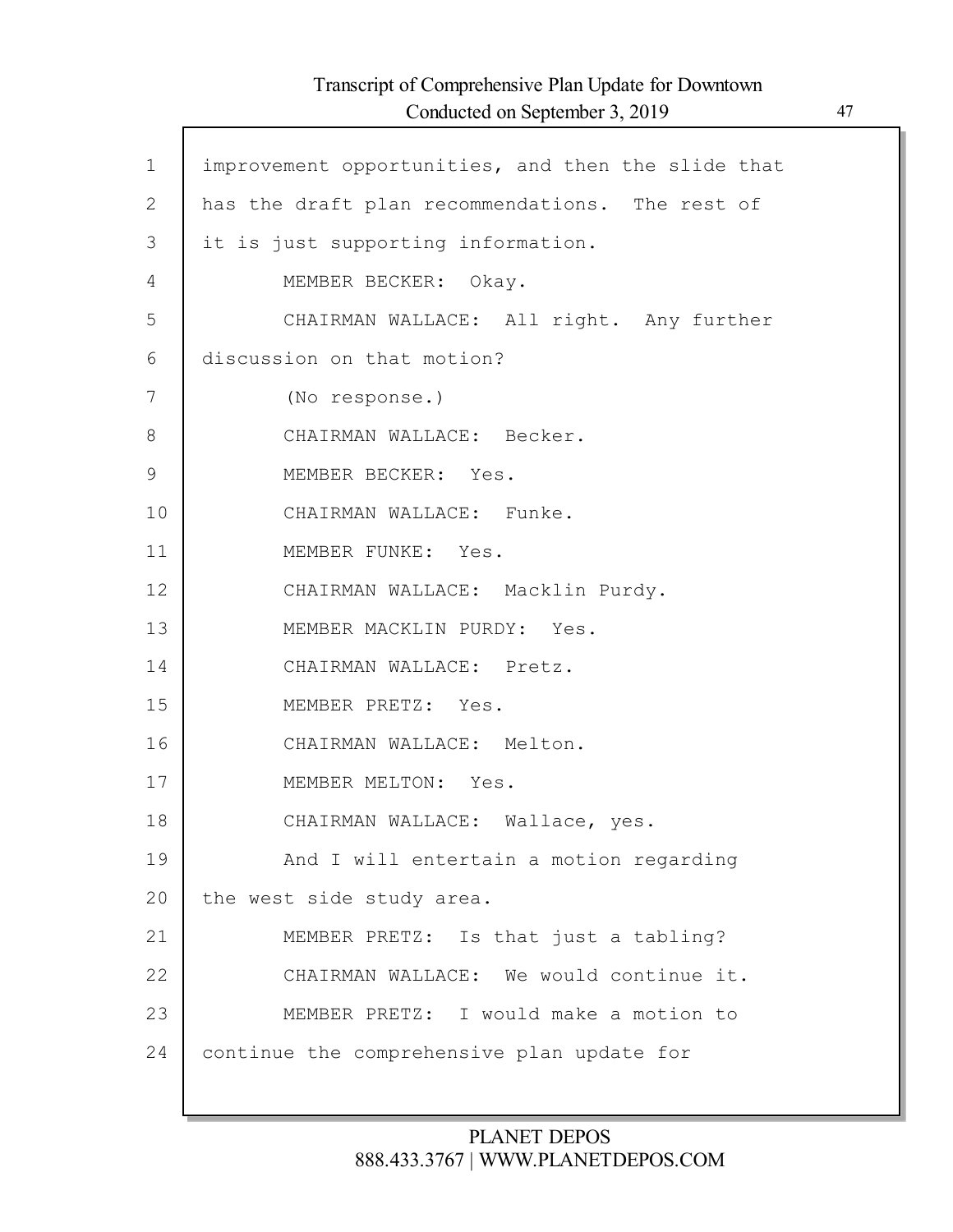Г

| $\mathbf{1}$ | downtown, the west side study area.                 |
|--------------|-----------------------------------------------------|
| $\mathbf{2}$ | CHAIRMAN WALLACE: And I quess we'll say             |
| 3            | to the October 8th meeting. We could bring it up    |
| 4            | as far as status goes informally at the next        |
| 5            | meeting. So we'll be continuing it to October 8th.  |
| 6            | MR. COLBY: Is there any specific                    |
| 7            | direction that the Commission would provide about   |
| 8            | what additional information you'd want provided     |
| 9            | that day? Would you like us to just take into       |
| 10           | consideration the comments that have been provided? |
| 11           | CHAIRMAN WALLACE: I think one of the                |
| 12           | things would be the feasibility of a pass-through,  |
| 13           | east/west pass-through north of State Street, as    |
| 14           | well as the parking needs, you know, relative       |
| 15           | parking needs, be it on the east side of this area  |
| 16           | versus the west side.                               |
| 17           | Anything else? Well, I know the other               |
| 18           | thing that was discussed was whether it would be    |
| 19           | advisable to extend -- I think this is more of a    |
| 20           | major undertaking, but to extend the study area to  |
| 21           | the west at least for the purpose of investigating  |
| 22           | connections.                                        |
| 23           | MEMBER MACKLIN PURDY: I agree.                      |
| 24           | MEMBER FUNKE: I agree.                              |
|              |                                                     |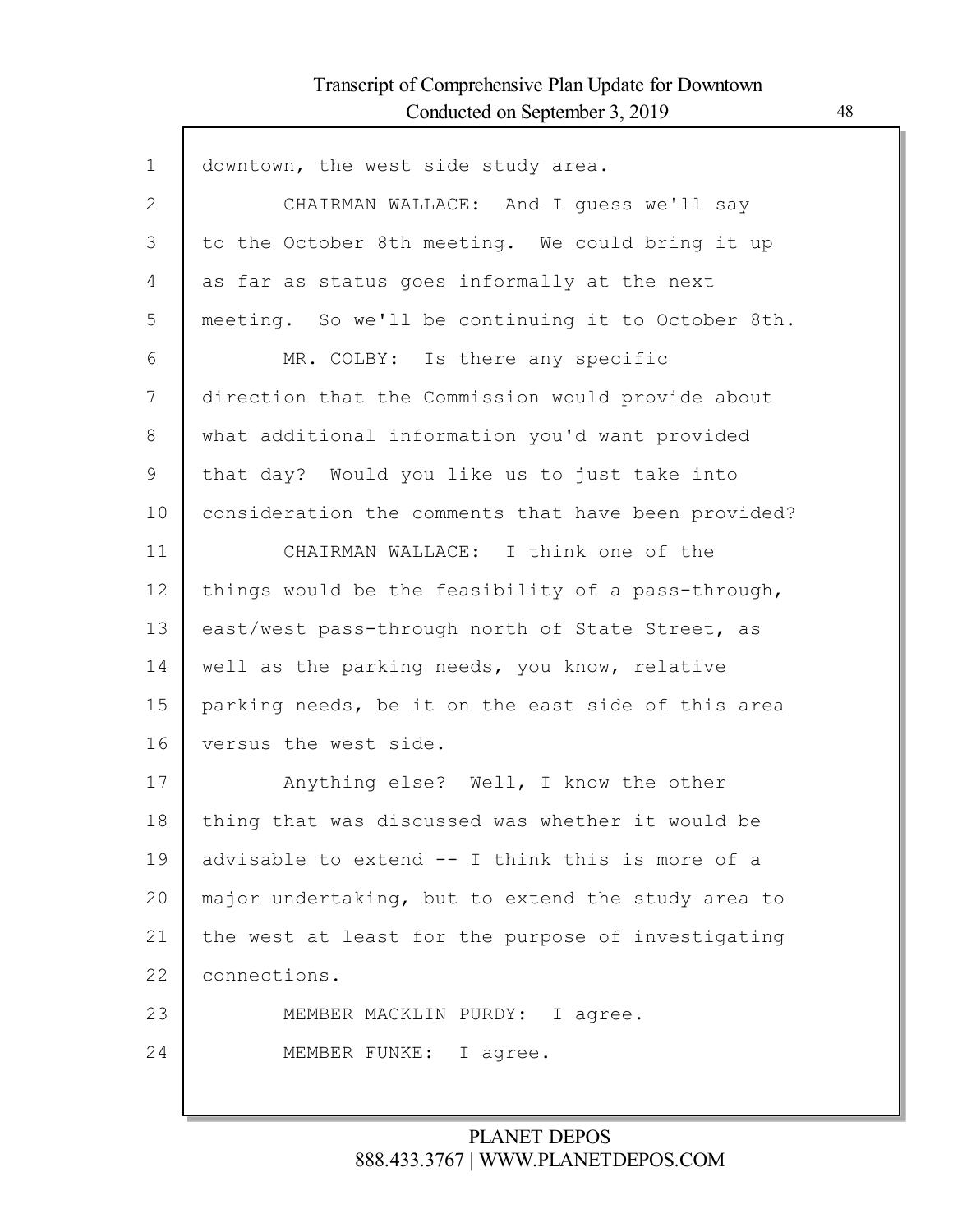| Transcript of Comprehensive Plan Update for Downtown |    |
|------------------------------------------------------|----|
| Conducted on September 3, 2019                       | 49 |

| $\mathbf 1$   | CHAIRMAN WALLACE: I'm sorry; there was a            |
|---------------|-----------------------------------------------------|
| $\mathbf{2}$  | motion but was there a second?                      |
| 3             | MEMBER MELTON: I'll second.                         |
| 4             | CHAIRMAN WALLACE: Okay. Any discussion?             |
| 5             | (No response.)                                      |
| 6             | CHAIRMAN WALLACE: Becker.                           |
| 7             | MEMBER BECKER: Yes.                                 |
| 8             | CHAIRMAN WALLACE: Funke.                            |
| $\mathcal{G}$ | MEMBER FUNKE: Yes.                                  |
| 10            | CHAIRMAN WALLACE: Macklin Purdy.                    |
| 11            | MEMBER MACKLIN PURDY: Yes.                          |
| 12            | CHAIRMAN WALLACE: Pretz.                            |
| 13            | MEMBER PRETZ: Yes.                                  |
| 14            | CHAIRMAN WALLACE: Melton.                           |
| 15            | MEMBER MELTON: Yes.                                 |
| 16            | CHAIRMAN WALLACE: Wallace, yes.                     |
| 17            | All right. That passes and that concludes           |
| 18            | Item No. 6 on your agenda.                          |
| 19            | Item 7, any additional business?                    |
| 20            | (No response.)                                      |
| 21            | CHAIRMAN WALLACE: None. Okay.                       |
| 22            | Item 8, we've all seen the weekly                   |
| 23            | development report. It's available online, as well. |
| 24            | Item 9, we had already discussed the                |
|               |                                                     |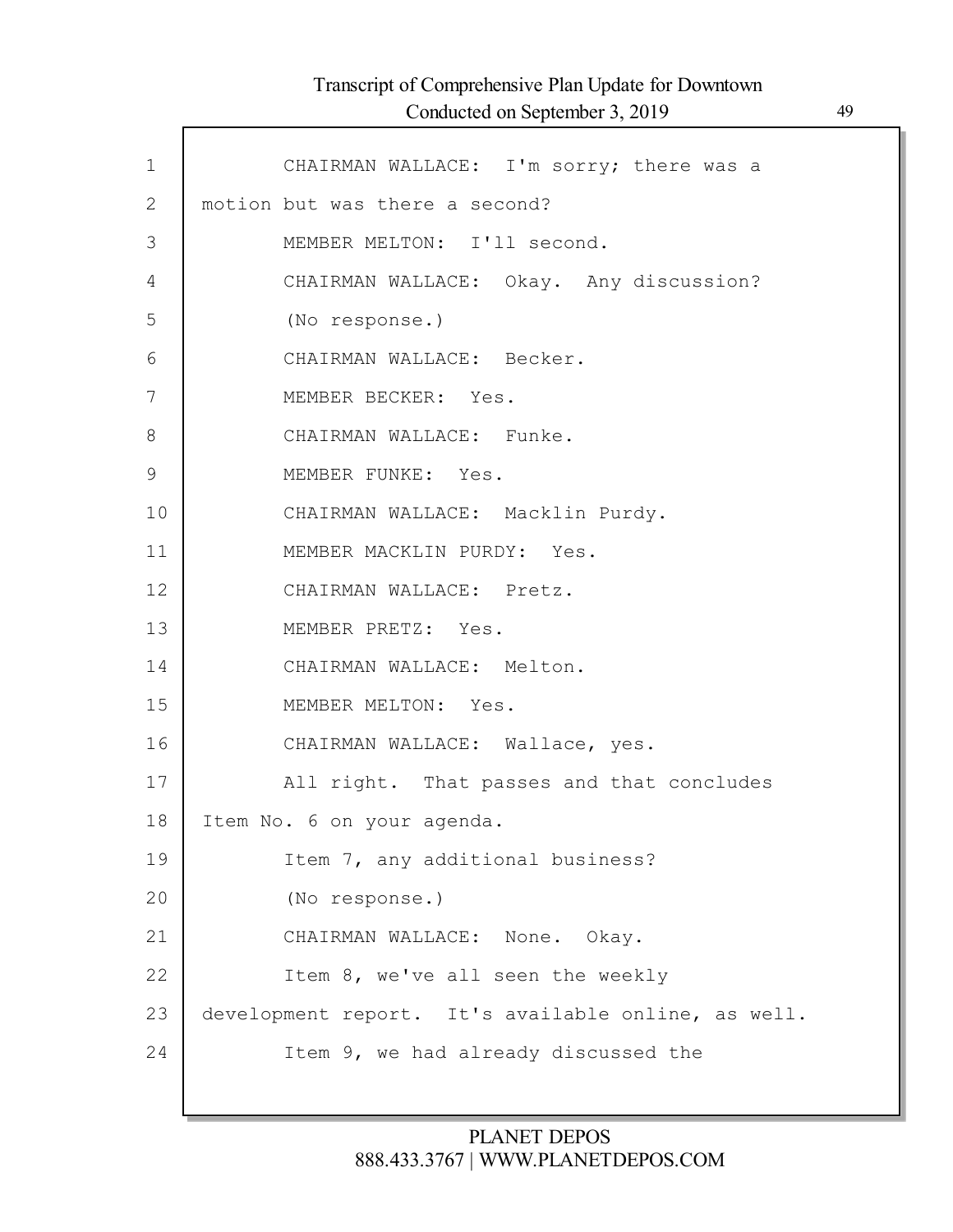| $\mathbf{1}$  | upcoming meetings.                               |
|---------------|--------------------------------------------------|
| $\mathbf{2}$  | MEMBER PRETZ: I'm not going to be here on        |
| 3             | the 17th.                                        |
| 4             | CHAIRMAN WALLACE: Okay. Any public               |
| 5             | comment?                                         |
| 6             | MEMBER BECKER: I just have a question            |
| 7             | about the upcoming agenda item on the 17th. It   |
| 8             | will be a public hearing for a zoning amendment? |
| $\mathcal{G}$ | MS. TUNGARE: That's correct.                     |
| 10            | MEMBER BECKER: And so the publication            |
| 11            | will be just citywide for general knowledge?     |
| 12            | Okay. Got it.                                    |
| 13            | CHAIRMAN WALLACE: Anything else?                 |
| 14            | (No response.)                                   |
| 15            | CHAIRMAN WALLACE: Is there a motion to           |
| 16            | adjourn?                                         |
| 17            | MEMBER FUNKE: I'll make that motion.             |
| 18            | CHAIRMAN WALLACE: Is there a second?             |
| 19            | MEMBER BECKER: I'll second.                      |
| 20            | CHAIRMAN WALLACE: Moved and seconded.            |
| 21            | All in favor.                                    |
| 22            | (Ayes heard.)                                    |
| 23            | CHAIRMAN WALLACE: Opposed.                       |
| 24            | (No response.)                                   |
|               |                                                  |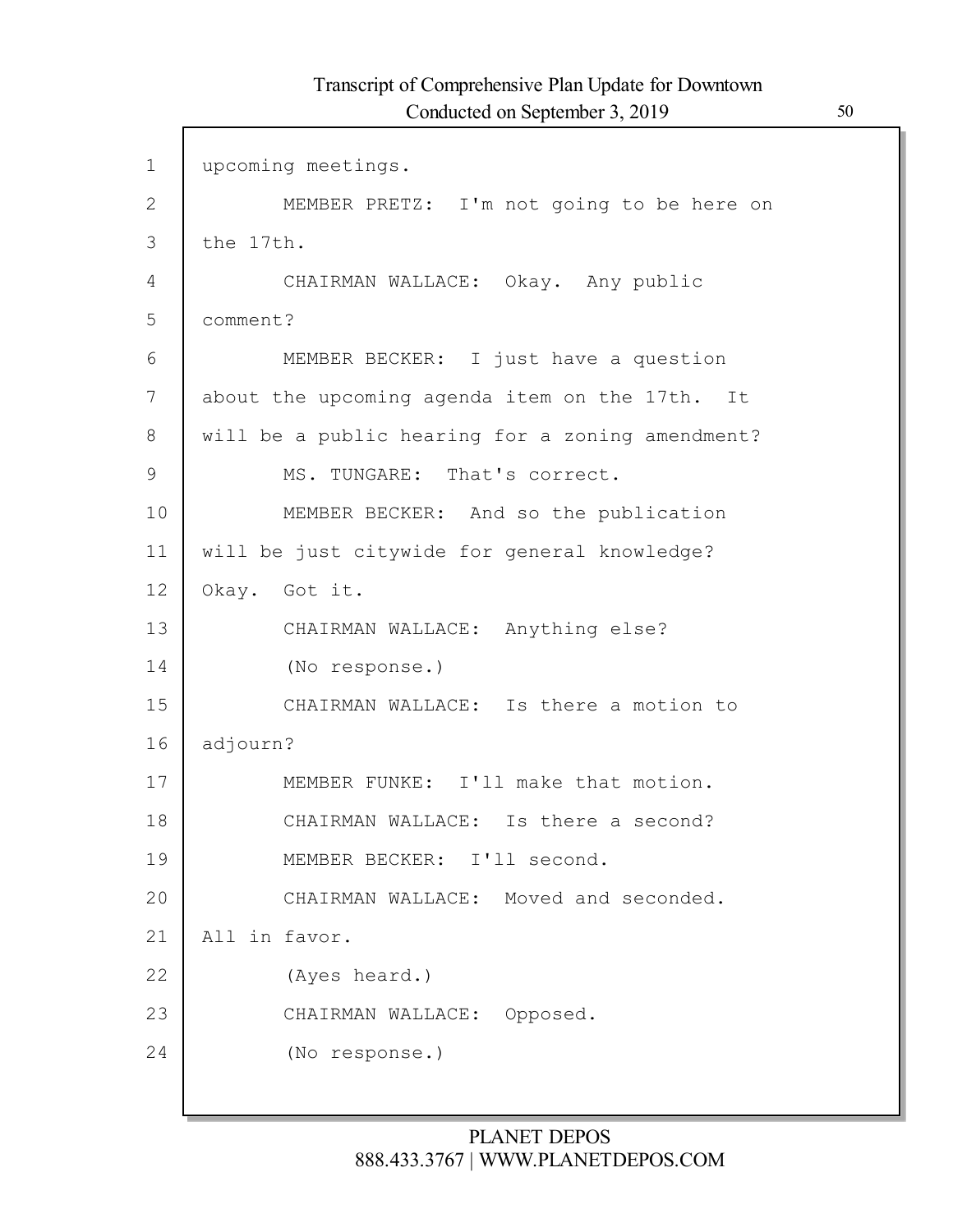| $\,1\,$        | CHAIRMAN WALLACE: This meeting of the       |
|----------------|---------------------------------------------|
| $\mathbf{2}$   | St. Charles Plan Commission is adjourned at |
| $\mathfrak{Z}$ | 8:05 p.m. Thank you everyone.               |
| $\overline{4}$ | (Off the record at 8:05 p.m.)               |
| $\mathsf S$    |                                             |
| $\sqrt{6}$     |                                             |
| $\overline{7}$ |                                             |
| $\,8\,$        |                                             |
| $\mathsf 9$    |                                             |
| $10\,$         |                                             |
| $11$           |                                             |
| $12$           |                                             |
| $13$           |                                             |
| 14             |                                             |
| $15\,$         |                                             |
| 16             |                                             |
| $17$           |                                             |
| $1\,8$         |                                             |
| 19             |                                             |
| 20             |                                             |
| 21             |                                             |
| 22             |                                             |
| 23             |                                             |
| 24             |                                             |
|                |                                             |